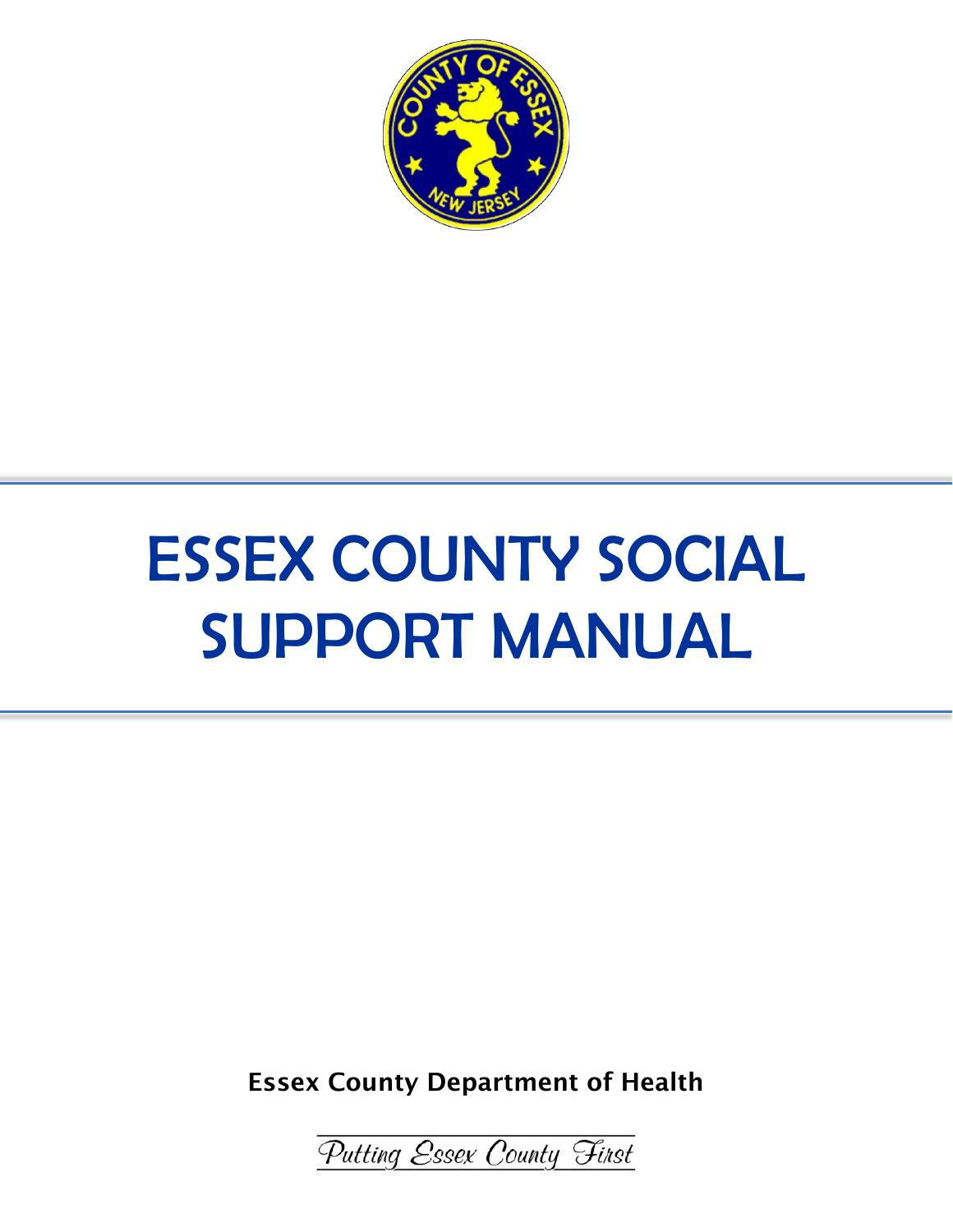# **Table of Contents**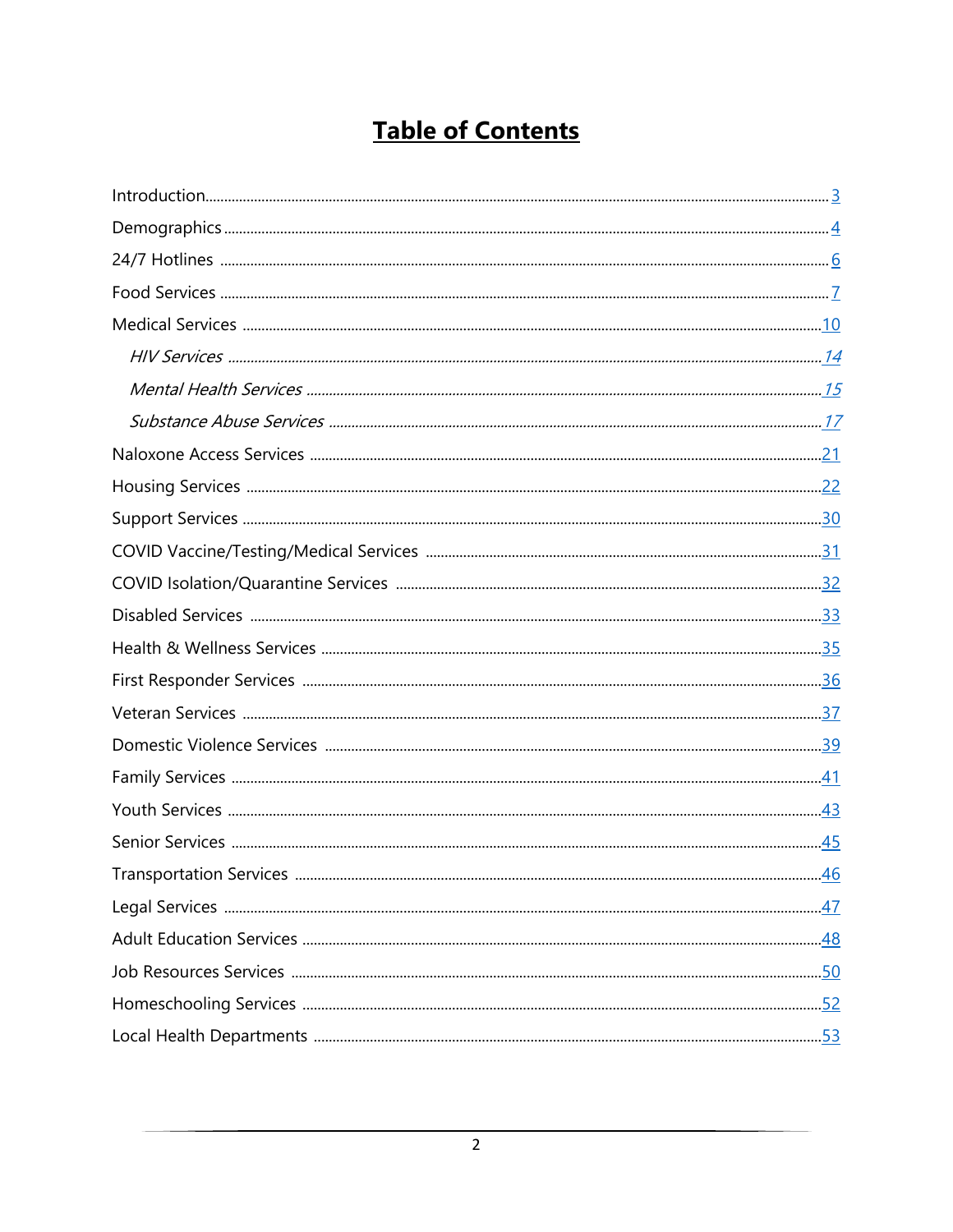### Introduction

This manual includes support resources from The State of New Jersey, Essex County, Local Health Departments (LHDs), and community services. This manual should be used to assist and guide the residents of Essex County to receive the help they need. These services are needed even more during the COVID-19 pandemic.

The spread of COVID-19 has depressingly affected countywide structures and reduced the availability of resources that are crucial to helping Essex County residents. In response to the COVID-19 pandemic, The New Jersey Local Information Network and Communications System (NJLINCS), has granted us with the ability to create a resource guide for Essex County residents and our LHD's.

Although all our residents need help during this time there are populations who are more vulnerable. Vulnerable populations are defined as those at greater risk for poor health status and health outcomes, experience significant disparities in life expectancy, often lack access to healthcare and social supports, and experience increased morbidity and mortality. They experience complex health needs that intersect with their social and economic conditions. This population is likely to have one or more physical/and or mental health conditions. (Source: https://www.ajmc.com/view/nov06-2390ps348-s352)

The COVID-19 pandemic has been an uncertain and scary time for Essex County residents. This manual will be made available to everyone in Essex County and shared with LHD's. Vulnerable populations are the most at risk for serious complications and mortality if infected with COVID-19. This manual is meant to assist everyone in Essex County, but it is vital that our vulnerable populations are specially cared for during these times.

Last Updated: July 2021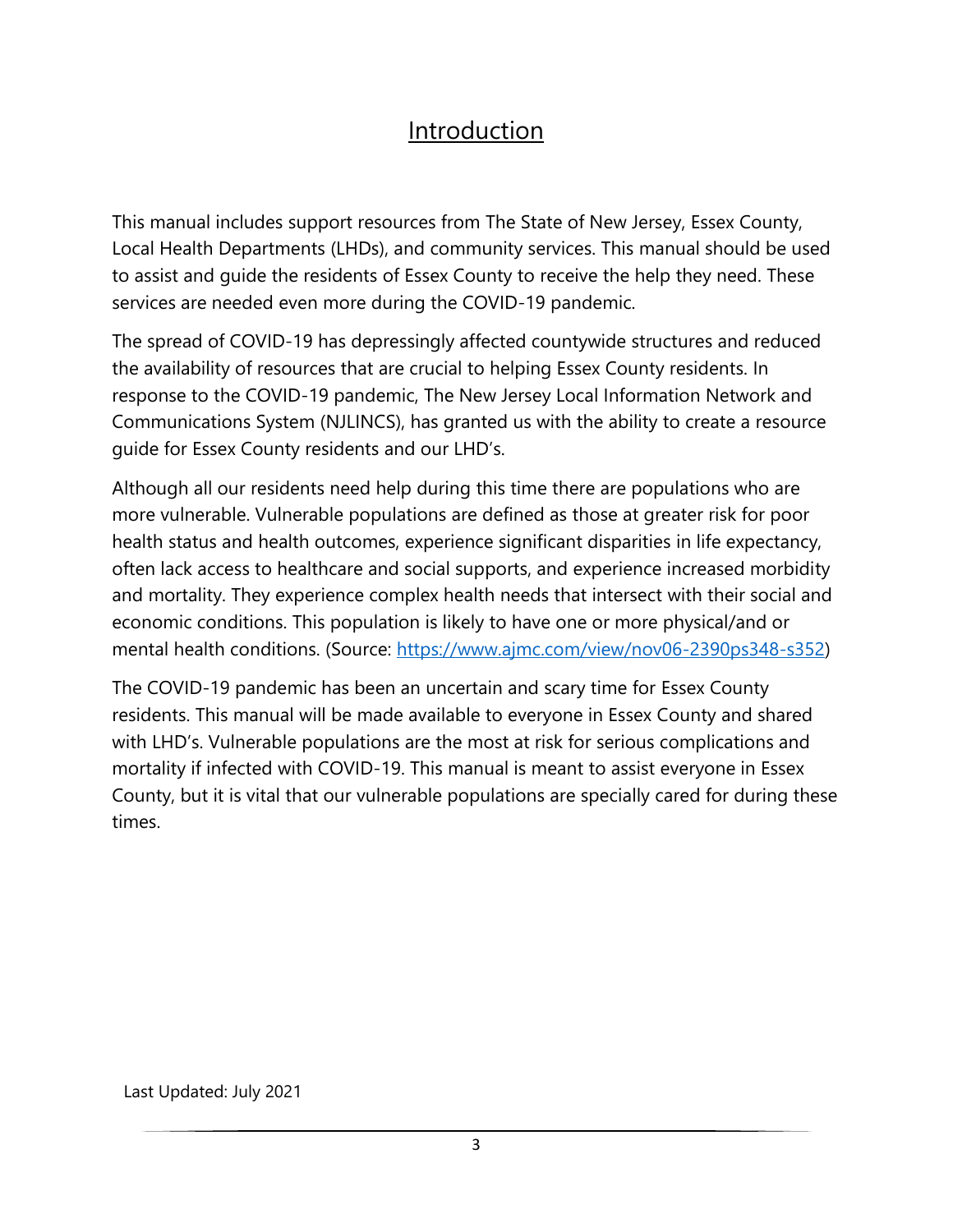

### **Demographics**

#### **Population**

Essex County is the 3rd largest county in New Jersey with about 798,975 residents. Females make up 51.9% of the population while males make up 48.1%

#### **Age**

The median age is 37.8.

| Residents under 5 years old  | 6.6%  |
|------------------------------|-------|
| Residents under 18 years old | 23.7% |
| Residents over 65 years old  | 13.9% |

#### **Race and Hispanic Origin**

| White alone                                | 48.9% |
|--------------------------------------------|-------|
| Black or African American alone            | 41.9% |
| American Indian and Alaska Native alone    | 0.8%  |
| Asian alone                                | 5.9%  |
| Native Hawaiian and other Pacific Islander | 0.1%  |
| alone                                      |       |
| Two or more races                          | 2.4%  |
| Hispanic or Latino                         | 23.8% |
| White alone, not Hispanic or Latino        | 30.2% |

#### **Population Characteristics**

| Veterans               | 18,41 |
|------------------------|-------|
| Foreign born residents | 27.2% |

### **Housing**

| <b>Housing Units</b>             | 319,686   |
|----------------------------------|-----------|
| Owner-occupied housing unit rate | 44%       |
| Median value of owner-occupied   | \$386,000 |
| housing units                    |           |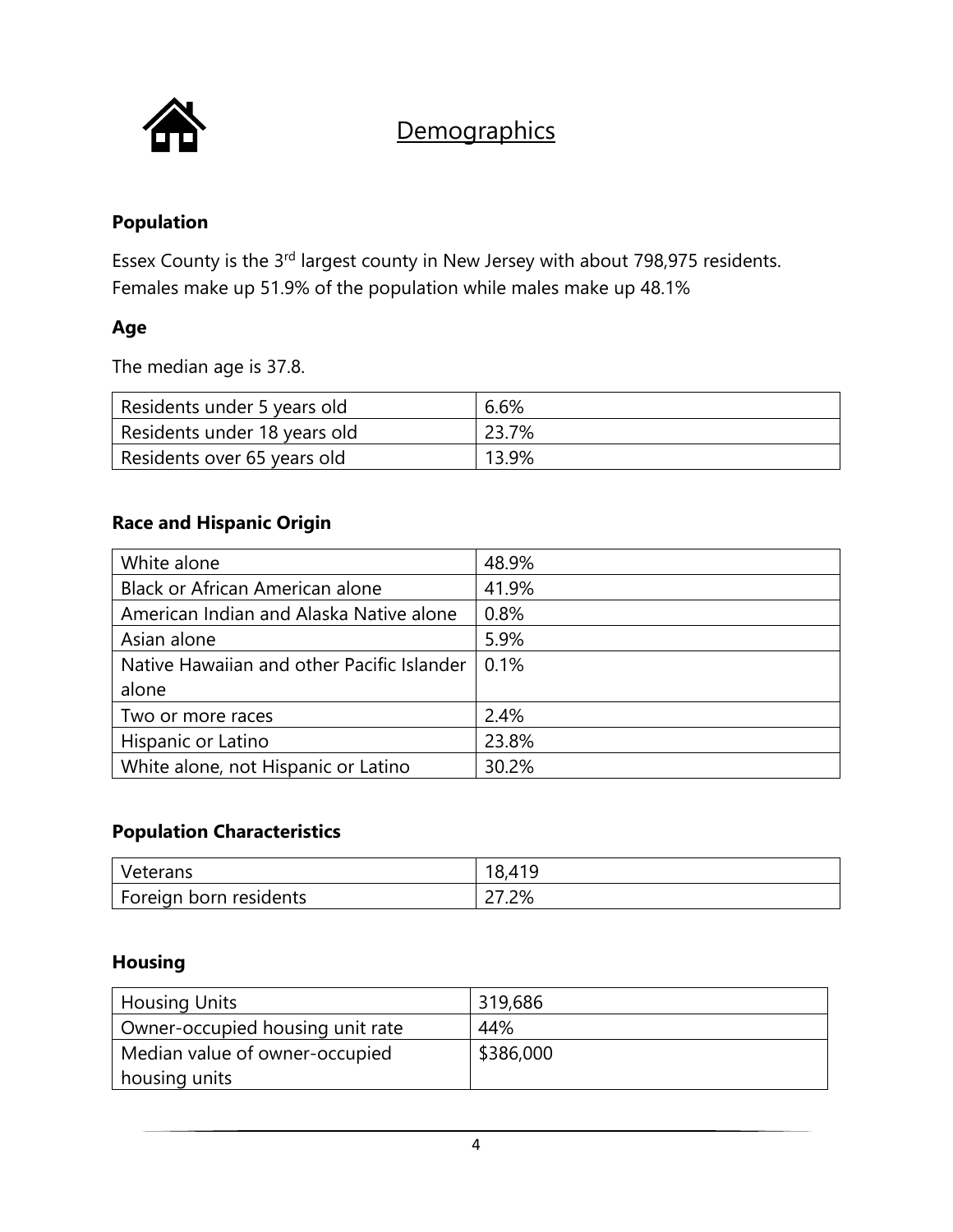| Median gross rent                     | \$1,178 |
|---------------------------------------|---------|
| Households                            | 258,908 |
| Persons per household                 | 2 71    |
| Language other than English spoken at | 35.9%   |
| home, percent of persons 5 years and  |         |
| older                                 |         |

### **Education**

| Highschool graduate or higher, 25 years+ 186.1% |       |
|-------------------------------------------------|-------|
| Bachelor's degree or higher, 25 years+          | 35.5% |

#### **Health**

| With a disability, under 65 years                 | 7.8% |
|---------------------------------------------------|------|
| Residents without health insurance, under   11.6% |      |
| 65 years                                          |      |

### **Income and Poverty**

| Median household income             | \$61,510 |
|-------------------------------------|----------|
| Per capita income in past 12 months | \$38,722 |
| (2019)                              |          |
| Residents in poverty                | 13.8%    |

### **Geography**

| Population per square mile | 6,211.5 |
|----------------------------|---------|
| 'Land area in square miles | 126.21  |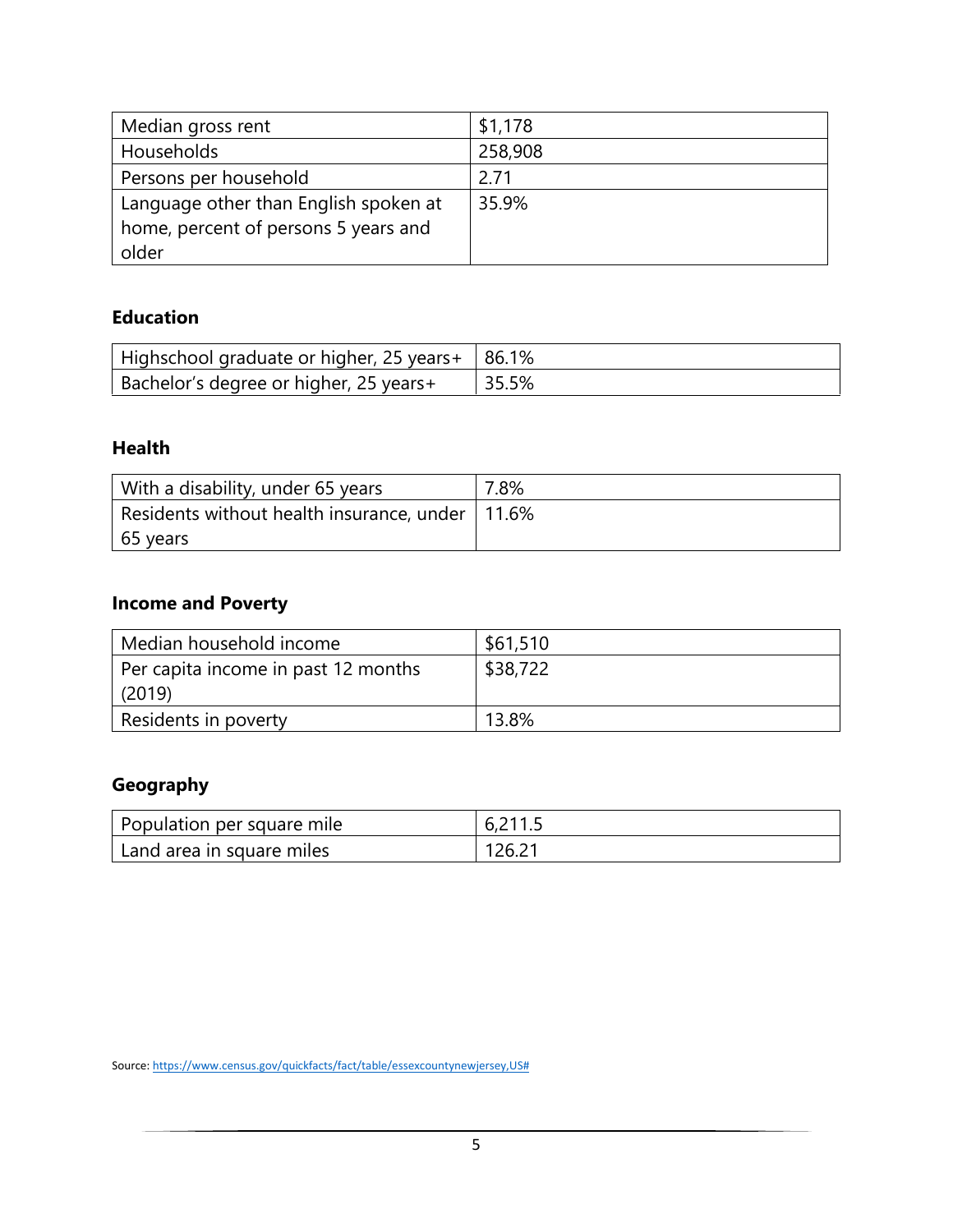# Crisis Hotlines 24/7



### In an emergency, please call 9-1-1

| Addictions Hotline of NJ                       | 1-800-238-2333                            |
|------------------------------------------------|-------------------------------------------|
| <b>Alternatives to Domestic Violence 24/7</b>  | 201-336-7575                              |
| <b>Birthright International Pregnancy Help</b> | 1-800-550-4900                            |
| Hotline 24/7                                   |                                           |
| <b>Caring and Crisis Hotline</b>               | 908-232-2880 or text 839-363              |
| <b>Child Support Hotline</b>                   | 1-877-655-4371                            |
| Choices, Options for Women's Health 24/7       | 732-516-0911                              |
| Hotline call or text                           |                                           |
| <b>COP2COP</b>                                 | 1-866-267-2267                            |
| <b>National Domestic Violence Hotline</b>      | 1-800-799-SAFE (7233) or text START to    |
|                                                | 88788                                     |
| National Safe Haven Alliance Hotline           | 1-888-510-BABY or text SAFEHAVEN to       |
|                                                | 313131                                    |
| <b>National Suicide Prevention Hotline</b>     | 1-800-273-8255, TTY: 800-799-4889         |
| $NJ 2-1-1$                                     | 2-1-1 For information about resources in  |
|                                                | NJ.                                       |
| NJ AIDS/HIV/STD Hotline                        | 1-800-624-2377                            |
| <b>Substance Abuse and Mental Health</b>       | 787-339-2663 or text 66746, TTY: 800-985- |
| <b>Hotline</b>                                 | 5990                                      |
| Vet2Vet                                        | 1-866-838-7654                            |
| <b>Veterans Crisis Line</b>                    | 1-800-273-8255                            |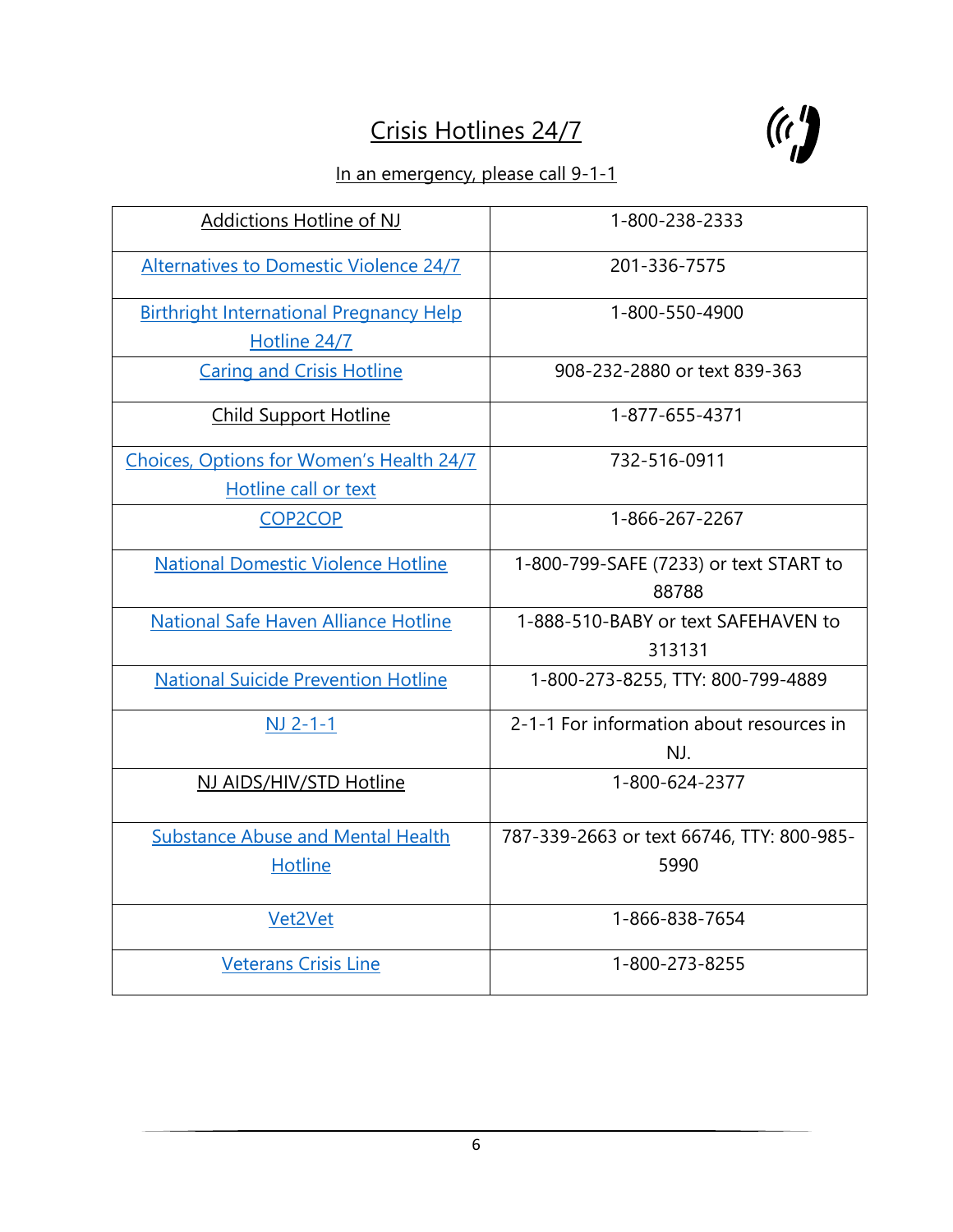### Food Services



- Baby Land Family Services, Inc
	- o They provide help to families who need help with housing assistance and food pantries.
		- 755 South Orange Ave, Newark, NJ 07106
		- 973-399-3400
- Community Improvement Association of The Oranges
	- o Programs offered are food and clothing distribution, health and wellness, workforce readiness, financial literacy, and youth services.
		- 336 Oakwood Ave, Orange, NJ 07050
		- 973-678-7322
- Elmwood United Presbyterian Church
	- o Provides a food pantry, clothing, free community dinner and an inviting community.
		- 135 Elmwood Ave, East Orange, NJ 07108
		- 973-699-1039
- 40 Dreams Catering
	- o They deliver fresh, high-quality meals to the homes of senior citizens or disabled adults. They ensure healthy delicious meals are a human right.
		- 973-988-5554
- Irvington Neighborhood Improvement Corporation
	- o They provide assistance with hunger, utilities, and housing.
		- $\blacksquare$  346 16<sup>th</sup> Ave, Irvington, NJ 07111
		- 973-416-0909
- Isaiah House
	- o They work to reduce homelessness, hunger, drug addiction, and unemployment. They offer many support services including life skills training, money management, job search assistance, medical referrals, tutoring and helps to reunite families.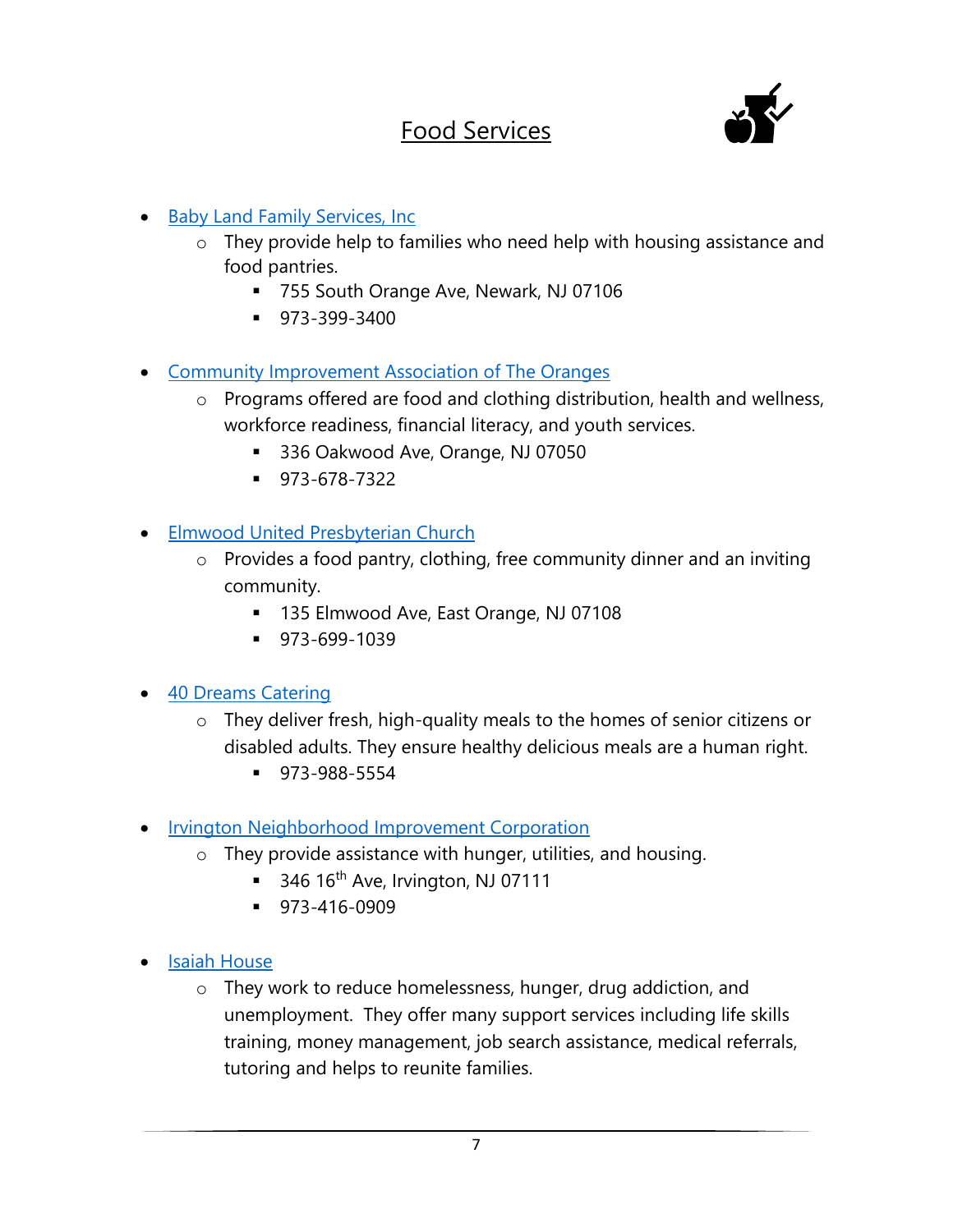- 238 North Munn Ave, East Orange, NJ 07107
- 973-678-5882

### • Holy Trinity Food Pantry

- o This food pantry is open Tuesdays from 9am-12pm and the fourth Monday from 9am-12pm for diaper distribution. Please check the website or call to confirm hours have not changed.
	- 315 Main St, West Orange, NJ 07052
	- 973-325-0369
- Montclair Emergency Services for The Homeless
	- o Provides basic and essential services to homeless adults and families. They partner with community members to provide meals to people who need it. They also provide shelter during extreme weather.
		- 15 Trinity Place, Montclair, NJ 07042
		- 862-621-9488

### • New Community Corporation

- o They are a one-stop family resource center that serves everything including emergency food assistance.
	- 233 West Market Street, Newark, NJ 07103
	- 973-623-2800
- NJ SNAP
	- o NJ SNAP Provides money to your household on a benefits card for food. Even college students can apply. Many food retailers accept these cards. You can apply online for these benefits.
	- o Check eligibility and apply by clicking here.
- Some Good Food
	- o This organization will cook and deliver healthy weeknight meals to seniors and families.
		- 560 Valley Road, West Orange, NJ 07052
		- 862-252-6454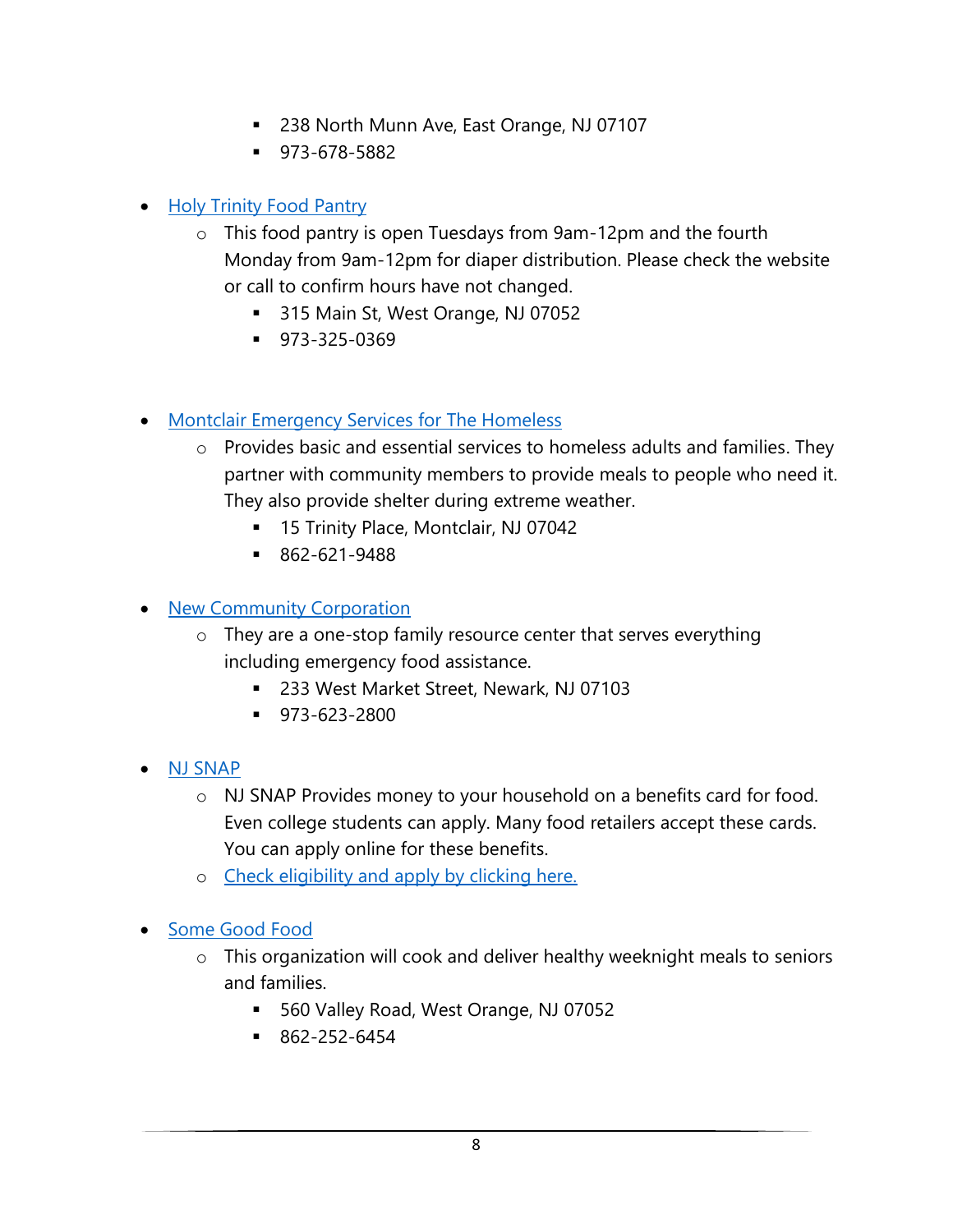- St. James Social Services Corporation
	- o This corporation offers food, diaper banks, feminine hygiene products, clothing, housing assistance, and health initiatives.
		- 604 Dr. Martin Luther King Jr. Blvd, Newark, NJ 07102
		- 973-624-4007
- The Salvation Army- Montclair Citadel
	- o This organization offers housing services, addiction counseling, a food pantry, religious services, youth programs, and more.
		- 13 Trinity Place, Montclair, NJ 07042
		- 973-744-3312
- Toni's Kitchen
	- o They provide meals and groceries to seniors, families and homeless or near homeless individuals. They will deliver to individuals who need.
		- 73 South Fullerton Street, Montclair, NJ 07042
		- 973-932-0768
- United Community Corporation
	- o This organization offers a range of services including food, shelter, clothing, employment assistance, youth programs, and vaccinations.
		- 31 Fulton Street, Newark, NJ 07102
		- 973-642-0181
- Unity Fellowship Church Newark
	- o MA mission-centered church that partners with organizations to feed the hungry and homeless as well as support LGBTQ youth and provide information through seminars, forums, workshops, and various partnerships. They also have clothing drives to provide clothing to those who need it.
		- 23 Branford Place, Newark, NJ 07102
		- 973-565-9340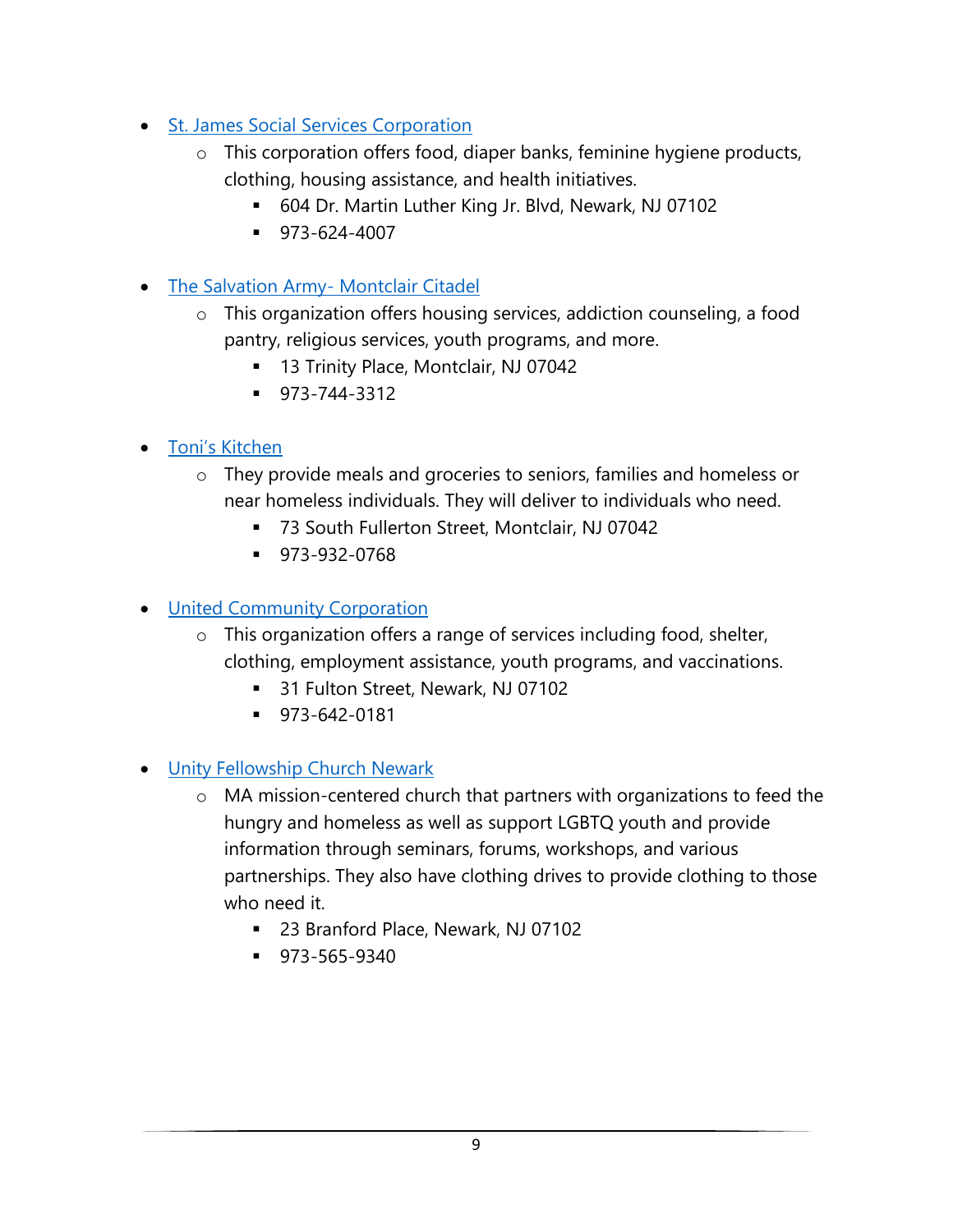### Medical Services

### • BRAVE

- o Offers counseling, healthcare, transportation, job placement, recovery, legal support, housing and more.
	- 127 Pine Street, Montclair, NJ 07042
	- 973-746-2400

### • Bridges Outreach Project Connect

- o Onsite medical treatment including, adult medicine, gynecology, sports medicine, lab services, substance abuse treatment, and mental health. Also offers services for legal aid, financial assistance, job training, employment connections, housing, veterans, and case management.
	- 35 Halsey Street, Newark, NJ 07102
	- 973-723-2307
- Care Plus NJ
	- o Comprehensive medical care, mental and primary health, for all.
		- 650 Bloomfield Ave, Suite 106, Bloomfield, NJ 07003
		- 973-744-6522

### • Catholic Charities of Northern New Jersey

- o Offers a range of programs such as counseling and support for youth and families, elderly programs, educational special needs programs for children, psychological and psychiatric help for mental illness, job training, high quality and affordable education for children, emergency shelter, affordable housing, and adoption services.
	- 590 North 7<sup>th</sup> Street, Newark, NJ 07107
	- 973-596-3934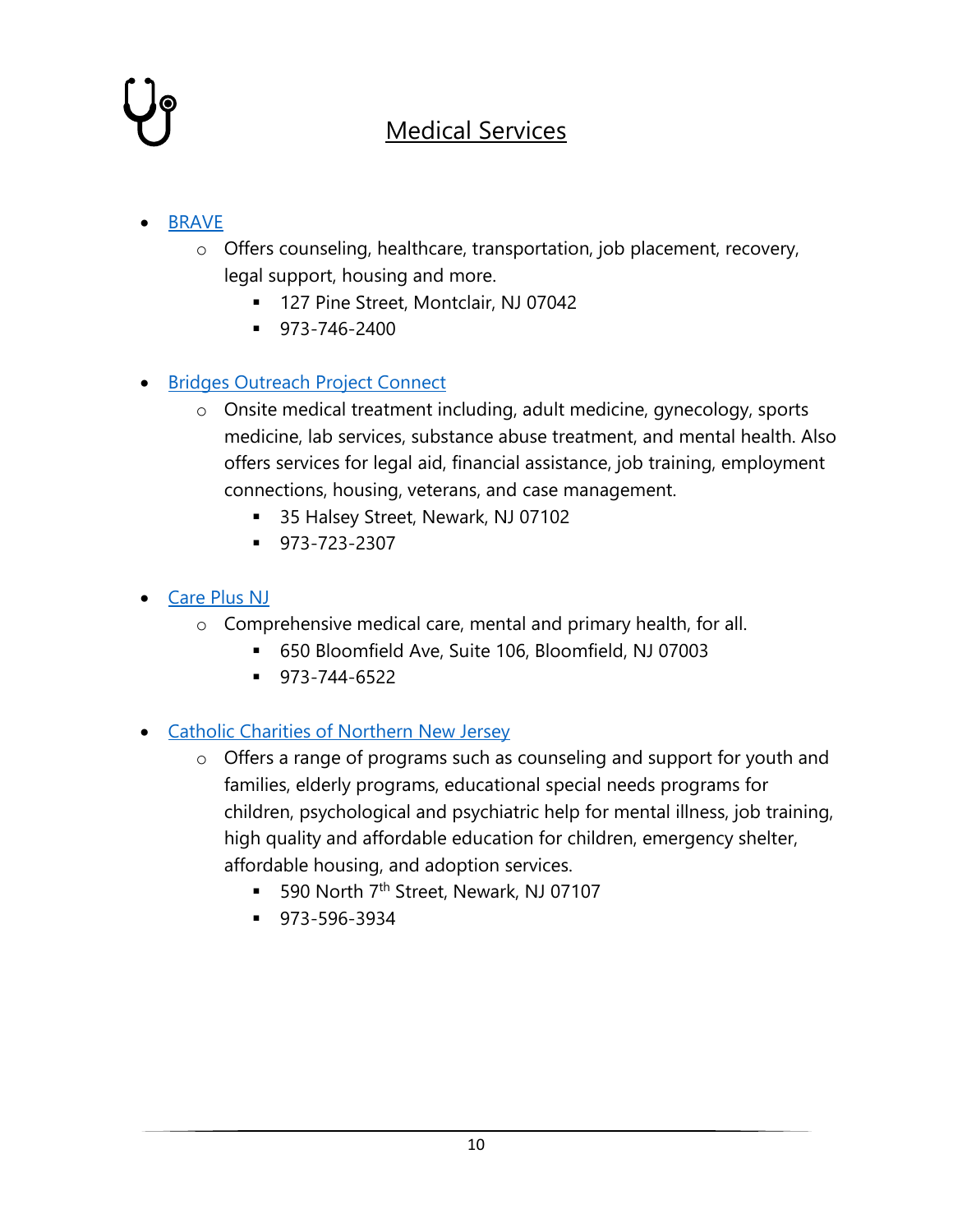- City Life Health
	- o An organization providing quality care to underserved communities and help with their quality of life. They serve to treat patients and help manage complex health conditions. They also offer food, housing, job security, education, and behavioral health services.
		- 44 Jones Street, Newark, NJ 07103
		- 877-926-9272
- Essex County Hospital Center
	- o The Hospital Center improves the quality and effectiveness of mental health services to meet patients needs. They have 180 beds and specialize in mood disorders, schizophrenia, psychotic disorders, metabolic disorders, workforce development, mental health policy and technology integration. They have established clinical-academic partnerships with various medical schools and institutions.
		- 204 Grove Ave, Cedar Grove, NJ 07102
		- 973-571-2800

### • Fairmont Health Services

- o A homeless shelter that provides medical services for their guests.
	- 202 Fairmont Ave, Newark, NJ 07102
	- 973-643-7705

### • Federally Qualified Health Centers

- o Various locations around Essex County
- o They deliver high quality health care regardless of ability to pay.
- o Services include: primary and preventative care, pediatric services, dental care, women's health, behavioral and mental health, lab services, HIV/AIDS counseling/testing and more.
- Hyacinth AIDS Foundation
	- o Helps stop the spread of HIV, STI'S and Hepatitis C through education and prevention strategies, provides wellness and behavioral health services and support programs.
		- 194 Clinton Ave, Newark, NJ 07108
		- $-862 240 1461$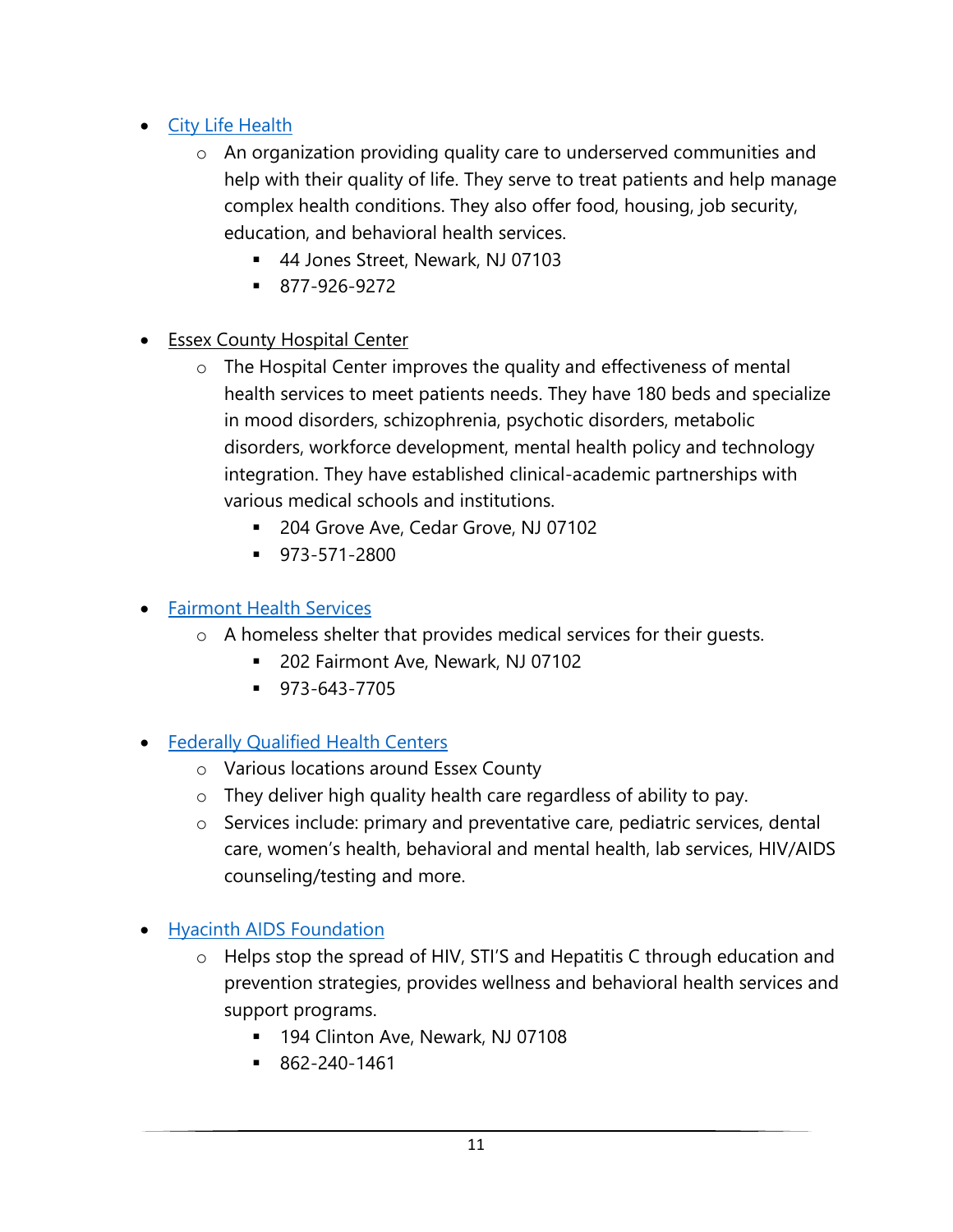- La Casa de Don Pedro
	- o They offer health initiatives, youth and family counseling, youth education, HIV/AIDS prevention and services, housing development, energy assistance, workforce development, COVID testing and vaccine clinics and more.
		- 75 Park, Ave, Newark, NJ 07104
		- 973-482-8312
- New Jersey Family Care
	- o Get help affording health care coverage. Enrollment is open year-round, and you can receive low cost or free coverage.
		- 1-800-701-0710
- North Jersey Community Research Initiative
	- o Provides HIV/AIDS screening, care and treatment, primary medical care, transgender medical care, hormone therapy, substance abuse services, mental health care, health education, pediatric care, LGBTQ services, homeless drop-in center, and a food pantry.
		- 393 Central Ave, Newark, NJ 07103
		- 973-483-3444
- Real House
	- o Offers onsite medical healthcare, bloodwork services, medical substance abuse treatment, podiatry, gynecology, and mental health treatment.
		- 127 Pine Street, Montclair, NJ 07042
		- $973 746 2400$
	- o Highlands Health Van
		- Adult medicine, women's health, pediatrics, COVID testing, and COVID vaccines.
		- 973-328-3344
	- o Zufall Health Delta Dental Mobile
		- Dental treatment for adults and children
		- 973-328-3344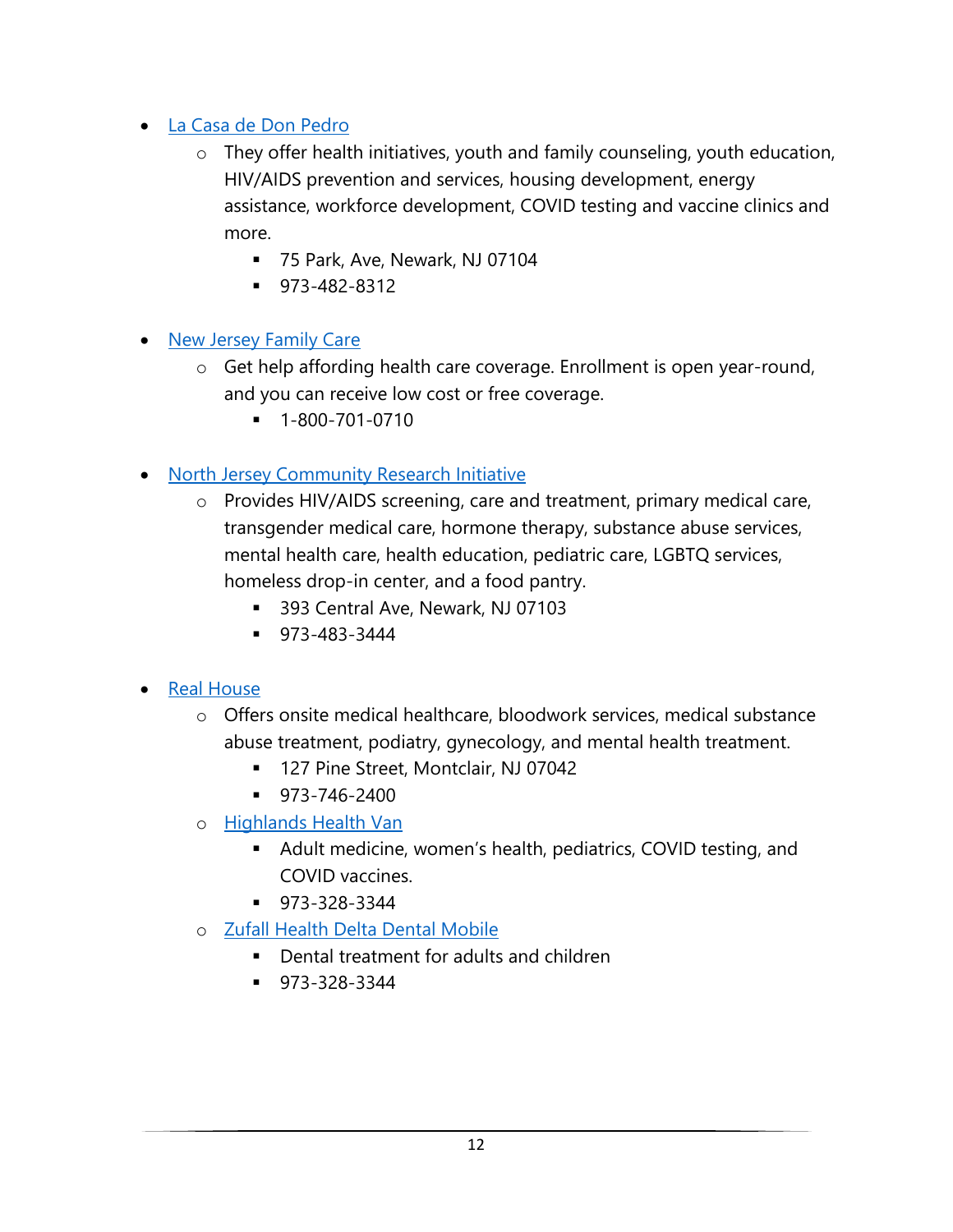- Zufall Health Community Health Center
	- o They offer adult medicine, women's health, prenatal care, pediatrics and dental services. As well as COVID vaccines and testing
		- 95 Northfield Avenue, Suite 2, West Orange, NJ 07052
		- 973-325-2266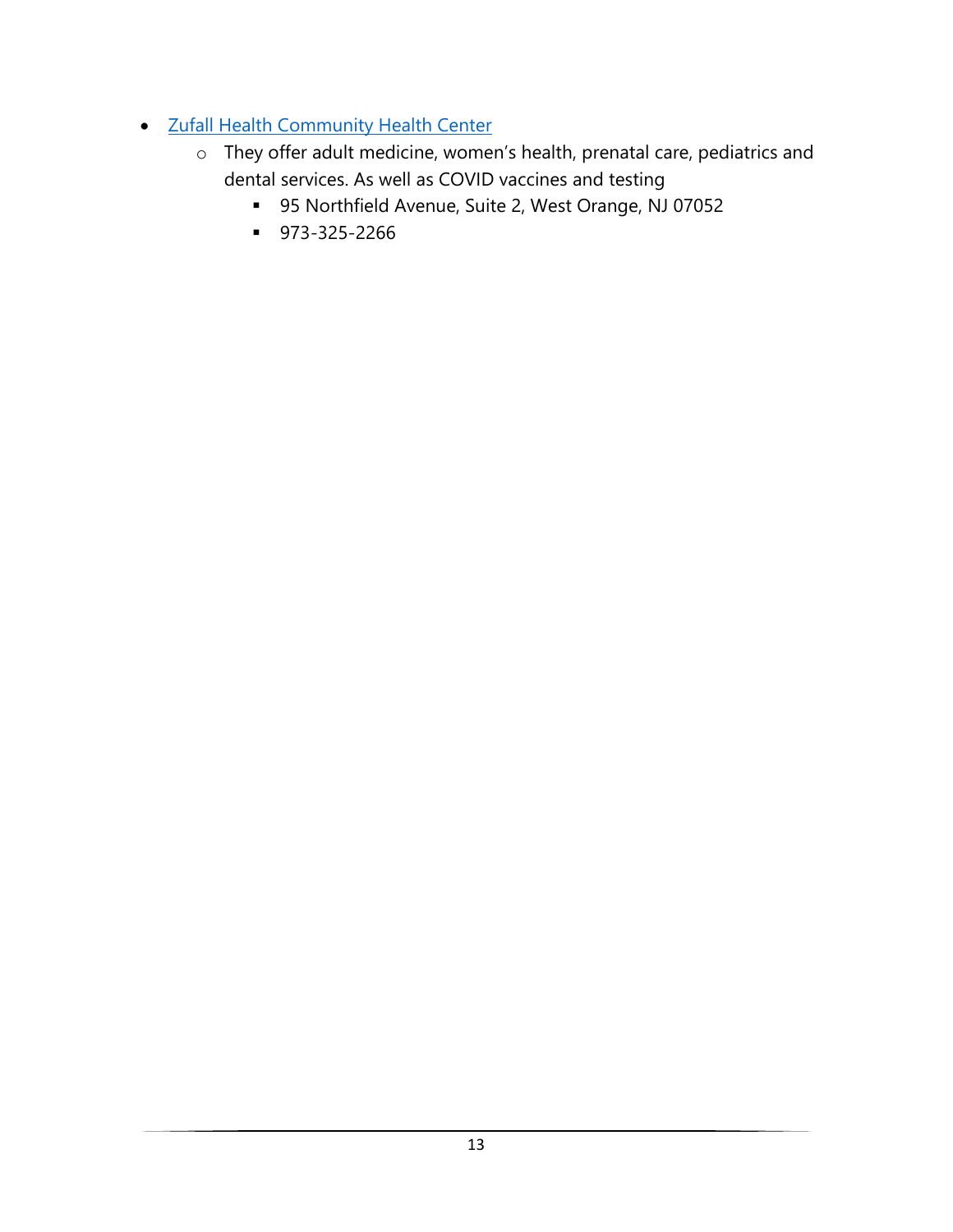### HIV:

### • Hyacinth AIDS Foundation

- o Helps stop the spread of HIV, STI'S and Hepatitis C through education and prevention strategies, provides wellness and behavioral health services and support programs.
	- 194 Clinton Ave, Newark, NJ 07108
	- 862-240-1461

### • North Jersey Community Research Initiative

- o Provides HIV/AIDS screening, care and treatment, primary medical care, transgender medical care, hormone therapy, substance abuse services, mental health care, health education, pediatric care, LGBTQ services, homeless drop-in center and a food pantry.
	- 393 Central Ave, Newark, NJ 07103
	- 973-483-3444

#### • Positive Health Care Inc.

- o Helping individuals living with HIV/AIDS live healthy, responsible, and selfsufficient lives. Also offers substance abuse counseling, transportation, food packages, clothing, emergency financial assistance, medical case management, support groups and more.
	- 333 Washington St, Suite 1, Newark, NJ 07102
	- 973-596-9667

### • St. Clares Services (NJ HIV Housing Collaborative)

- o This organization is dedicated to helping individuals affected by HIV/AIDS. They provide services such as, social services, family housing, afterschool youth program, substance abuse, mental health, transportation, food pantry and case management.
	- 77 Academy Street, Newark, NJ 07102
	- $\bullet$  973-643-0300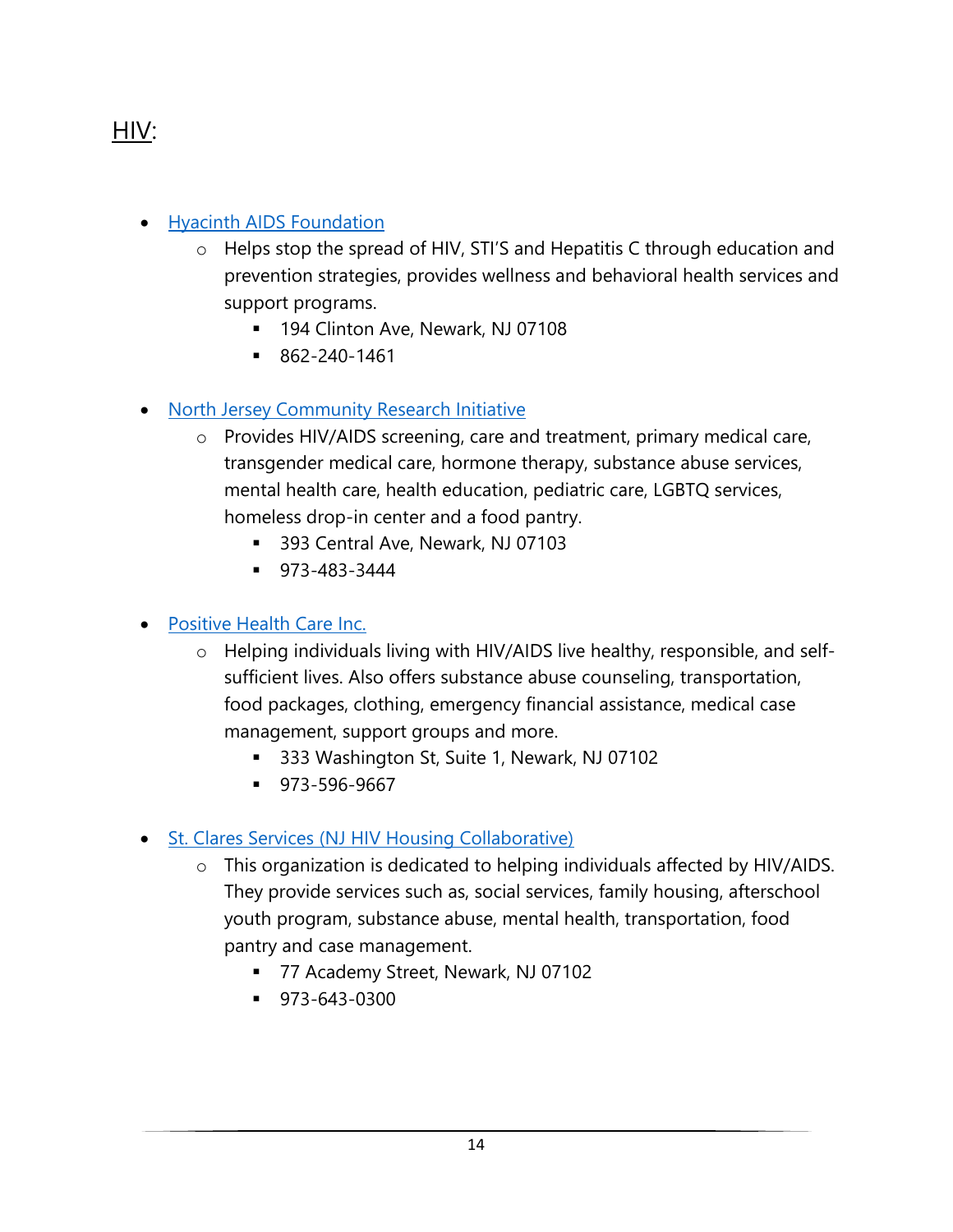### Mental Health:

### • County Crisis Screening Center

- o They provide a range of services for anyone experiencing an urgent mental health problem from de-escalation, stabilization, short-term intervention, psychiatric evaluation, nurse assessments, referrals and access to inpatient hospitalization. They have a mobile response team available to provide services at patients homes or any other location.
	- 201 Lyons Ave, Newark, NJ 07112

■ One Clara Maass Dr, Belleville, NJ 07109

▪ 973-926-7444

▪ 973-844-4357

### • Essex County Hospital Center

- o The Hospital Center improves the quality and effectiveness of mental health services to meet patients needs. They have 180 beds and specialize in mood disorders, schizophrenia, psychotic disorders, metabolic disorders, workforce development, mental health policy and technology integration. They have established clinical-academic partnerships with various medical schools and institutions.
	- 204 Grove Ave, Cedar Grove, NJ 07102
	- 973-571-2800
- **Integrity House** 
	- o Offers various housing programs to help individuals struggling with addiction and mental illness. They are committed to providing recovery support for people and families.
		- 103 Lincoln Park, Newark, NJ 07102
		- 973-623-0600
- Mental Health Association of Essex and Morris Counties
	- o Promote mental health, improve care and treatment of individuals with mental illness. Offers advocacy, education, early intervention, prevention, and treatment.
		- 33 South Fullerton Ave, Montclair, NJ 07042
		- 973-509-9777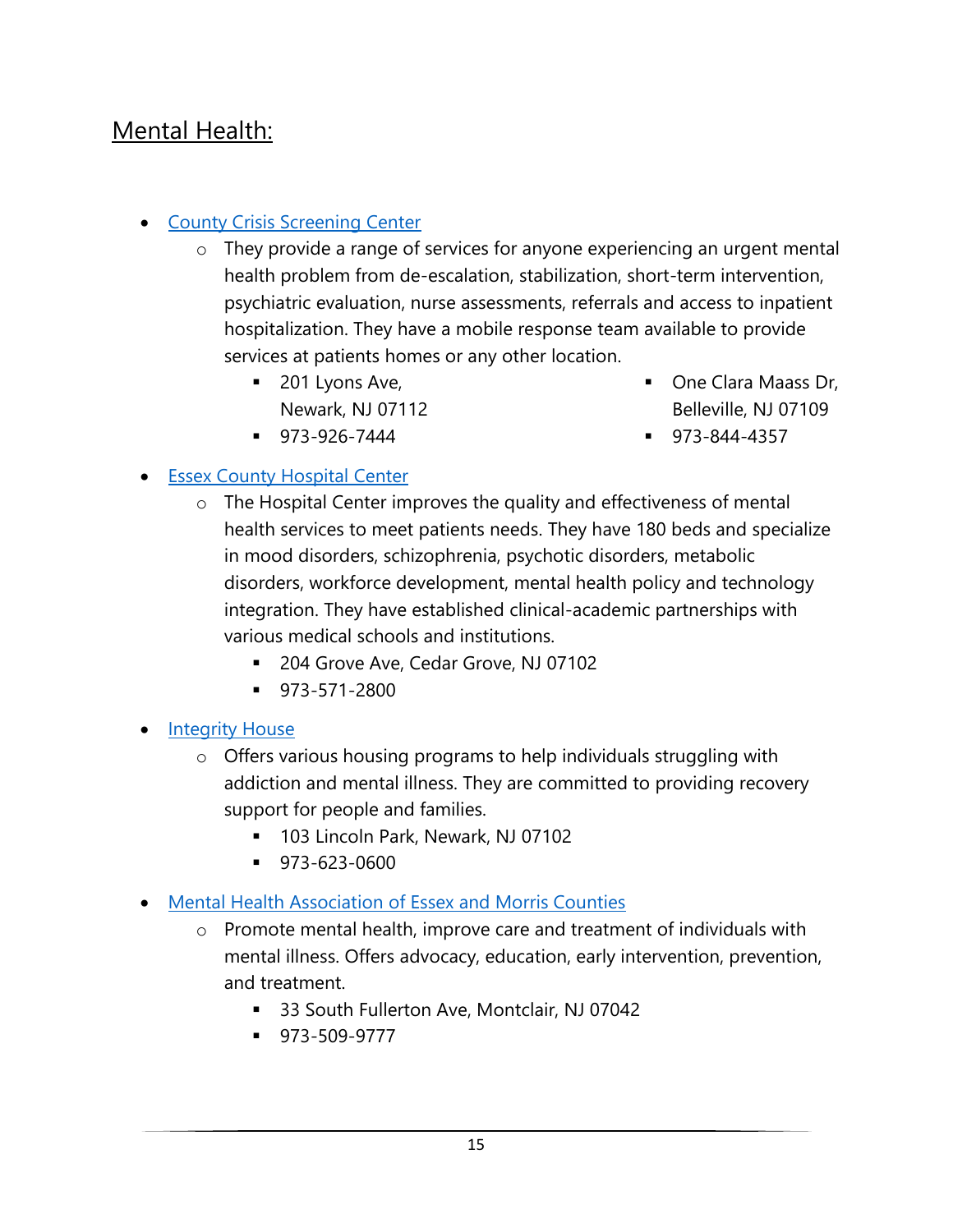- Northwest Essex Community Healthcare
	- o Services include assistance for members of the armed services and veterans, children and adults with mental health disorders, emotional disorders, substance abuse disorders, screening, assessments, psychiatric rehabilitation, primary care screening, case management and peer support.
		- 570 Belleville Ave, Belleville, NJ 07109
		- 973-450-3110
- Project Live
	- o Offers residential, rehabilitative, support and mental health services.
		- 465-475 Broadway, Newark, NJ 07104
		- 973-481-0195
- Rutgers Health- University Behavioral Healthcare
	- o Offers behavioral health care and addiction services.
		- 183 South Orange Ave, Newark, NJ 07107
		- 973-972-5472
- The Appropriate Place (TAP)
	- o Community support services for adults with substance abuse addiction, mental illness, and homeless prevention.
		- 660 South 21<sup>st</sup> Street, Irvington, NJ 07111
		- 862-253-1104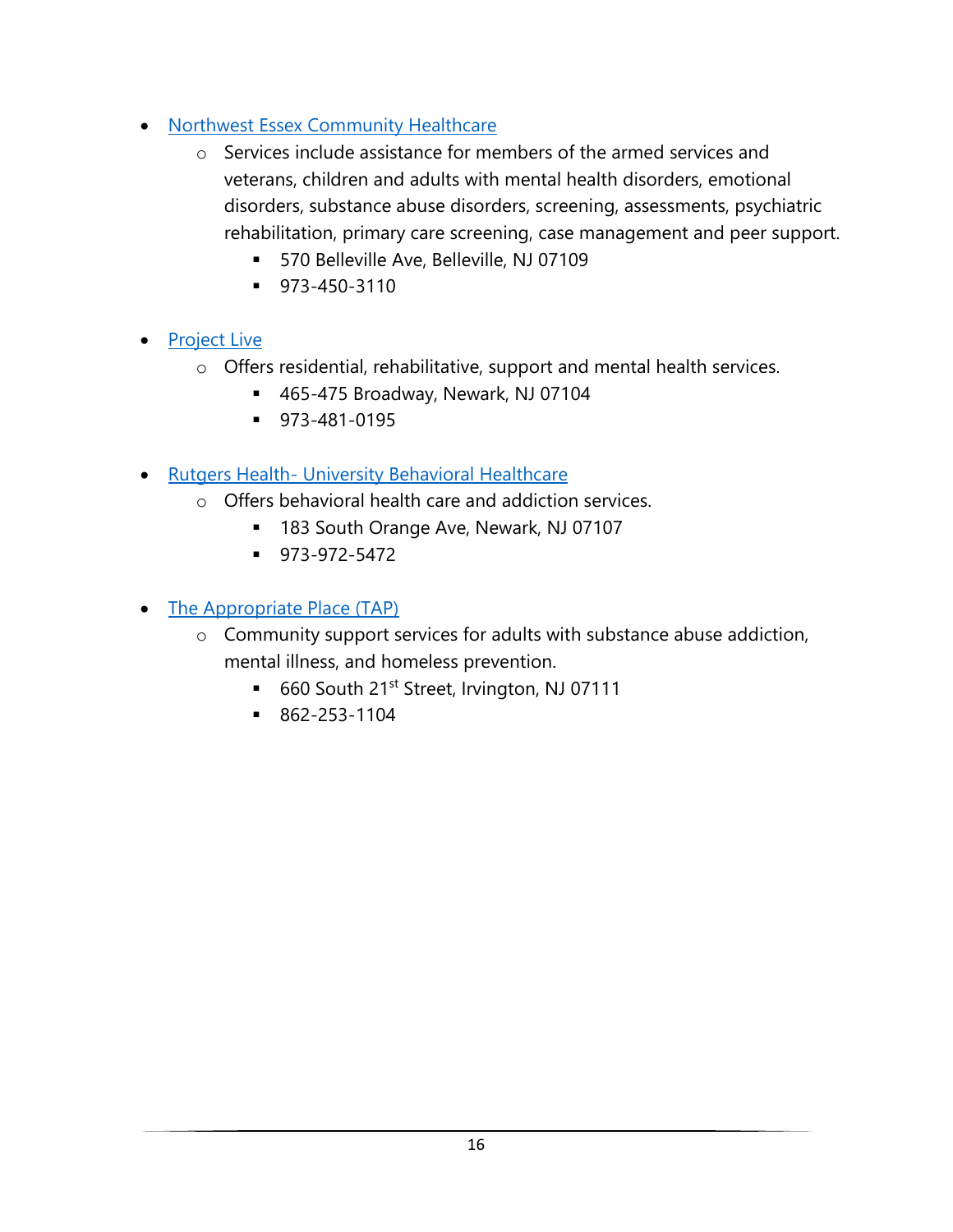### Substance Abuse:

### • Answers Moving Forward

- Substance abuse support and gambling addiction services. Offers a range of groups including addiction awareness, relapse prevention, mentor and family support, ex-offender re-entry and more.
	- 1344 Springfield Ave, Irvington, NJ 07111
	- **•** 973-399-7900
- Circle of Life Treatment Center and Shelter
	- o Substance abuse support as well as homeless shelter and warming center.
		- 55 Tillinghast Street, Newark, NJ 07108
		- 862-763-4859
- COPE Center
	- o Individuals and families facing addiction and mental health challenges are provided with quality behavioral healthcare services. Programs include adolescent program and support groups, adult addiction support, mental health outpatient services, and anger/stress management programs.
		- 104 Bloomfield Ave, Montclair, NJ 07042
		- 973-783-6655
- Cura Inc. Comunidad Unida Para Rehabilitación De Adictos
	- o Provides support for substance abuse, HIV/AIDS through outpatient services as well as residential help. Also helps improve the Latino Community.
		- 35 Lincoln Pk, Newark, NJ 07101
		- $973-622-3570$
- Essex County Office of Addiction Services
	- o They organize, implement, and monitor programs for individuals with alcohol and drug related issues. They provide substance abuse and behavioral health counseling as well as referrals.
		- 50 South Clinton Ave, East Orange, NJ 07018
		- 973-395-8402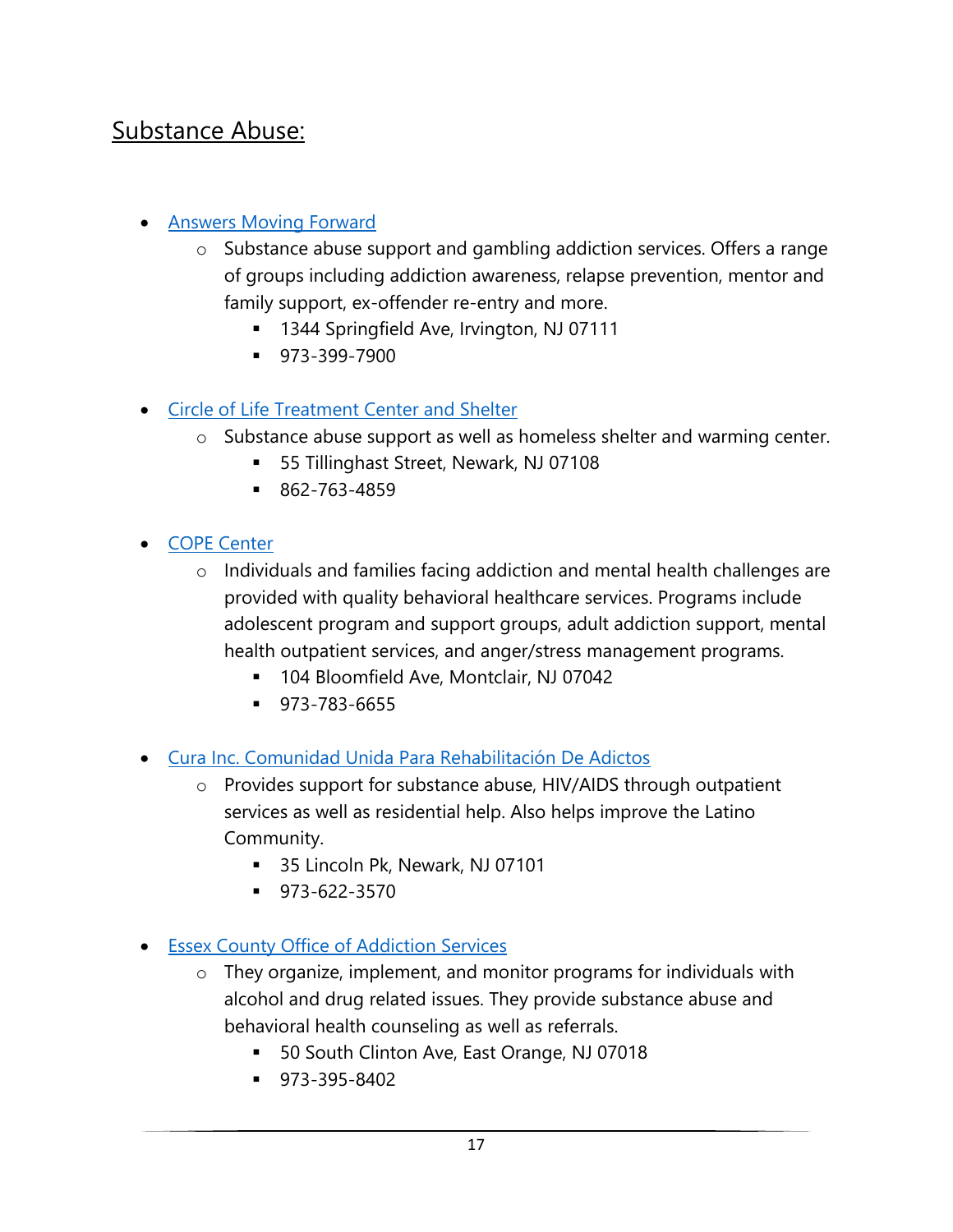### • Family Connections

- o They offer support services for veterans, children, adults and families struggling with trauma, mental illness, addiction, domestic violence, child abuse and more.
	- 7 Glenwood Ave, East Orange, NJ 07018
	- 973-675-3817

### • Family Service Bureau

- o The services offered here include substance abuse disorder treatment, mental health treatment, psychiatric services, medication monitoring, family and couples counseling, anger management groups, domestic violence counseling, parenting skills group and family crisis intervention.
	- 274 South Orange, Ave, 2<sup>nd</sup> Floor, Newark, NJ 07103
	- 973-412-2056

### • Greater Essex Counseling Services

- o They provide psychiatric evaluations, monitored drug screening, educational hours, medication monitoring, anger management, and general and specialized counseling.
	- 23 Branford Pl, Newark, NJ 07102
	- 973-832-0189

#### **Integrity House**

- o Offers various housing programs to help individuals struggling with addiction and mental illness. They are committed to providing recovery support for people and families.
	- 103 Lincoln Park, Newark, NJ 07102
	- 973-623-0600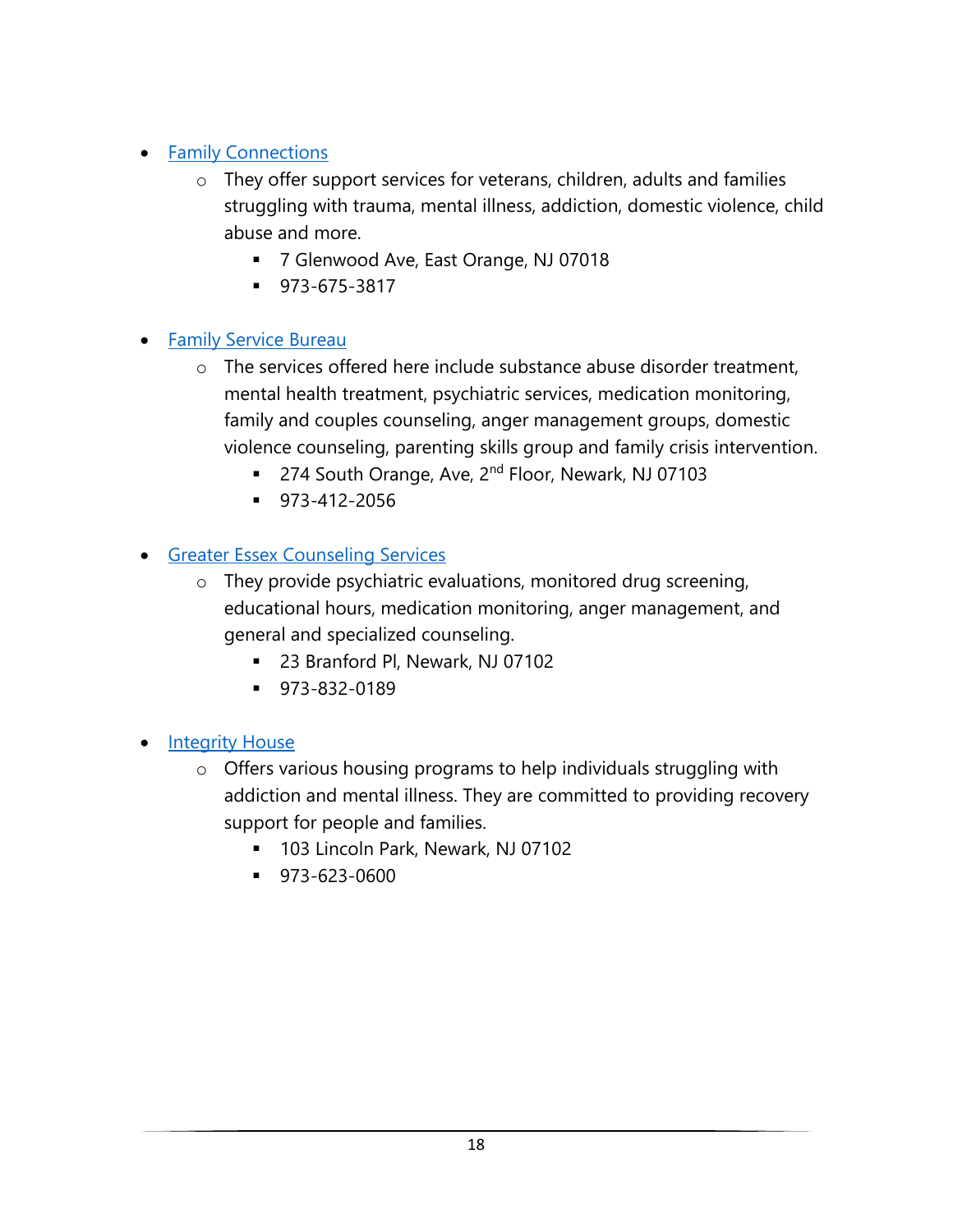- Main Street Counseling Center
	- o They offer individual counseling, group counseling, couples counseling, family counseling, senior services, counseling for veterans and their families, outreach in schools and groups for anger management and domestic violence.
		- 8 Marcella Ave, West Orange, NJ 07052
		- 973-736-2041

### • Northwest Essex Community Healthcare

- o Services include assistance for members of the armed services and veterans, children and adults with mental health disorders, emotional disorders, substance abuse disorders, screening, assessments, psychiatric rehabilitation, primary care screening, case management and peer support.
	- 570 Belleville Ave, Belleville, NJ 07109
	- 973-450-3110

#### • Positive Health Care Inc.

- o Helping individuals living with HIV/AIDS live healthy, responsible, and selfsufficient lives. Also offers substance abuse counseling, transportation, food packages, clothing, emergency financial assistance, medical case management, support groups and more.
	- 333 Washington St, Suite 1, Newark, NJ 07102
	- 973-596-9667
- Project Live
	- o Offers residential, rehabilitative, support and mental health services.
		- 465-475 Broadway, Newark, NJ 07104
		- 973-481-0195
- Real House
	- o Programs including substance abuse, housing, therapy, outpatient treatment and more.
		- 127 Pine Street, Montclair, NJ 07042
		- $973 746 2400$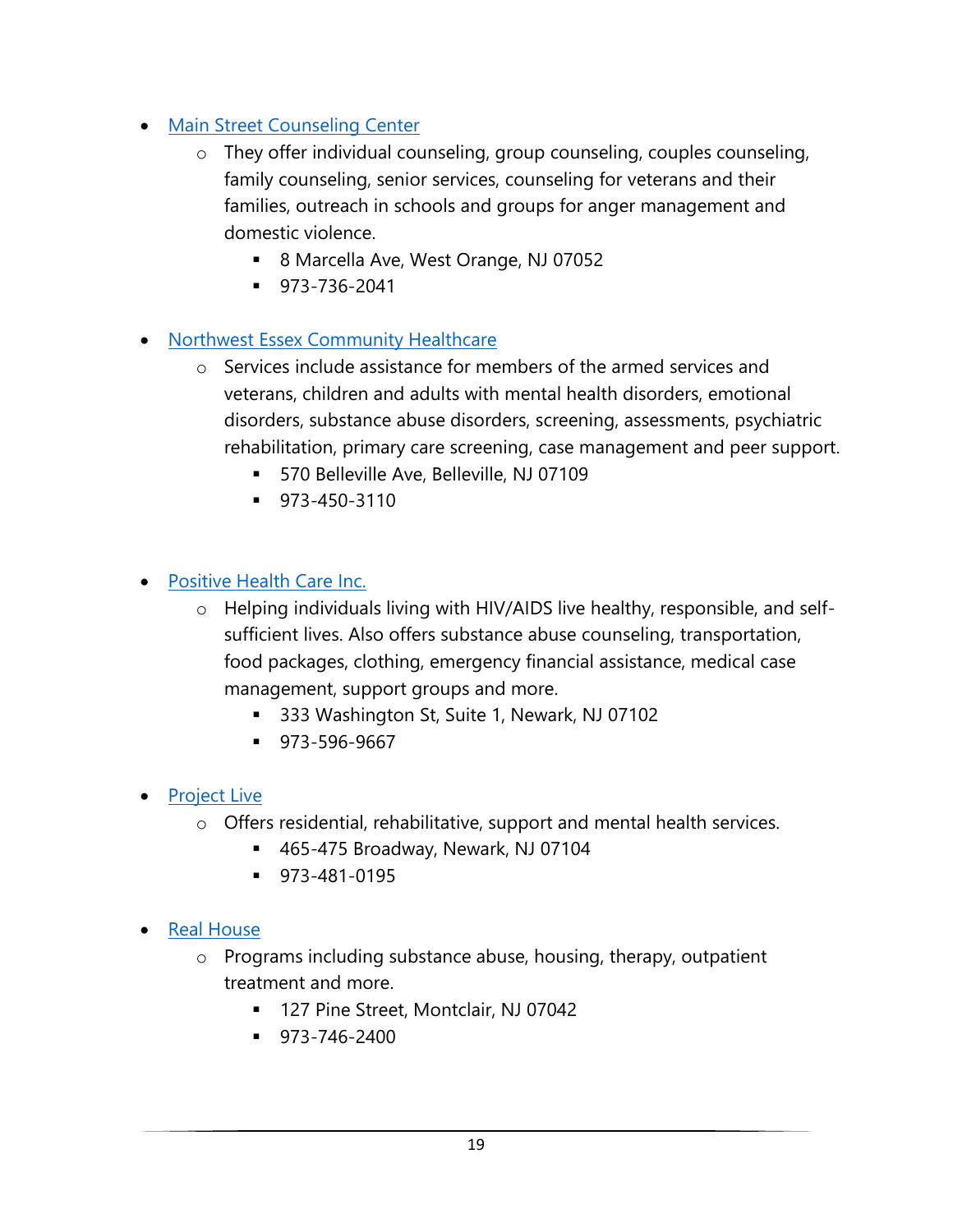- Restoration Center
	- o Offers substance abuse treatment, alcohol and drug educational groups, group counseling, individualized treatment planning, individual counseling, family groups, relapse prevention, mental health support and veteran assistance.
		- 300 South 12<sup>th</sup> Street, Newark, NJ 07103
		- 973-622-4934

### • The Bridge Inc.

- o This organization offers outpatient services like mental health services, substance abuse and family prevention services.
	- 860 Bloomfield Ave, West Caldwell, NJ 07006

■ 50 Union Avenue, Suite 306, Irvington, NJ 07111

▪ 973-228-3000

▪ 973-372-2624

• The Salvation Army- Montclair Citadel

- o This organization offers substance abuse counseling and many other services.
	- 13 Trinity Place, Montclair, NJ 07042
	- 973-744-3312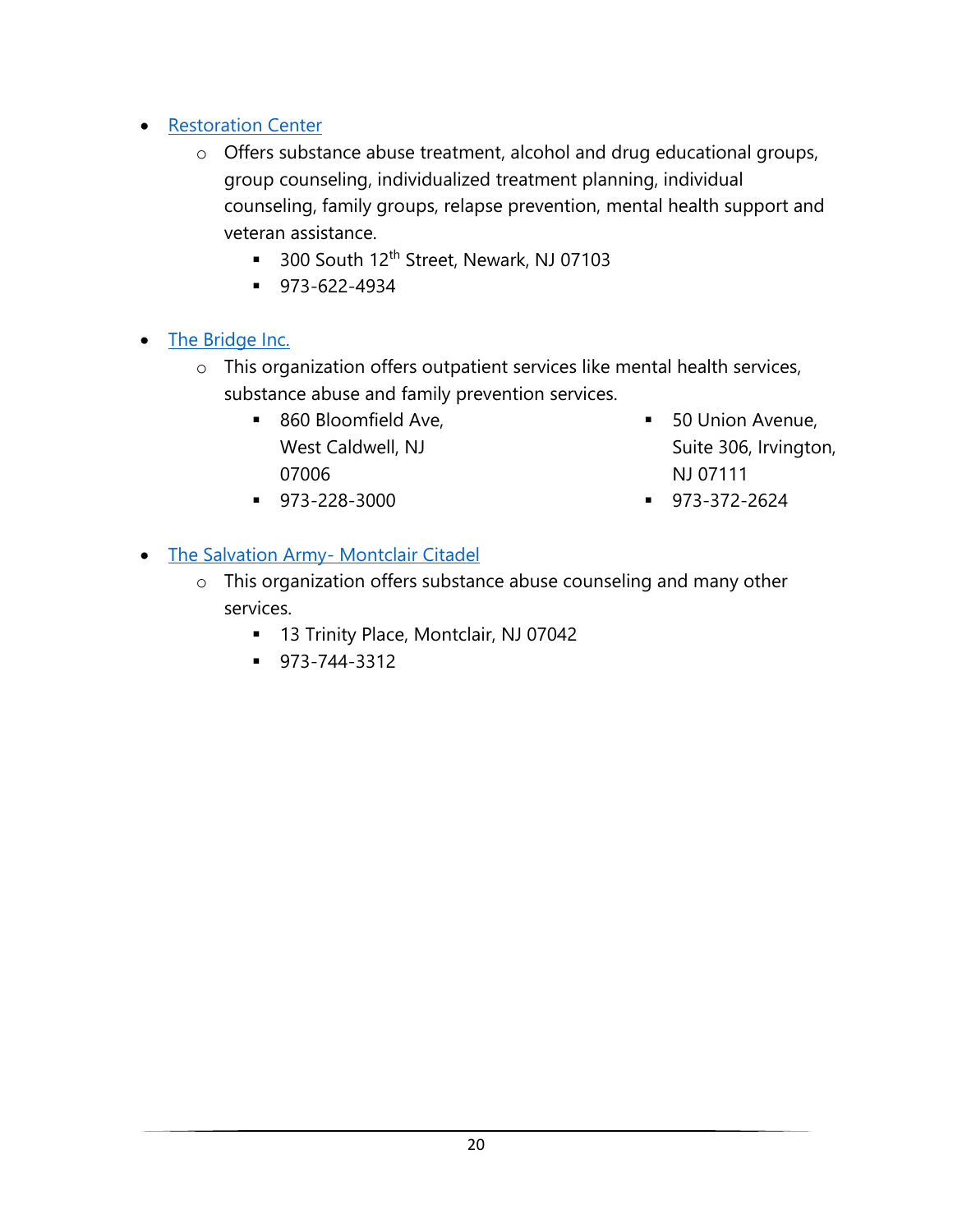### Naloxone Access

- Essex County Division of Health Services Office of Alcohol, Drug Abuse & **Addiction Services** 
	- o They provide NARCAN training and distribution.
		- 50 South Clinton Street, 4301, East Orange, NJ 07018
		- 973-395-8174
- Rutgers Robert Wood Johnson Medical School
	- o Free training and Naloxon Nasal Spray Kits. Training is held on the last Monday of each month from 12:30om-2:00pm. The training is available via WebEx and the naloxone nasal spray kits will be mailed to the trainees house.
	- o To register please contact:
		- 732-235-4341
		- **PreventOverdose@rwjms.rutgers.edu**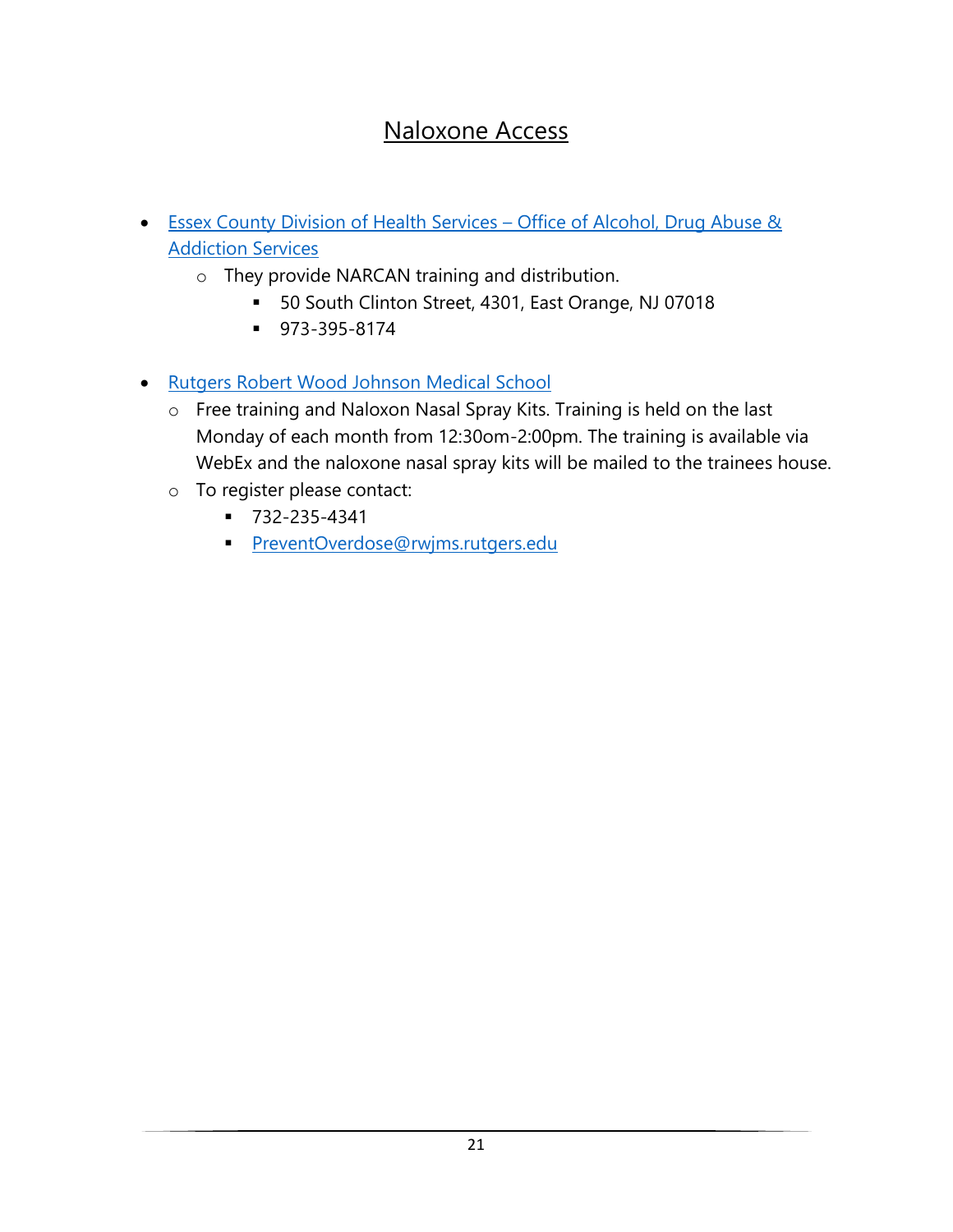### **Housing**



- Amity Park Transitional Housing
	- o Housing shelter for women and children.
		- 280 Central Avenue, Orange, NJ 07050
		- 973-672-1848
- Baby Land Family Services, Inc
	- o They provide help to families who need help with housing assistance and food pantries.
		- 755 South Orange Ave, Newark, NJ 07106
		- 973-399-3400
- Catholic Charities of Northern New Jersey
	- o Provides affordable housing, emergency shelter and a range of programs such as counseling and support for youth and families, elderly programs, educational special needs programs for children, psychological and psychiatric help for mental illness, job training, high quality and affordable education for children, and adoption services.
		- 590 North 7<sup>th</sup> Street, Newark, NJ 07107
		- 973-596-3934
- Circle of Life Treatment Center and Shelter
	- o Substance abuse support as well as homeless shelter and warming center.
		- 55 Tillinghast Street, Newark, NJ 07108
		- 862-763-4859
- Covenant House Newark
	- o Serving youths between 18 and 21 years old. They have a Residential Crisis Center that helps and necessities. They also offer health and wellness, housing, education, employment, life skills and more.
		- 330 Washington St, Newark, NJ 07102
		- 973-621-8705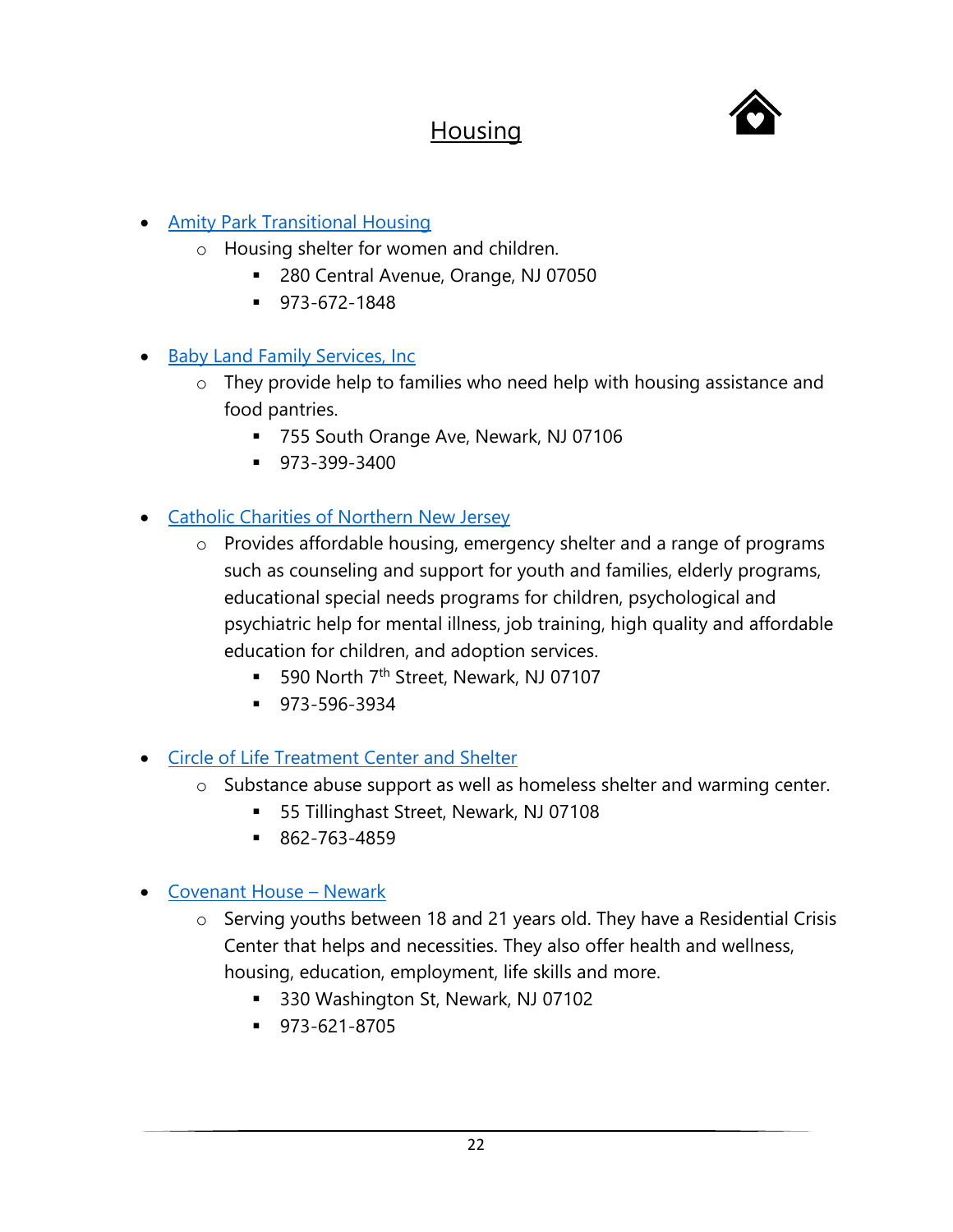- COVID-19 Emergency Rental Assistance
	- o The State of New Jersey Department of Community Affairs is offering an emergency rental assistance program that provides temporary rental assistance to low- and moderate-income households affected by the COVID-19 pandemic.
		- **Example 1** Click here for a flyer with more information.
		- To apply and for more information click here.
		- $609-490-4550$
- Cura Inc. Comunidad Unida Para Rehabilitación De Adictos
	- o Provides shelter and many services to help adults and children. Also helps improve the Latino Community.
		- 35 Lincoln Pk, Newark, NJ 07101
		- 973-622-3570
- Department of Community Affairs (The State of New Jersey)
	- o Offers homelessness prevention, energy assistance, neighborhood programs, Section 8, lead-safe home remediation.
		- 101 South Broad St, Trenton, NJ
		- 973-672-1848 or 973-672-2067
		- **973-218-7400**
- East Orange Community Development Corporation
	- o Provides rental assistance, mortgage assistance, utility assistance, food pantry, clothing, case management and other distribution services.
		- 490 Main Street, East Orange, NJ 07017
		- 973-266-5315
- Essex County Emergency Rental Assistance Program
	- o You may qualify for rental assistance if the pandemic negatively impacted your ability to pay rent or utilities.
	- o Tenants and landlords can apply but landlords would have to apply on behalf of their tenants.
		- You can apply online by clicking here.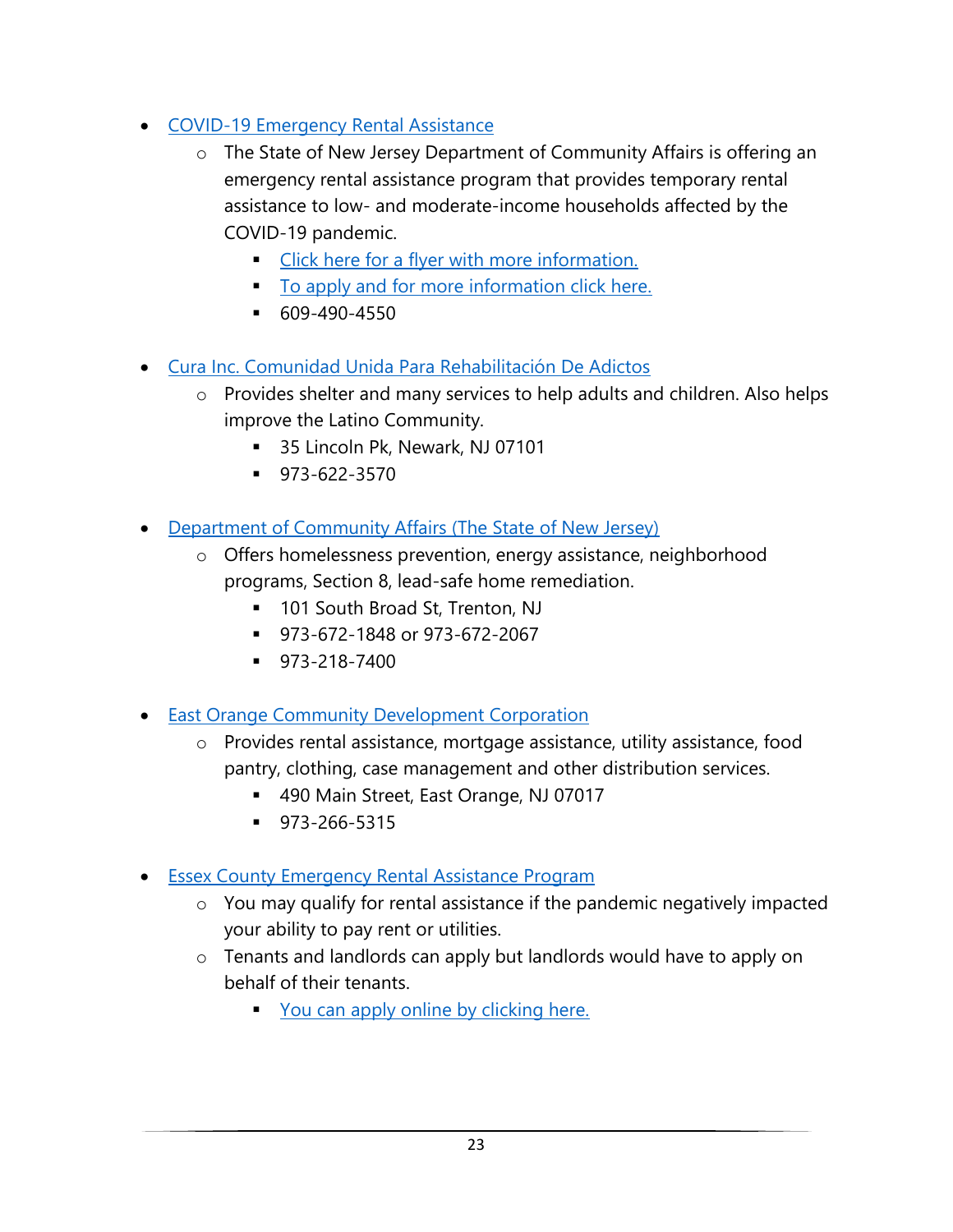- Essex County Housing & Community Development
	- o They offer various homeowner programs such as home investment partnerships, home improvement, first time home buyer, home buyer assistance. They also offer emergency shelter
		- 20 Crestmont Road, Verona, NJ 07044
		- 973-655-0200
- Essex County LGBT Rain Foundation
	- o Their goal is to help young adults in the LGBTQ community by providing shelter, housing assistance, case management, education and financial assistance, counseling and more.
		- 168 North Park Street, East Orange, NJ 07017
		- 973-675-6780

### • Fairmont Health Services

- o A homeless shelter that provides medical services for their guests.
	- 202 Fairmont Ave, Newark, NJ 07102
	- 973-643-7705
- Goodwill Rescue Mission
	- o They offer shelter, food, showers, hygiene items, clothes and lifetransformation programs.
		- 79 University Ave, Newark, NJ 07102
		- 973-621-9560
- Helping The Homeless LLC
	- o State and County emergency shelter and food.
		- 269 Mt. Prospect Ave, Newark, NJ 07104
		- **•** 973-732-9200
- Integrity House
	- o Offers various housing programs to help individuals struggling with addiction and mental illness. They are committed to providing recovery support for people and families.
		- 103 Lincoln Park, Newark, NJ 07102
		- 973-623-0600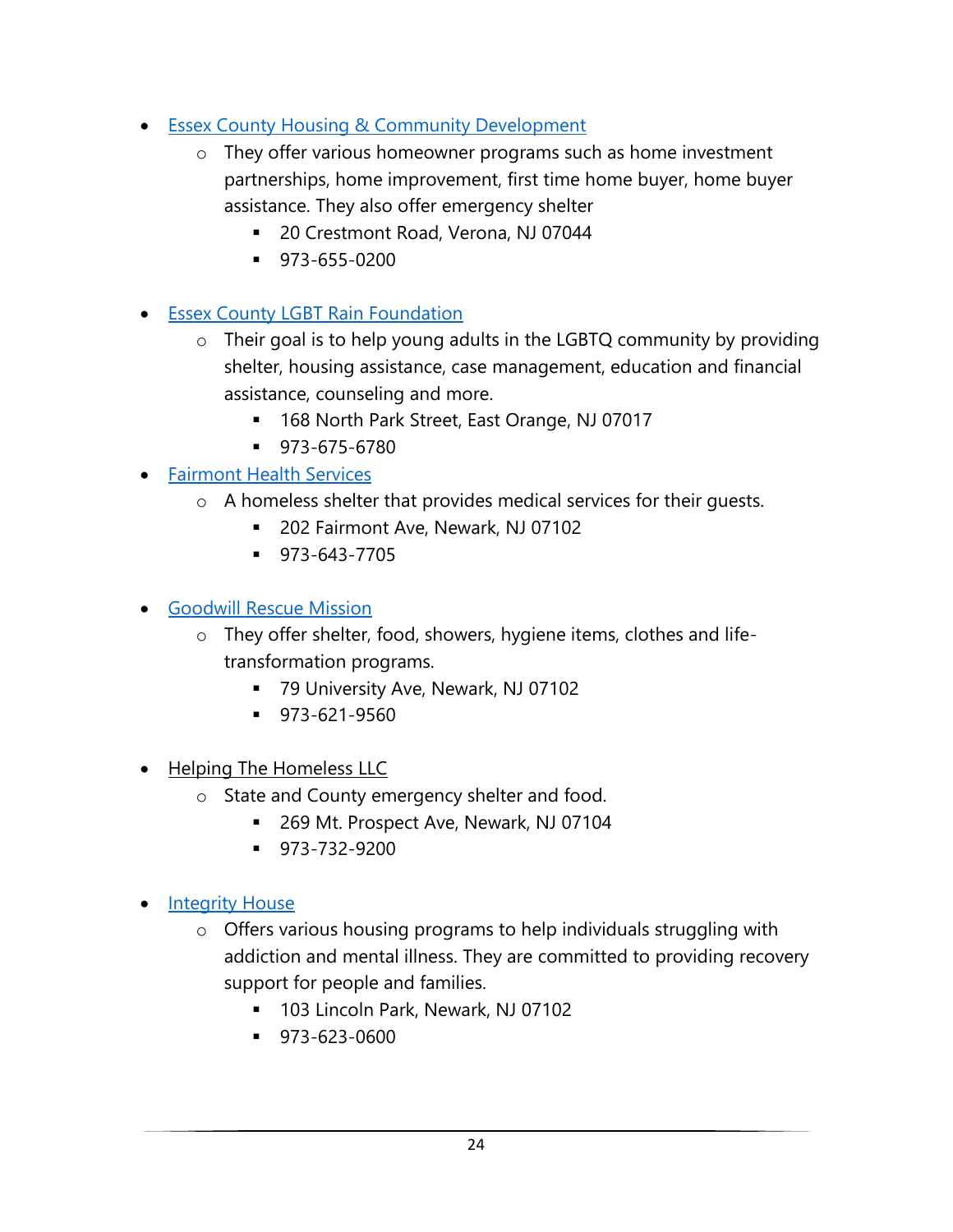- Interfaith Hospitality Network of Essex County Inc
	- o They provide shelter, meals, case managements, youth and family programs, rental assistance and more.
		- 46 Park Street, Montclair, NJ 07042
		- 973-746-1400
- Irvington Neighborhood Improvement Corporation
	- o They help with hunger, utilities and housing.
		- $\blacksquare$  346 16<sup>th</sup> Ave, Irvington, NJ 07111
		- 973-416-0909
- Isaiah House
	- o They offer various residential programs and many support services such as life skills training, money management, job search assistance, medical referrals, tutoring and helps to reunite families.
		- 238 North Munn Ave, East Orange, NJ 07107
		- 973-678-5882
- Mental Health Association of Essex and Morris Counties
	- o Creates permanent lease-based housing for individuals with mental illness. They provide them with support and treatment so they can improve their lives.
		- 33 South Fullerton Ave, Montclair, NJ 07042
		- 973-509-9777

 $\Omega$ 

- Montclair Emergency Services for The Homeless
	- o Provides basic and essential services to homeless adults and families. They provide shelter during extreme weather and meals.
		- Until further notice they will be located at 15 Trinity Place, Montclair, NJ 07042
		- 862-621-9488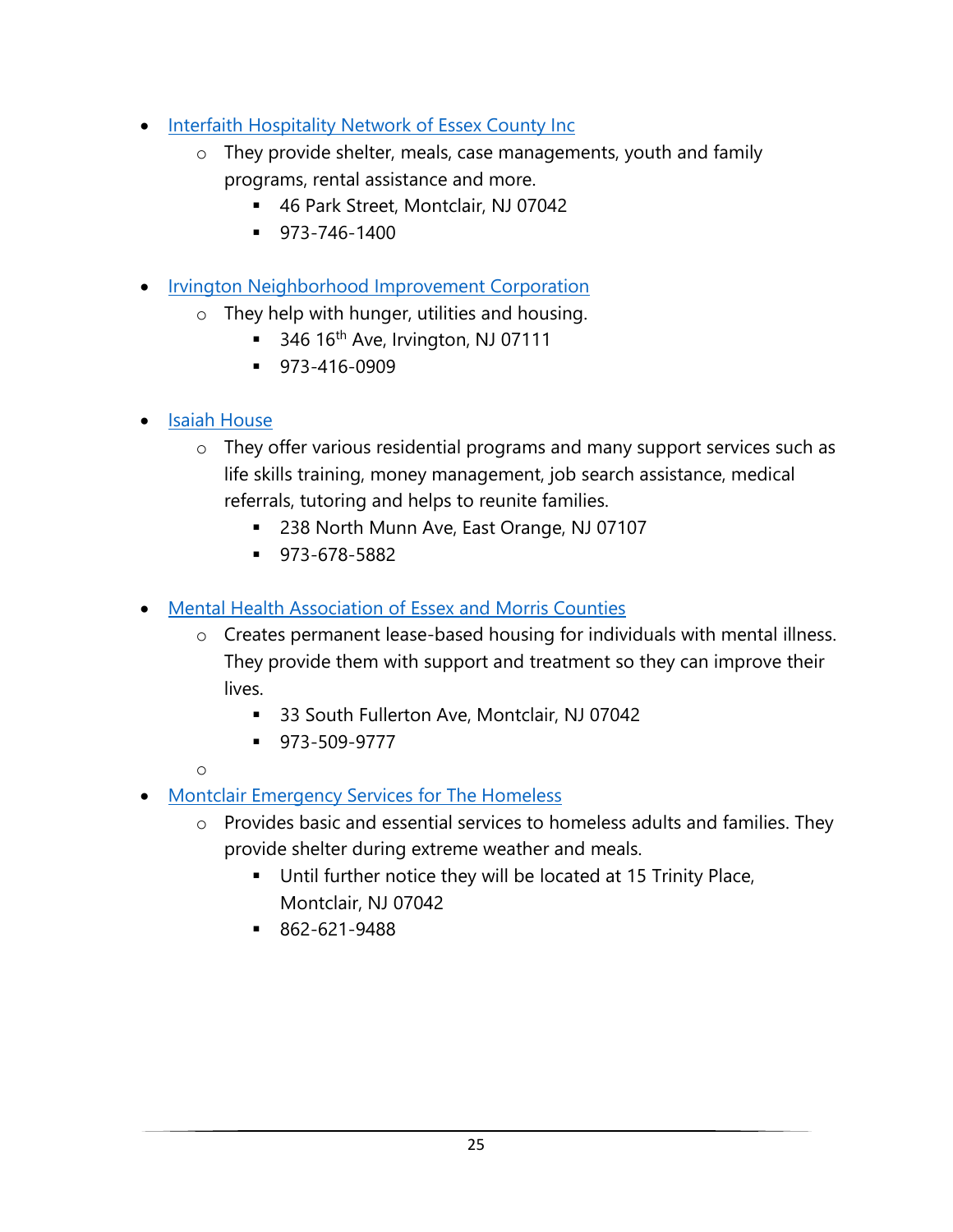- Montclair Neighborhood Development Corporation
	- o Helps community members facing eviction and homelessness with resources they need. They have information on many benefits and services as well as case managers to assist with rental assistance, veterans services, senior citizen services and others.
		- 228 Bloomfield, Ave, Montclair, NJ 07042
		- 973-744-9094

### • New Community Corporation – Harmony House

- o Services include transitional housing to help individuals move from homelessness to permanent housing, help individuals live self-sufficient lives, life skills workshops, counseling, daycare, youth programs and many more.
	- 233 West Market Street, Newark, NJ 07103
	- 973-623-2800

### • Newark Emergency Services for Families

- o A homeless Drop-In Center that allows homeless guests to shower, receive meals, use the phone, wash clothes, have access to food and clothing pantry, take emergency shelter and have access to other supportive services.
	- 982 Broad Street, Newark, NJ 07102
	- 973-639-2100
- Newark YMCA
	- o Provides supportive residential programs and various programs to help families during a crisis.
		- 600 Broad Street, Newark, NJ 07102
		- 973-624-8900
- Newly Destined Inc
	- o Provides emergency shelter for adults, families, and young adults.
		- 1114 Broad Street, Newark, NJ 07102
		- 973-242-8088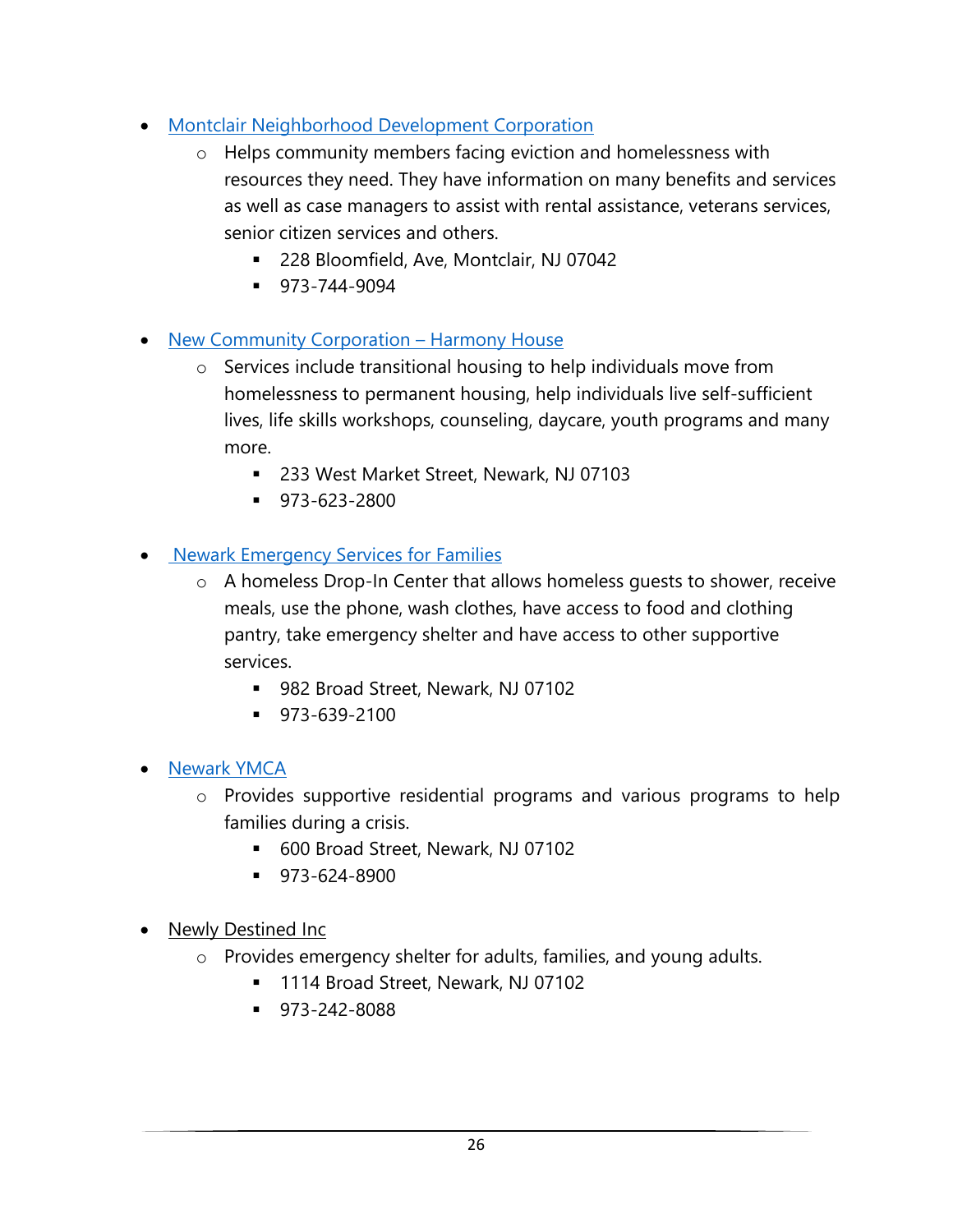- Peace House
	- o Provides temporary shelter for women are homeless or released from a substance abuse program or the justice system. They assist women in taking the steps to become self-sufficient.
		- 257 Mt. Prospect Ave, Newark, NJ 07104
		- 973-732-5129

### • Project Live

- o Offers residential, rehabilitative, support and mental health services.
	- 465-475 Broadway, Newark, NJ 07104
	- 973-481-0195

### • Real House

- o Offers housing, health services and many other support services.
	- 127 Pine Street, Montclair, NJ 07042
	- $973 746 2400$
- Restoration Center
	- o Offers housing and homelessness prevention as well as many other services.
		- 300 South 12<sup>th</sup> Street, Newark, NJ 07103
		- 973-622-4934
- **RPM Development Group** 
	- o Creates high-quality affordable housing. They develop residential communities that serve as environments for residents and families to thrive.
		- 77 Park Street, Montclair, NJ 07042
		- $973 744 5410$
- Section 8 Housing
	- o This program assists in making safe and quality housing for low-income households by reducing housing costs.
		- $-609-292-4080$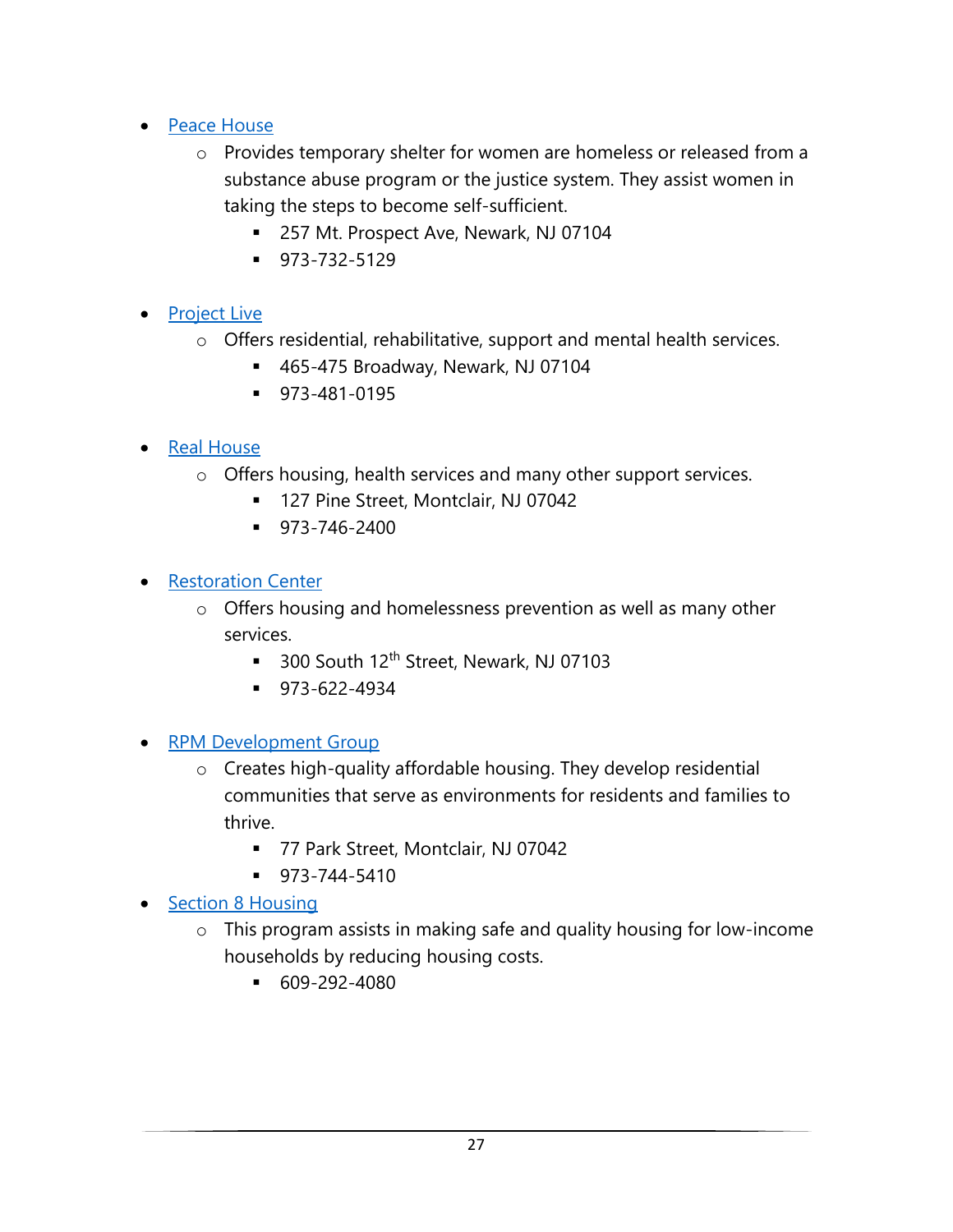- Sierra House
	- o They serve homeless youth, young adults and young mothers and their children. They provide housing, social services, case management and life skills.
		- 134 Evergreen Place, Suite 103, East Orange, NJ 07018
		- 973-678-3556
- St. Clares Services (NJ HIV Housing Collaborative)
	- o This organization is dedicated to helping individuals affected by HIV/AIDS. They provide family housing, rental assistance, utility assistance and a range of other services.
		- 77 Academy Street, Newark, NJ 07102
		- $\bullet$  973-643-0300
- The Apostle's House
	- o Provides housing, shelter, food pantry and other social services to the homeless and at risk families and individuals to help them improve their quality of life.
		- 24 Grant St, Newark, NJ 07104
		- 973-482-0625
- The Salvation Army East Orange
	- o This organization offers housing support and many other services.
		- 430 Main Street, East Orange, NJ 07018
		- 973-672-0262
- The Salvation Army- Montclair Citadel
	- o This organization offers housing support and many other services.
		- 13 Trinity Place, Montclair, NJ 07042
		- 973-744-3312
- The Salvation Army Newark
	- o Provides housing, food, youth services, addiction services, elderly support and veteran support.
		- 45 Central Ave, Newark, NJ 07102
		- 973-623-5959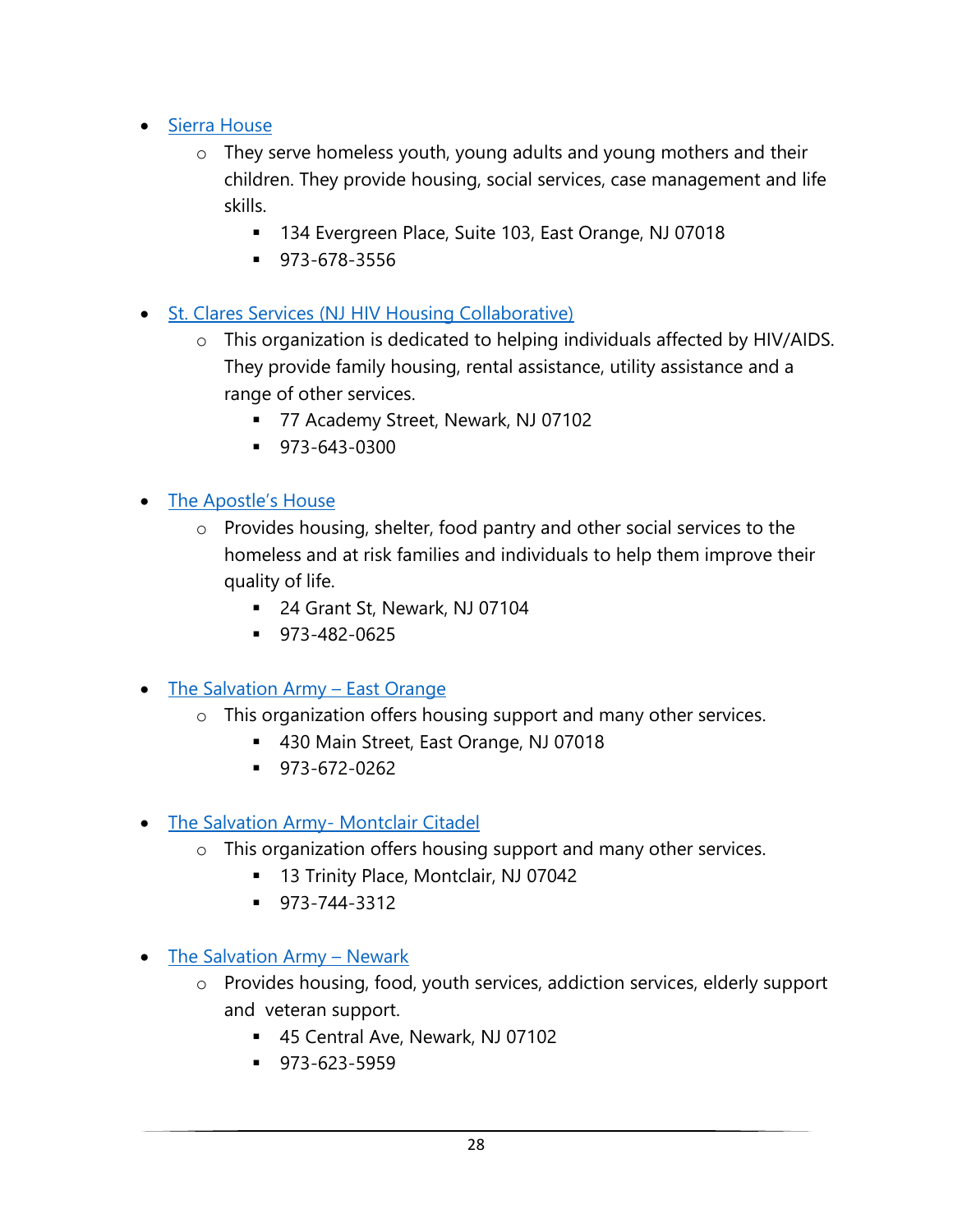- The Turning Point Community Services, Inc.
	- o Provides emergency housing to mothers and children as well as programs to help them become self-sufficient.
		- 1011 Grove Street, Irvington, NJ 07111
		- 973-374-7838
- United Community Corporation
	- o Provide, safe, clean shelter for homeless adults for up to 30 days. Case management is offered as well as referrals for assistance with food, housing, rent, mental health, substance abuse and more.
		- 332 South 8<sup>th</sup> Street, Newark, NJ 07103
		- 973-642-0181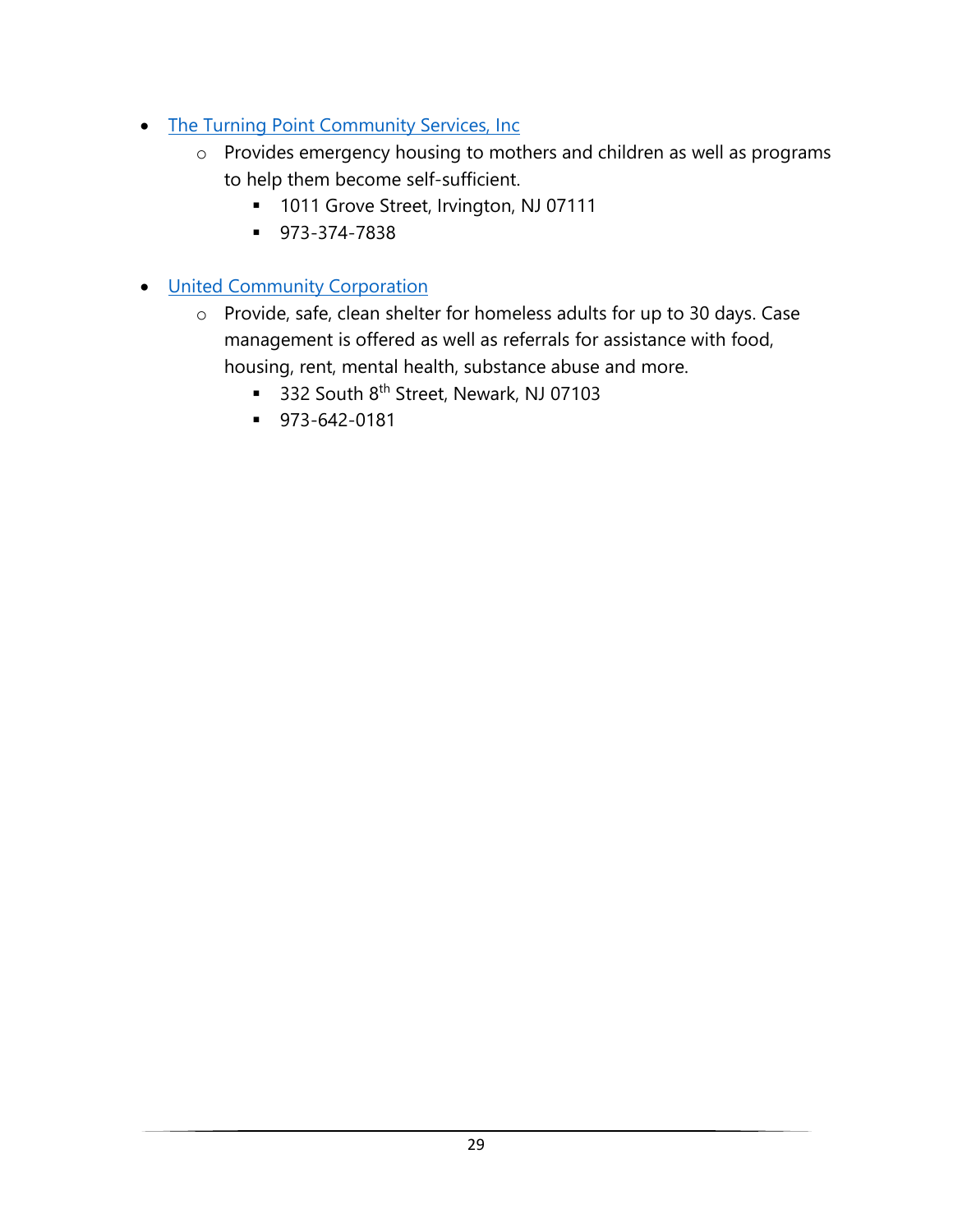

### Support Services

#### **Essex County Department of Citizen Services**

- o Supply information on various services for individuals. They provide support with SNAP Benefits, Work First NJ, Families First Electronic Benefits, NJ Supplemental Nutrition Assistance, Senior Services Special Transportation System, Modifications with Disabilities, and youth services.
	- 50 South Clinton Ave, East Orange, NJ 07018
	- 973-395-8400
- **Focus Hispanic Center for Community Development Inc.** 
	- o Provides community social services and human development programs, emergency assistance including food bags, senior services, adult protective services, youth and family programs and adult education.
		- 441-443 Broad St, Newark, NJ 07102
		- 973-624-2528
- NJ211
	- o NJ 211 is a resource for residents of New Jersey. They offer various services including, mental health help, childcare, housing, income, health, legal services and more.
		- Call 2-1-1 or text your zip code to 898-211
- NJHELPS
	- o They help individuals with low or no income. Families or individuals can apply for housing, income food or medical services. Apply online by clicking the NJHELPS link.
- Urban League of Essex County
	- o They offer programs for adults to help them obtain economic selfsufficiency through jobs, home ownership, entrepreneurship, remedial skills and other trainings. They also offer programs to mentor youth children.
		- 508 Central Ave, Newark, NJ 07107
		- 973-624-9535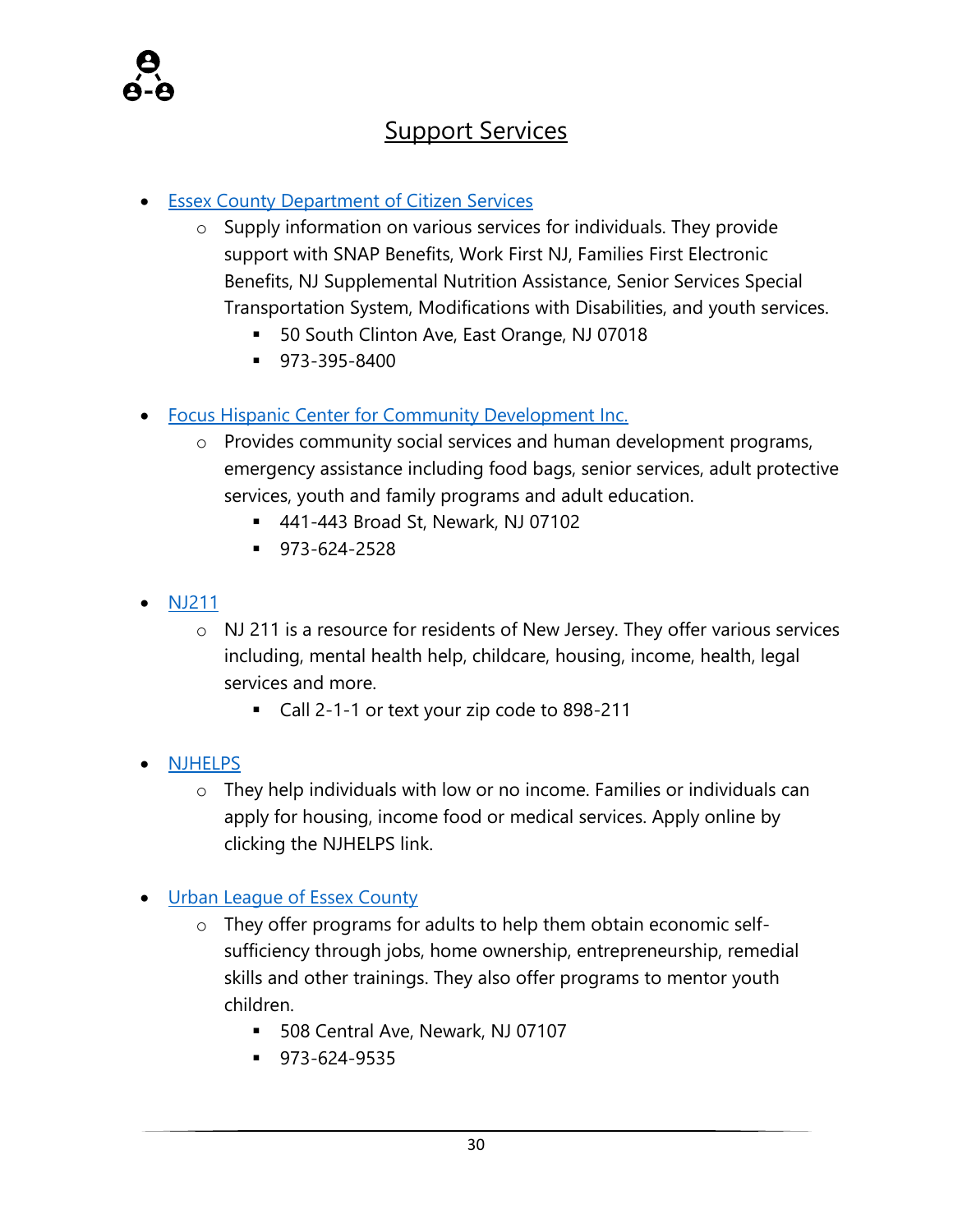

### COVID-19 Vaccine/Testing/ & Other Services

- Essex County COVID Call Center
	- o Offers COVID testing and vaccines. Walk-ins are welcome, check the website for days and times.
		- 973-877-8456
- FEMA COVID Funeral Assistance
	- o Apply by clicking the link above. FEMA is accepting applications to financially help families who have lost someone due to COVID-19.
		- 844-684-6333
- Mental Health Association of Essex and Morris Counties
	- o Offers COVID specific support such as counseling, support groups and mental health assistance.
		- 33 South Fullerton Ave, Montclair, NJ 07042
		- 973-509-9777
- New Jersey Vaccine Finder
	- o Click the link and type in your zip code to find vaccine sites near you.
- Rutgers Mental Health & Addiction COVID Connect
	- o Offers immediate telephonic support, the best treatment options, referrals and support.
		- 833-223-0011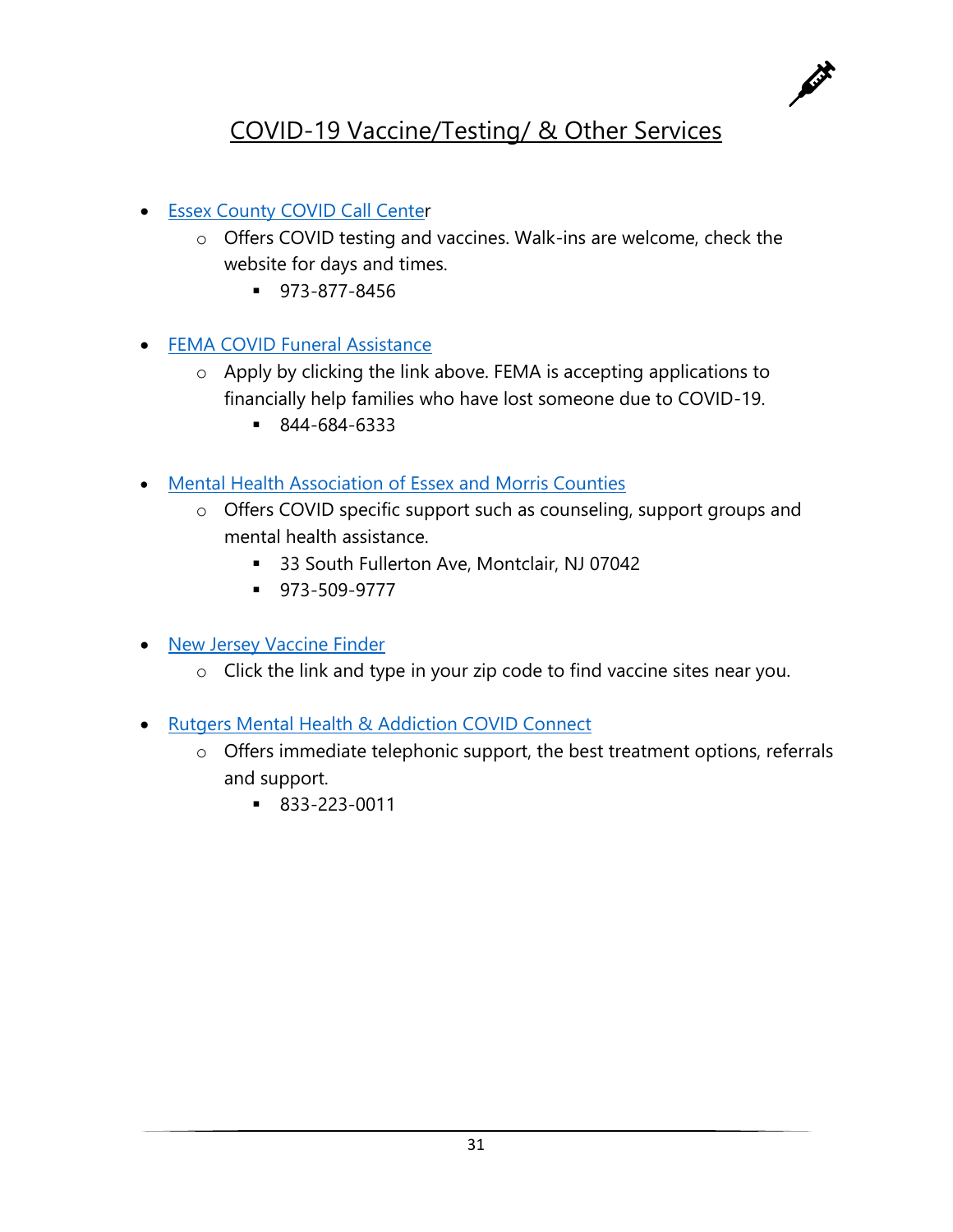### COVID-19 Isolation/Quarantine

- CDC Newark Quarantine Station
	- o 52 Terminal B, Newark Liberty International Airport, Newark, NJ 07114
	- o 973-368-6200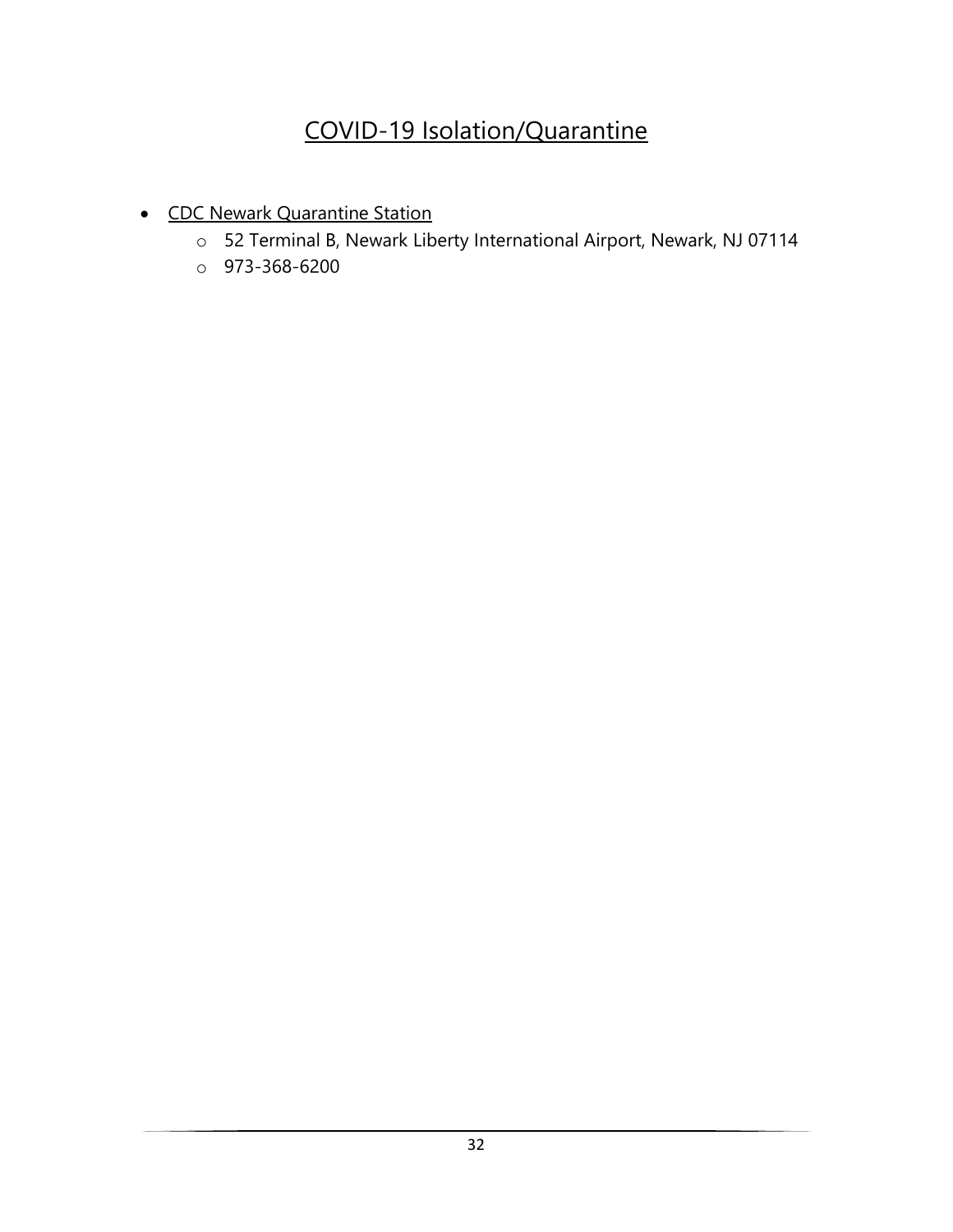### Disabled Services

### • Easter Seals

- o The mission of the Easter Seals works to help make a profound and positive difference in the lives of people with disabilities. They provide opportunities for individuals with special needs to live, learn, work and play in their communities.
	- 515 Valley St, Maplewood, 07040
	- 855-215-4541

### • Essex County Special Child Health Services

- o Coordinates services for children with special needs from birth to age 21 and coordinates free multidisciplinary evaluations for children from birth to age 3 who have developmental delay.
	- 50 South Clinton Ave, East Orange, NJ 07018
	- 973-395-8836
- Essex County The Office of the Disabled Personal Assistance Services Program (PASP)
	- o Offers programs to assist individuals of all ages. They provide information, referrals and personal assistance to permanently physically disabled adults.
		- 50 South Clinton Ave, 1<sup>st</sup> Floor, East Orange, NJ 07018
		- 973-395-8429
- Nassan's Place
	- $\circ$  This is a nonprofit for children with autism. They provide numerous educational, social, recreational programs. They also provide supportive services and advocacy for children and families affected by autism.
		- Nassan's Place, East Orange, NJ 07019
		- 973-424-7781
		- **Info.nassansplace@gmail.com**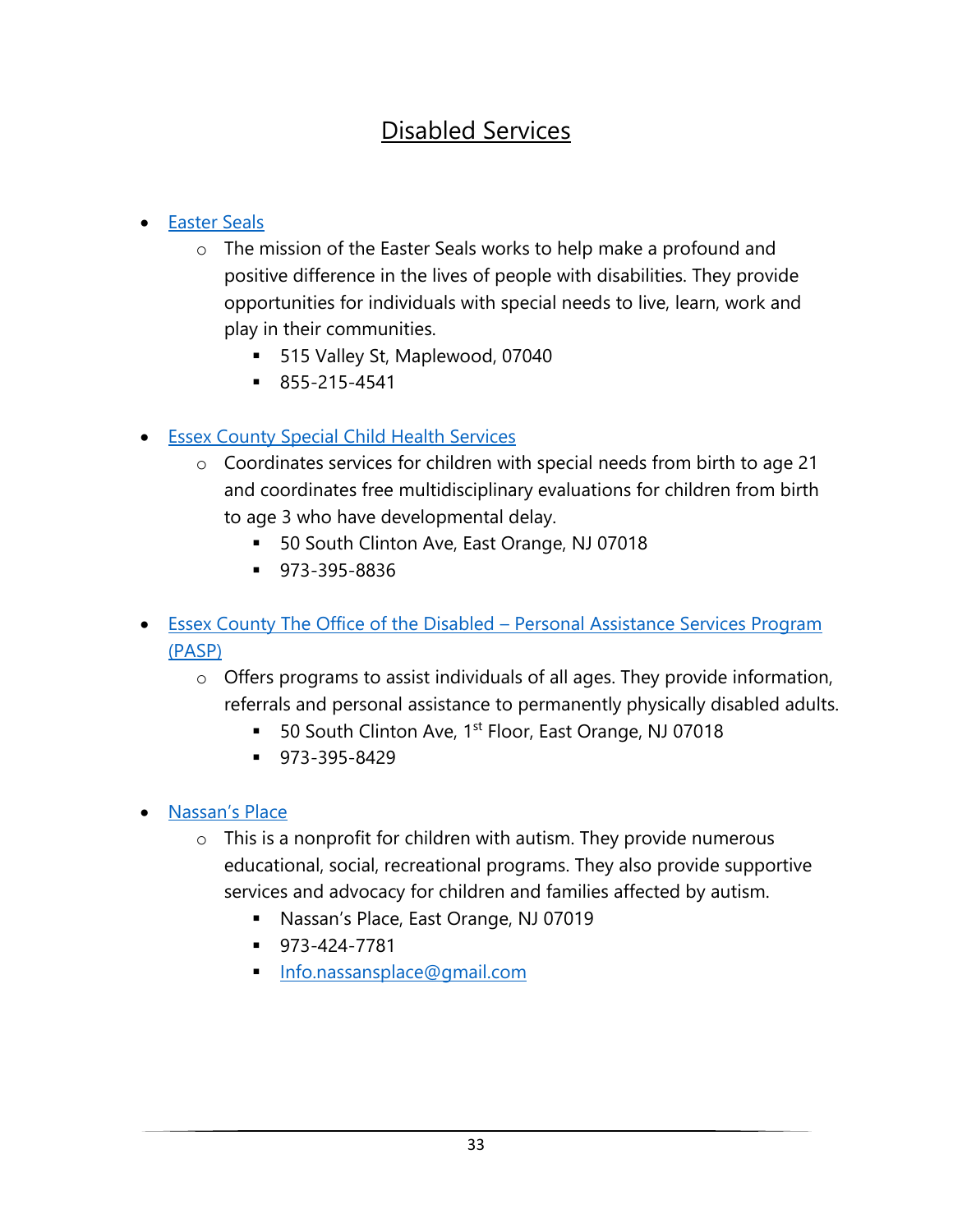- New Jersey Department of Human Services' Division of Developmental **Disabilities** 
	- o Provides services to individuals with developmental and intellectual disabilities over the age of 21 to live as independently as possible. There are two different programs that individuals can enroll in, The Supports Program and the Community Care program.
	- o The Supports Program provides enrollees with employment services and individual/family support services. There are options for individuals who need Private Duty Nursing as well.
	- o The Community Care Program offers the same options as The Supports Program but also enables individuals to receive services in a residential setting.
	- o There are Support Coordination Agencies available to help connect individuals and their families with the right services for them.
		- DDD.FeeForService@dhs.nj.gov
		- 800-832-9173
		- Link to quick quide explaining how to enroll and benefits: https://www.state.nj.us/humanservices/ddd/documents/quickguide-for-families-english.pdf
		- https://www.state.nj.us/humanservices/ddd/assets/documents/quic k-guide-for-families-spanish.pdf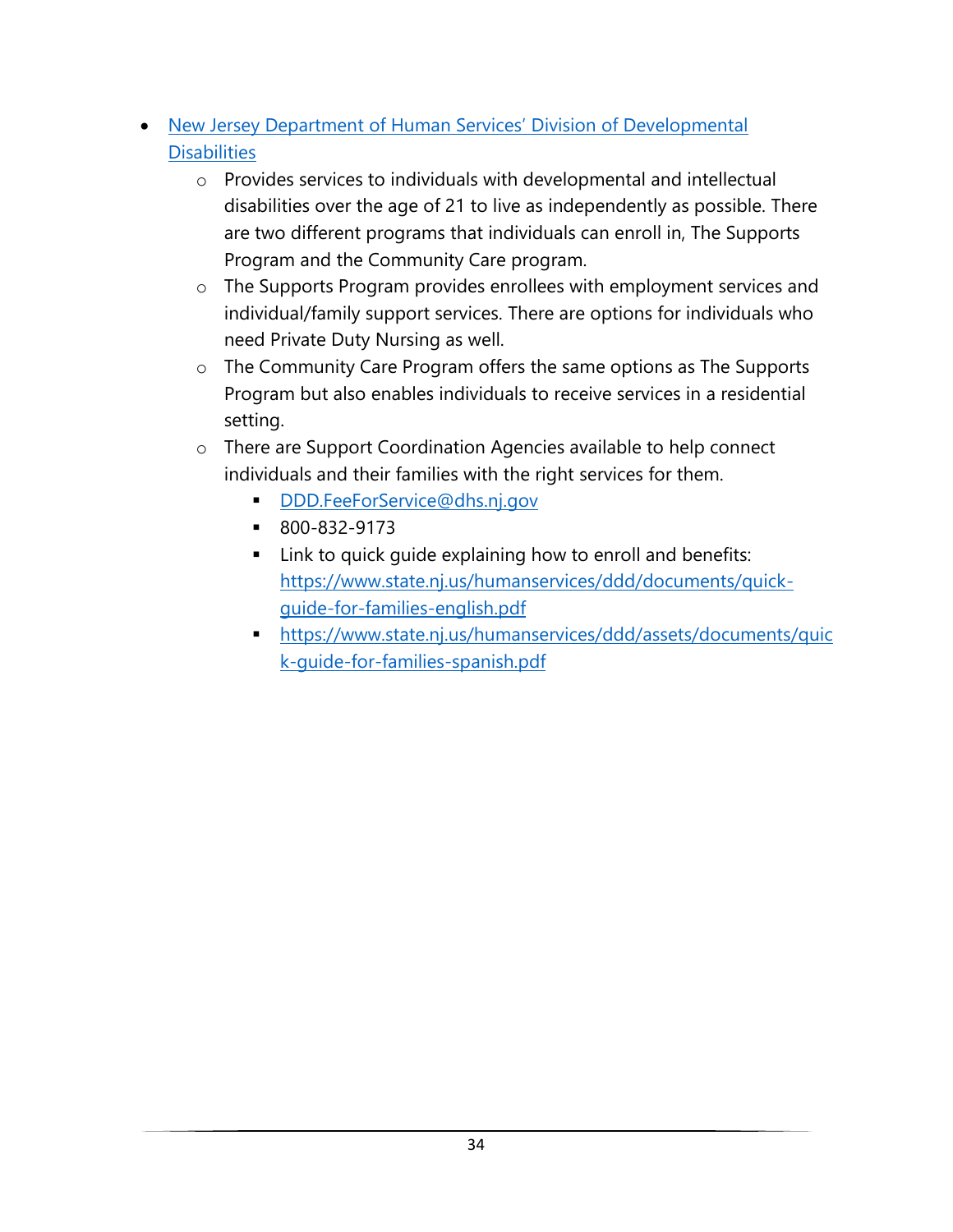

### Health & Wellness Services

#### • Ignite One, Health & Wellness

- o Participants receive a personal wellness roadmap to address their specific needs. There are different workshops to choose from depending on your needs.
	- 808 Joralemon Ave, Unit D, Belleville, NJ 07109
	- 833-404-0202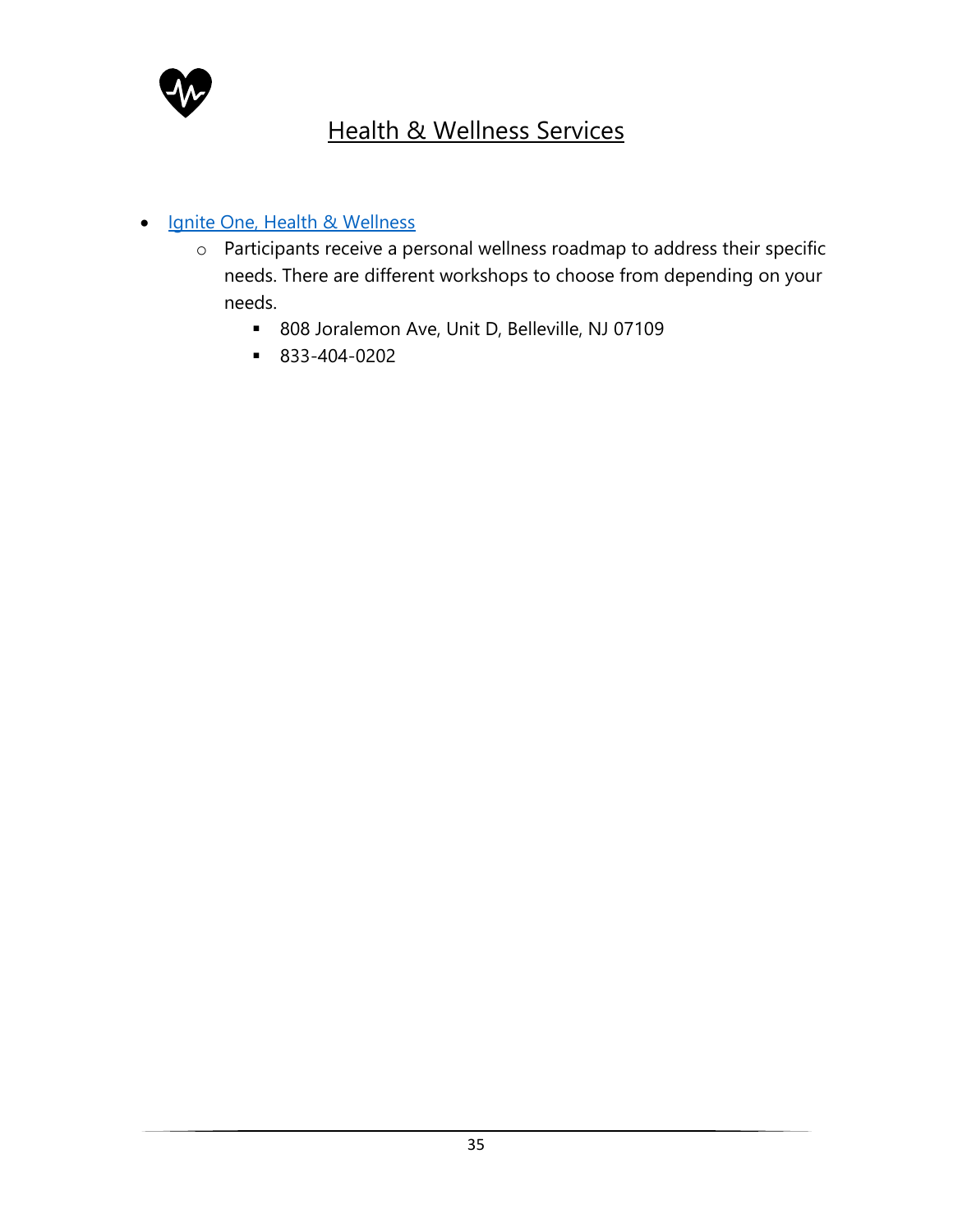# First Responder Resources



#### • TAPER

- o Trauma & Addiction Psychology for Emergency Responders. Mental Health services for Police, Fire, EMS, Construction Workers, Mental Health Professional and Clergy.
	- 1-800-968-1242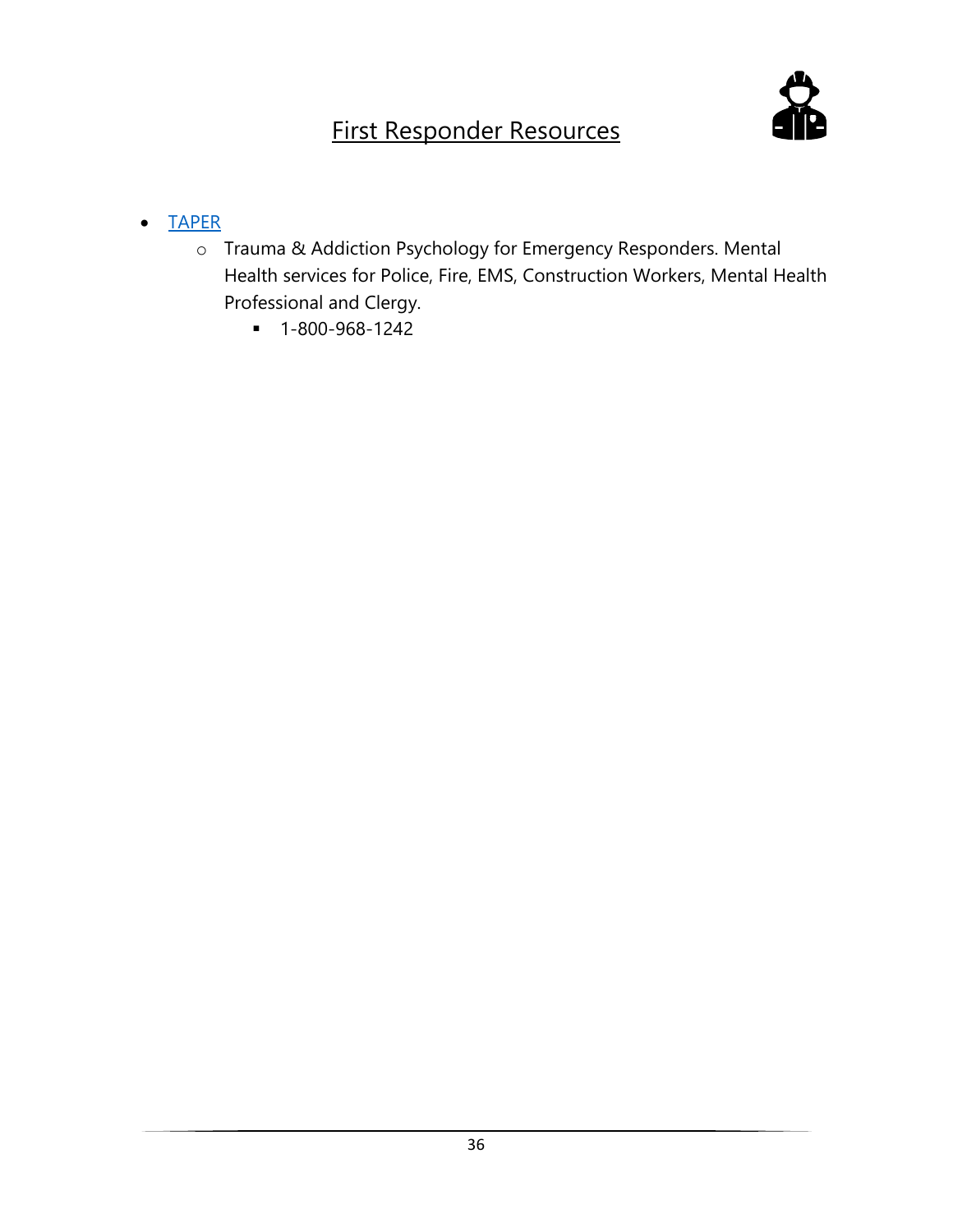

### Veterans Resources

#### • Bloomfield Vet Center

- o Individual and group counseling, family counseling, grief counseling, substance abuse assessments, employee referral and more.
	- 2 Broad, St Suite 703, Bloomfield, NJ 07003
	- 973-748-0980

#### • East Orange VA Medical Center

- o This medical center for veterans offers many services from primary care to a full range of specialties. They offer long-term care, prosthetics, infectious disease, diabetes education, comprehensive rehabilitation, psychiatry, cancer screening, speech pathology, homeless outreach programs and much more.
	- 353 Tremont Ave, 07018
	- 973-676-1000

#### • Family Connections

- o They offer support services for veterans including social work and programs specifically for women.
	- 7 Glenwood Ave, East Orange, NJ 07018
	- 973-675-3817
- GI Go Fund
	- o Provide services such as employment, job readiness, resume assistance, assistance with applying for service connections, and temporary financial assistance
		- One Gateway Center, Suite 120, Newark, NJ 07102
		- 866-389-4446
- Help for Homeless Veterans
	- o National call center for homeless veterans or veterans at risk of homelessness as well as family members, friends and supporters calling on behalf of veterans.
		- 877-424-3838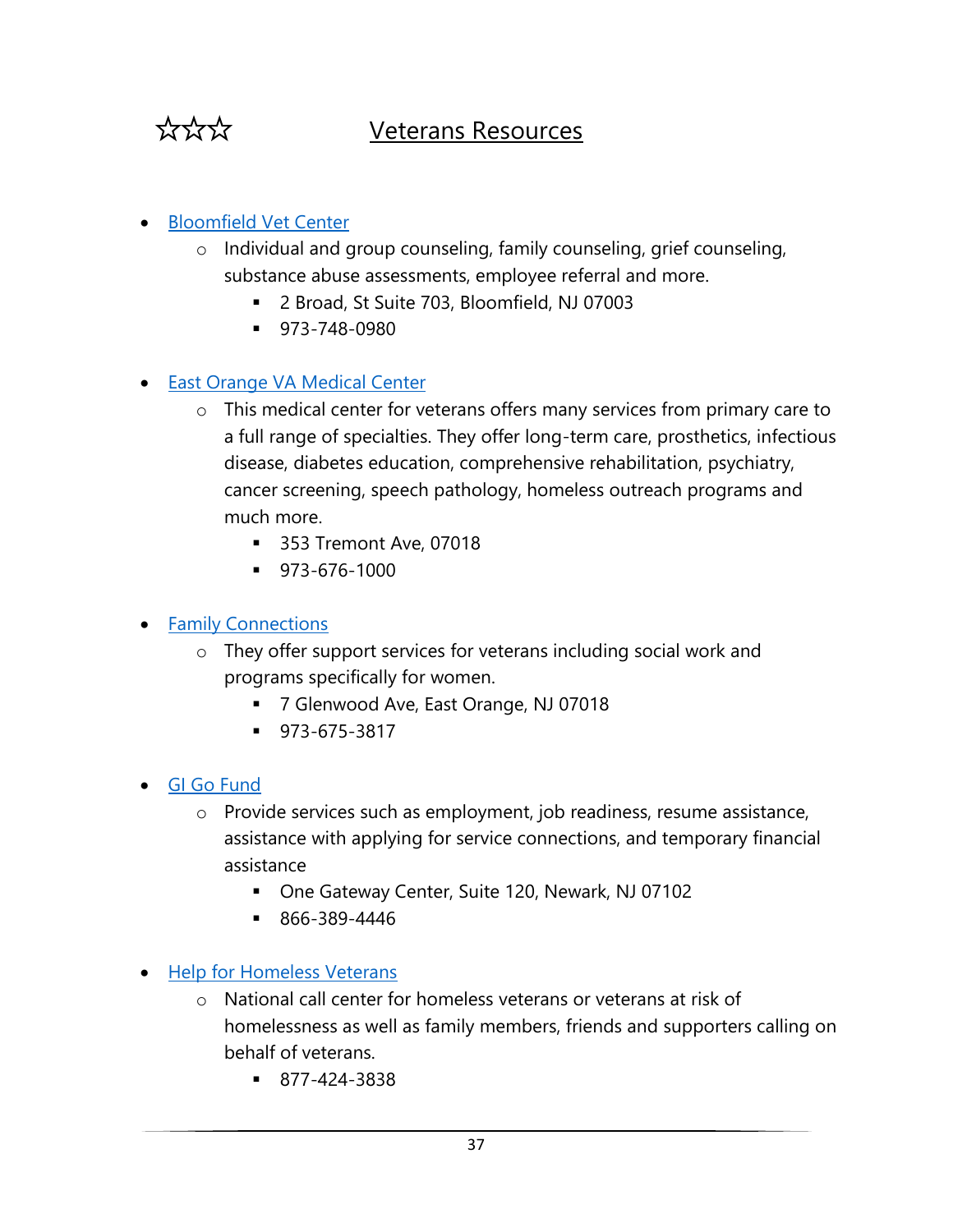- MOVES Maximizing Opportunities for Veterans to Employment and Success
	- o This organization provides job/career training, employment placement, legal services, veteran peer support, transportation services, individual and family housing, mental health services, recovery services, family healthcare and sexual assault help.
		- info@movesnj.com
		- 315-687-8387
- New Hope Village 4 Veterans
	- o Provides referrals for housing, legal services, and employment.
		- 92 Melville Place, Irvington, NJ 07011
		- 973-477-7327
- Newark Emergency Services for Families
	- o Provides emergency services, workforce development, housing, health and family development for veterans and re-entry for homeless individuals.
		- 982 Broad Street, Newark, NJ 07102
		- 973-639-2100
- Newark Regional Office
	- o Counseling about eligibility for VA benefits and how to apply, outreach to veterans who are homeless or at-risk, information about benefits and VA healthcare.
		- 20 Washington Place, Newark, NJ
		- 1-800-827-1000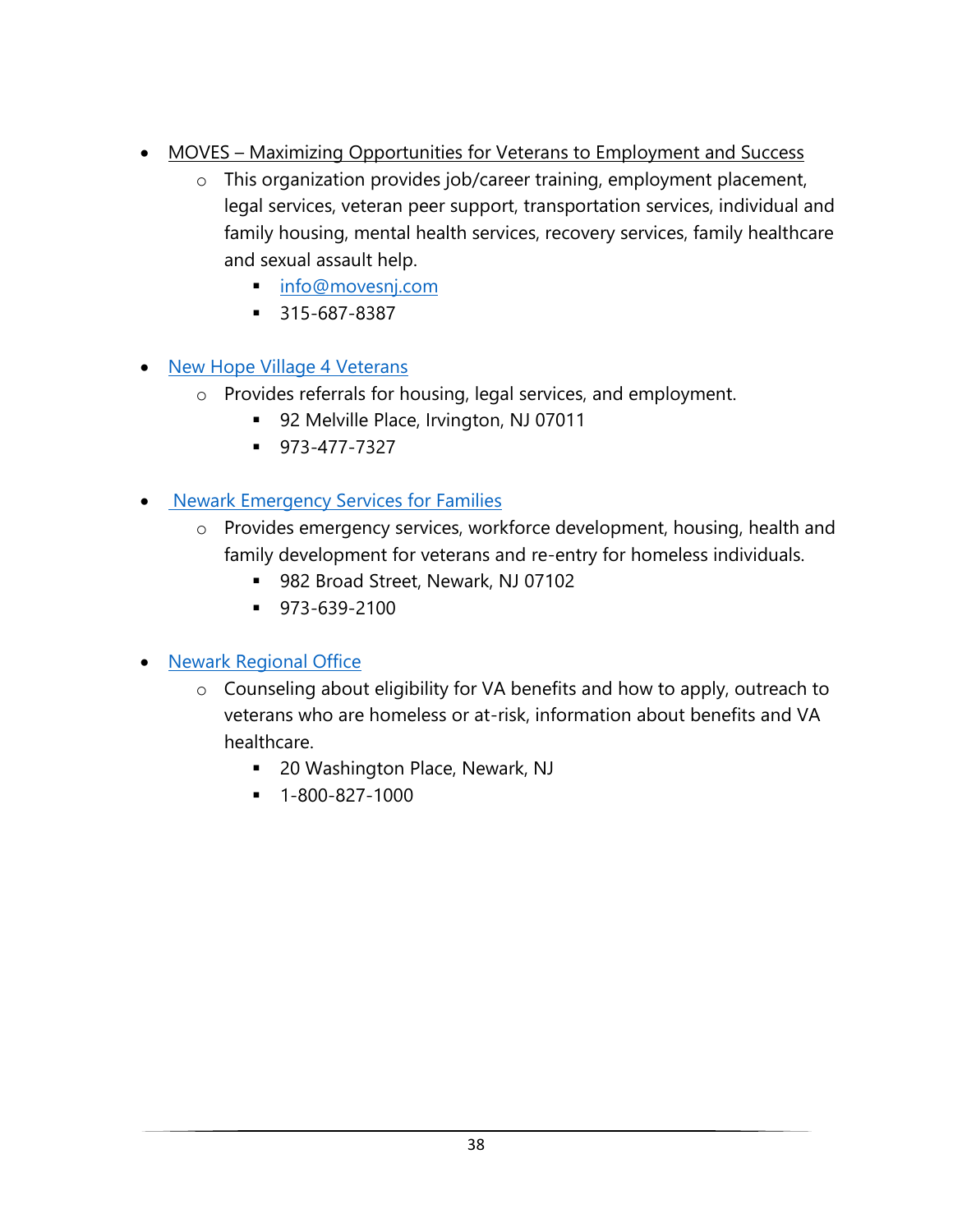### Domestic Violence Resources

#### • Access family Services

- o A non-profit that provides families the tools necessary to transition from domestic violence and homelessness to self-sufficiency and independence.
	- One Gateway Center, Suite 2600, Newark, NJ 07102
	- Office: 862-520 3978 Hotline: 862-444-3126
- Baby Land Family Services, Inc
	- o They provide a family violence shelter to provide a haven for women and their children suffering through domestic abuse. They help prepare women with a recovery plan to become self-sufficient.
		- 755 South Orange Ave, Newark, NJ 07106
		- 973-399-3400

### • My Sisters Lighthouse Resource Center

- o They are dedicated to help individuals suffering with child abuse, neglect, sexual assault, mental health issues, domestic violence, chronic incarceration, and homelessness.
	- 396-406 South  $12<sup>th</sup>$  St, Newark, NJ 07103
	- 866-768-1987

#### • Newark LGBTQ Center

- $\circ$  This is a center for the LGBTQ community, allies and friends to feel safe and welcome. They offer programs to make individuals feel safe and welcome. They have a support group, yoga, craft nights, book clubs, community dinners and adult game nights.
	- 5 Washington St, 1<sup>st</sup> Floor, Newark, NJ 07102
	- 973-424-9555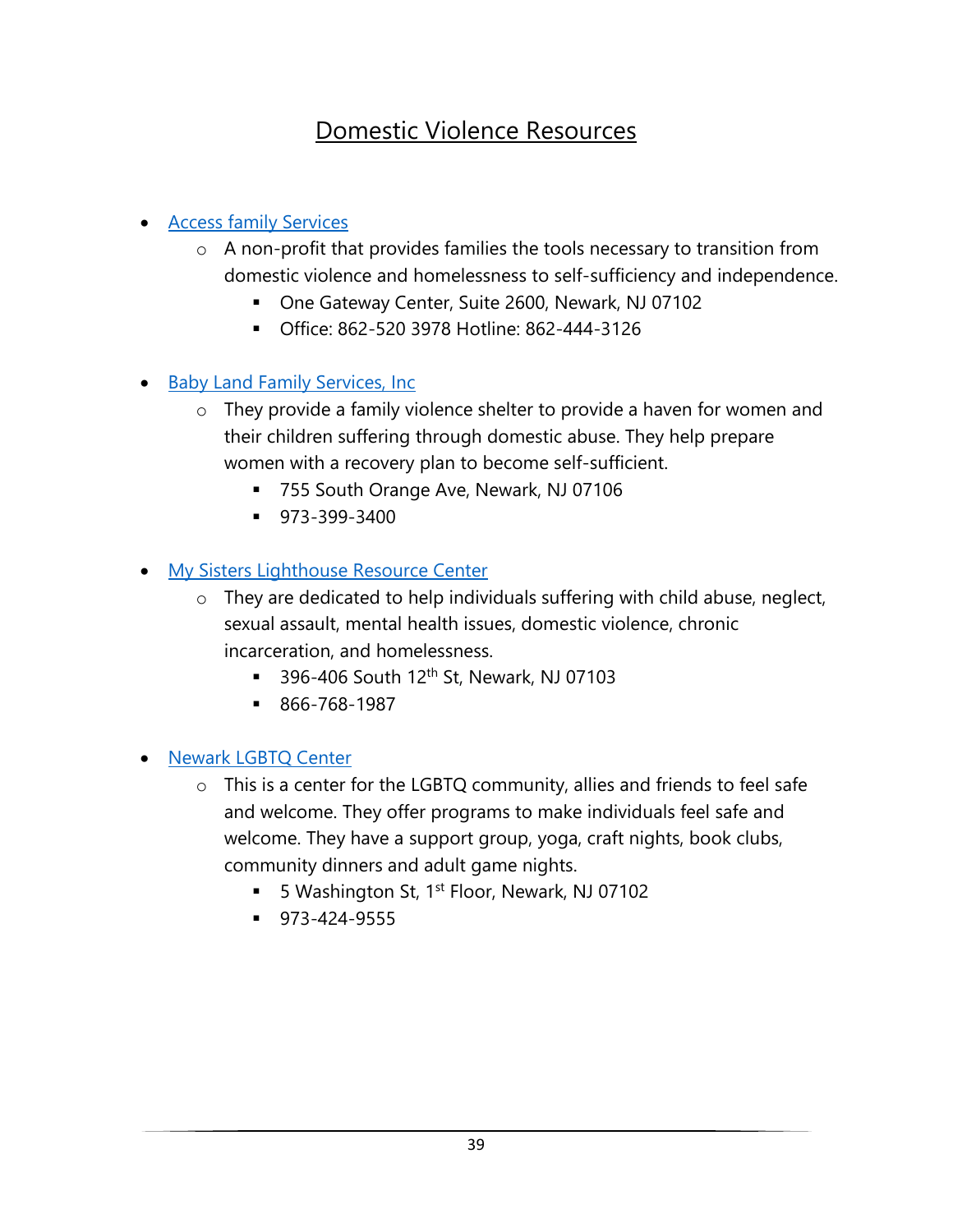- Rachel Coalition Domestic Violence Services
	- o Offers a range of support including medical, 24-hour hotline, child counseling, individual counseling, legal consultation and support services, case management and court advocacy.
		- 570 West Mt. Pleasant Ave, Livingston, NJ 07039
		- 973-765-9050
- The Safe House Domestic Violence Shelter
	- o Confidential residence for victims of domestic violence. They offer shelter, medical attention, case management, legal advocacy, court appointments, 24 hour hotline, food, clothing, children's programs, support groups for adults and children, and more programs.
		- Bloomfield, NJ, 07003
		- 973-759-2378
- The Sanar Institute
	- o They provide long-term trauma healing services for survivors of domestic violence, sexual violence and human trafficking. They offer casemanagement, workshops, individual therapy and group support.
		- Newark, NJ 07102
		- 973-624-5454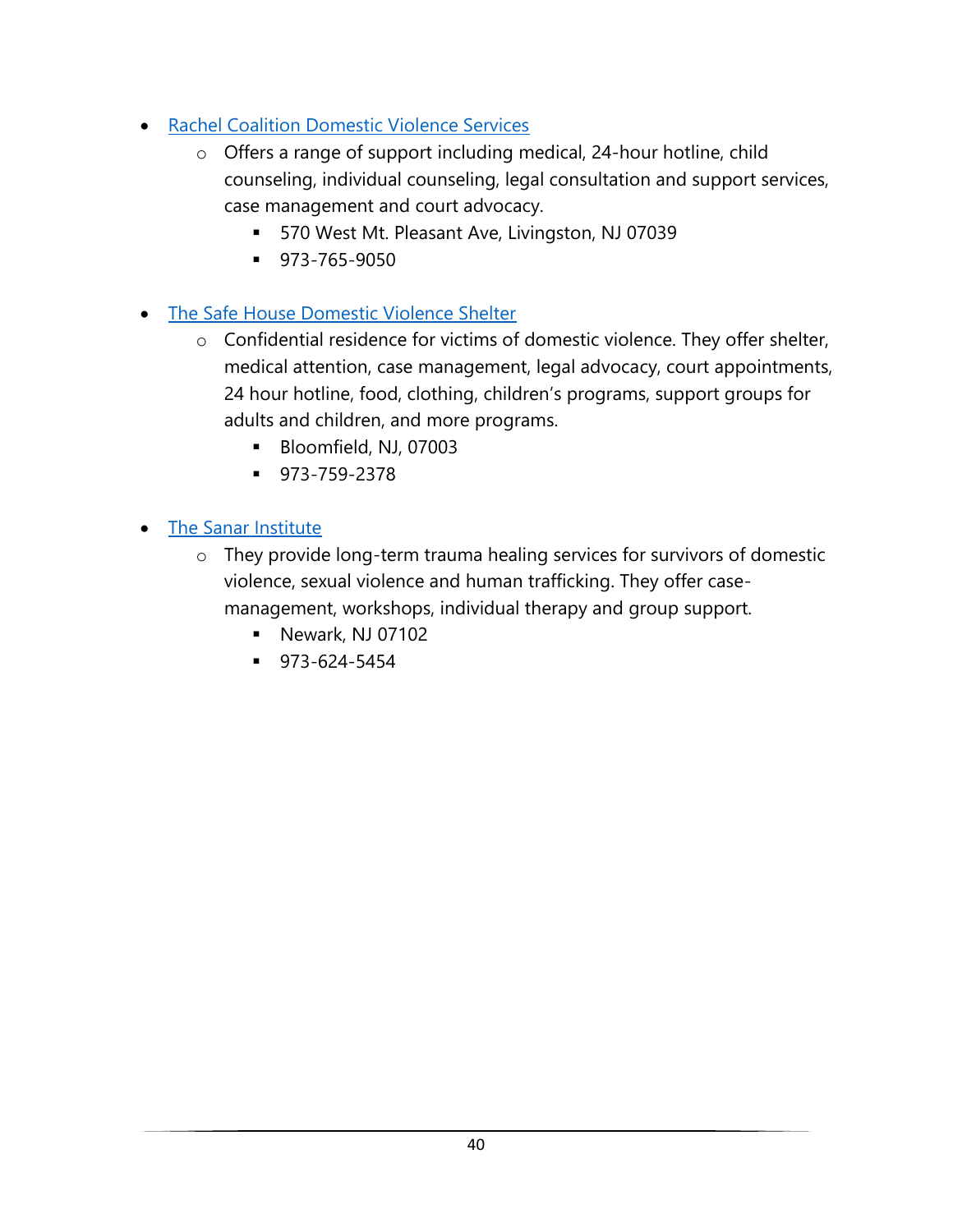

### Family Services

### **Baby Land Family Services, Inc.**

- o They provide Parent Education Programs to help parents through workshops, group activities, counseling, classroom help and even provide housing assistance and food pantries. They also have child development programs to assist infants and toddlers with early education.
	- 755 South Orange Ave, Newark, NJ 07106
	- $\blacksquare$  973-399-3400
- Department of Human Services- The State of New Jersey
	- o The Department of Human Services provides services for families and individuals to ensure their well-being, health, and development, and selfsufficient. The programs include counseling, health care, services for disabilities, childcare, and more support services.
- Department of Children & Families Division of Child Protection & Permanency
	- o Their goal is to protect vulnerable children and families. They offer adolescent services, children protection services, family and community partnerships, special education services, women programs and more.
		- 153 Halsey Street, 3rd Floor, Newark, NJ 07101
		- 973-648-4200
- Division of Family Assistance and Benefits (DFAB)
	- o Offers assistance with financial, medical and shelter needs.
		- 18 Rector St, Newark, NJ 07102
		- 50 South Clinton St, East Orange, NJ 07018
		- 973-395-8000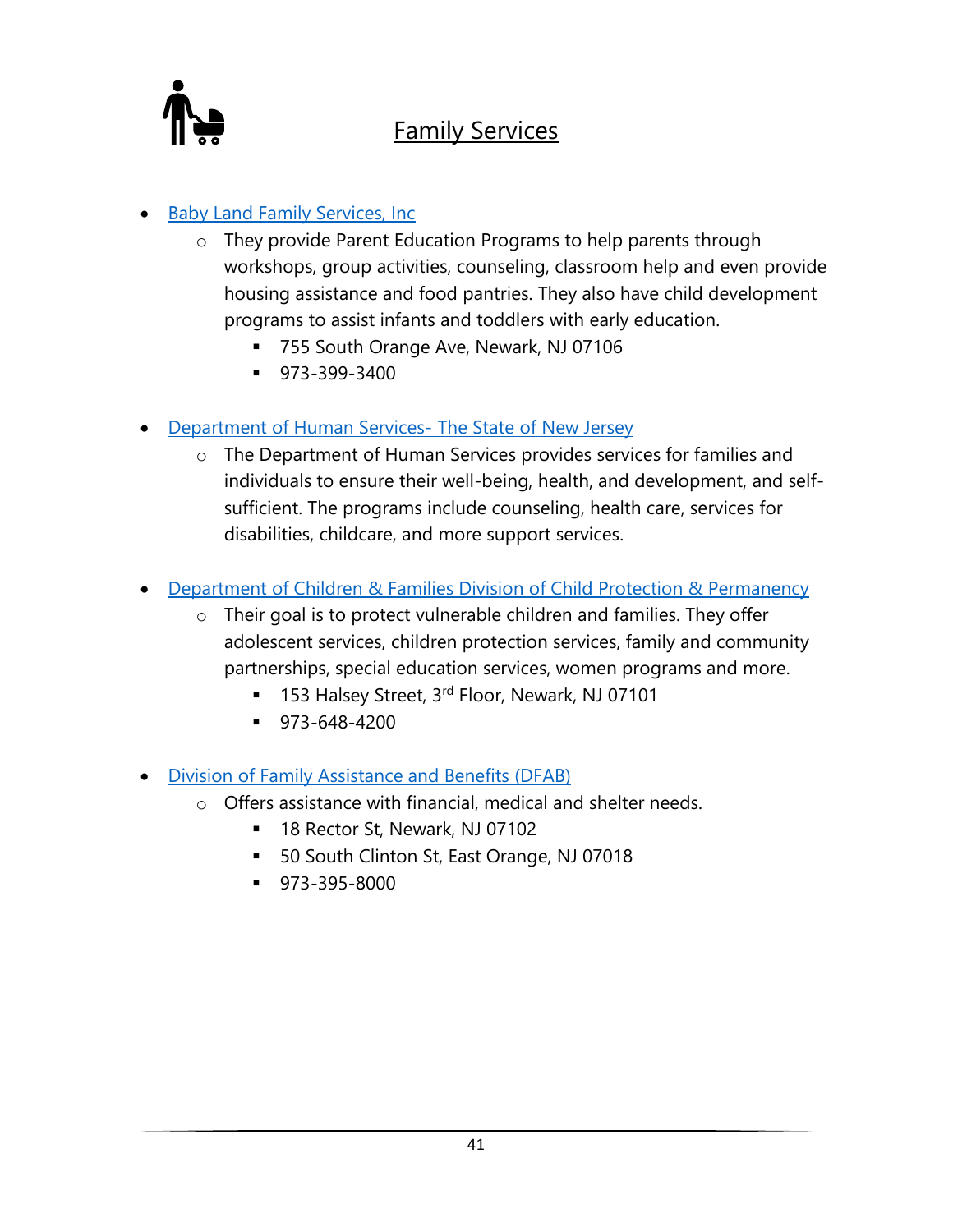- East Orange Family Success Center
	- o They connect families to services through referrals as well as provide them with success plans, education, and parent/child bonding activities, workshops for adults to help them become more self-sufficient and food services.
		- 132 South Harrison St, East Orange, NJ 07018
		- 973-395-1442

### • Family Crisis Intervention Program

- o Crisis stabilization and counseling services for children and families. Provides counseling for youths and families struggling with domestic violence, juvenile delinquency, and parent-child conflict.
	- 395 South Center St, Orange, NJ 07050
	- 973-675-3817

#### • New Community Corporation

- o They are a one-stop family resource center that provides case management, emergency food, energy assistance, food stamp sign-up, oil assistance tax preparation and more.
	- 274 South Orange Ave, Newark, NJ 07103
	- 973-565-9500

#### **NJ Division of Family Development**

- o The state offers various programs through their agency. The programs include assistance for needy programs, SNAP for food, child support, childcare services, employment assistance and more.
	- 6 Quakerbridge Plaza, Trenton, NJ, 08619
	- 609-588-2000

### • Programs for Parents

- o They offer financial assistance to help cover child care costs, referrals to other services, parent education and high quality care and education for children.
	- 570 Broad St, 8<sup>th</sup> Floor, Newark, NJ 07102
	- 973-297-1114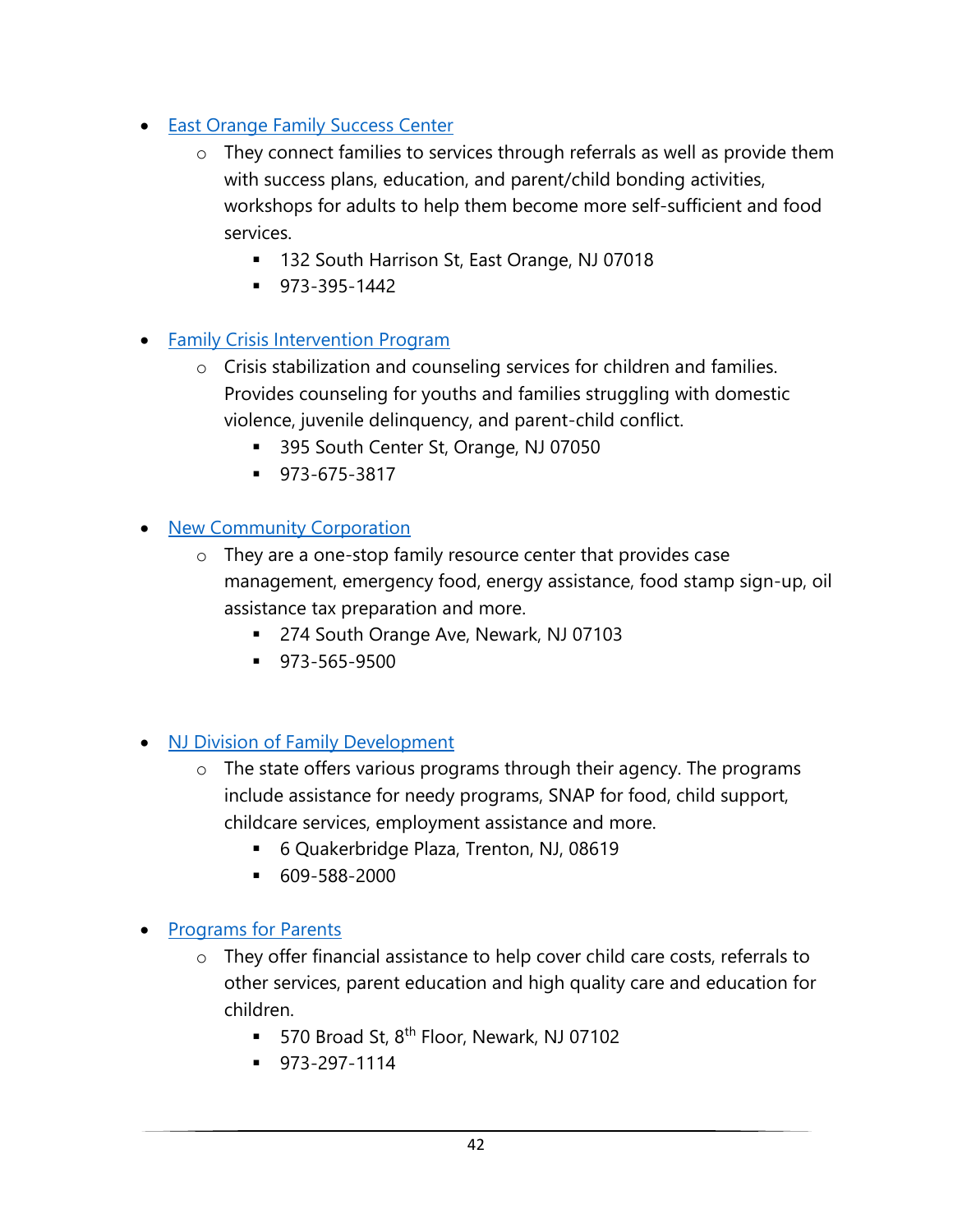### Youth Services



- Community Hills Early Learning Center
	- o Provides quality care in a rich learning environment for children. This is a free preschool program for infants and toddlers 6 weeks to 4 years old.
		- 85 Irvine Turner Blvd, Newark, NJ 07103
		- 973-621-0852
- Early Intervention Services- New Jersey Government
	- o You don't need a doctor's referral if your baby is not meeting developmental milestones.
	- o 888-653-4463
- East Orange Family Success Center
	- o They have summer programs or after school programs for children and adolescents. They consist of tutoring, academic enrichment, cultural awareness and more.
		- 132 South Harrison St, East Orange, NJ 07018
		- 973-395-1442
- Harmony House Early Learning Center
	- o They provide care and education for children 3 months to 5 years old. Many may qualify for free care and schooling. They have full time, year round services, nutrition, health and family support services, quality educational experiences and more.
		- 278 South Orange Ave, Newark, NJ
		- 973-242-3115
- Milihov Foundation Inc.
	- o This foundation helps youth and young adults reach their life goals through various educational programs. They provide academics, cultural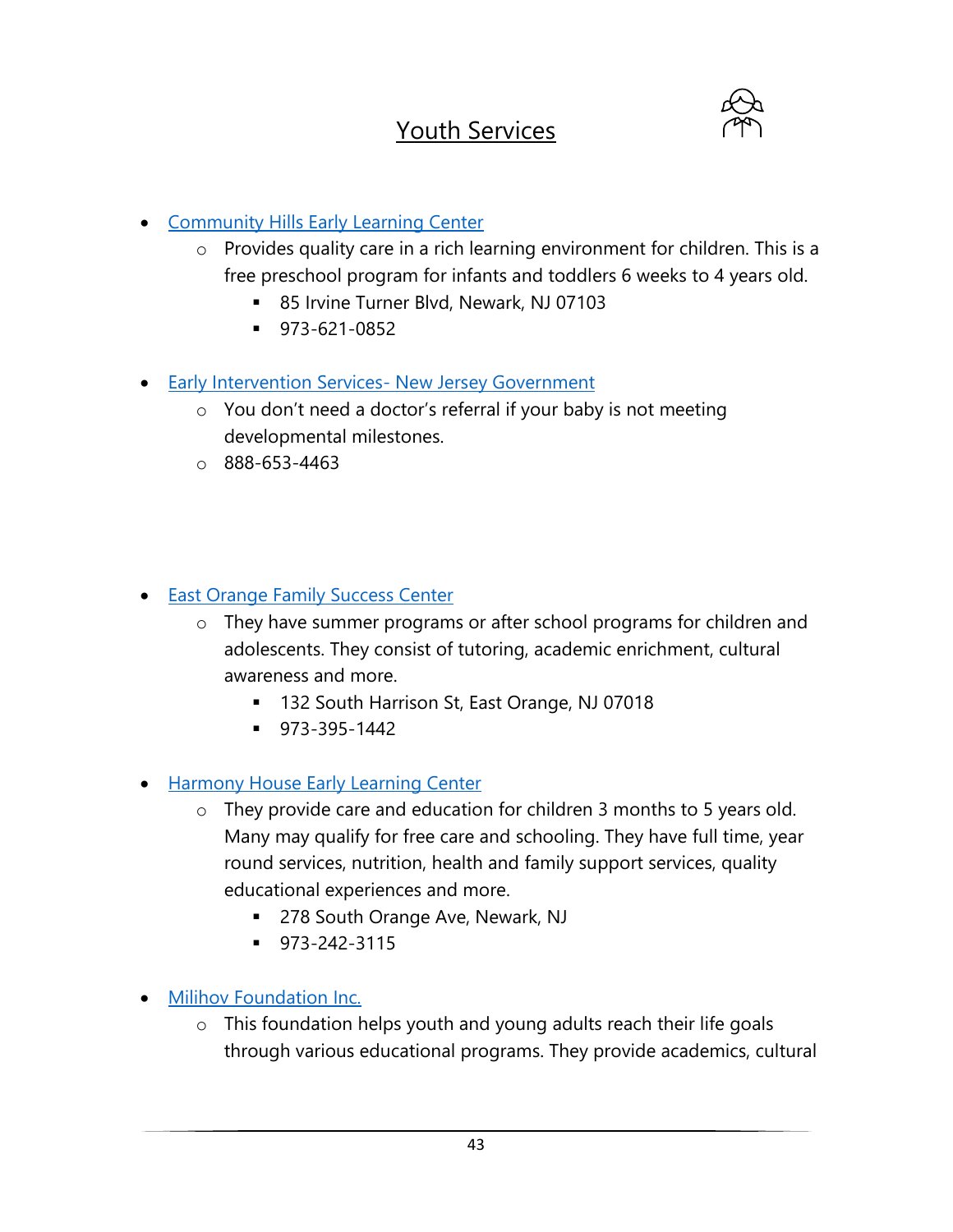and social enrichment activities, healthy lifestyle improvements, peer mentors, skills training, and career development.

- South 20<sup>th</sup> St, Newark, NJ 07108
- 973-776-4605

### • Nassan's Place

- $\circ$  This is a nonprofit for children with autism. They provide numerous educational, social, recreational programs. They also provide supportive services and advocacy for children and families affected by autism.
	- Nassan's Place, East Orange, NJ 07019
	- 973-424-7781
	- Info.nassansplace@gmail.com

### • New Community's After School Program

- o The after-school program is for Monday-Friday 3pm-5:30pm. They provide academic enrichment, homework help and special projects.
	- 56-68 Hayes St, Newark, NJ 07103
	- 973-242-7934
- New Community's Summer Camp
	- o Summer camp is for children 5 to 13 years old and is from June until August. Children can enjoy field trips, academic enrichment, sports, arts and crafts, recreational programs and more.
		- 56-68 Hayes St, Newark, NJ 07103
		- 973-242-7934
- Newark Day Center
	- o They provide educational child development program for children between 3 months and 5 years. Their curriculum includes fine and gross motor development, cognitive skills, social-emotional development, basic concepts for all subjects and more.
		- 43 Hill St, Newark, NJ 07102
		- 973-643-5710
- NJCRI Project WOW Youth Center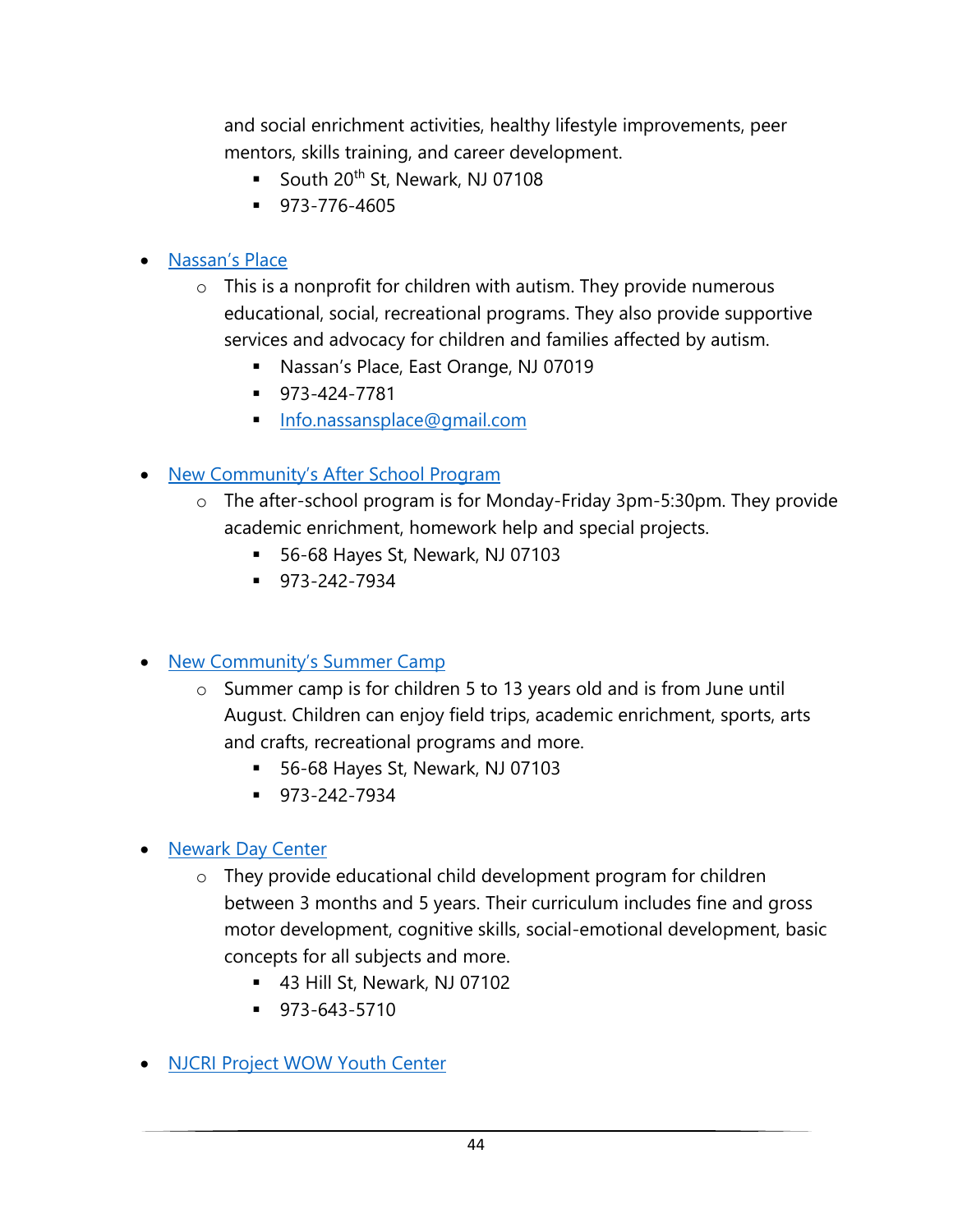- o They offer a safe environment for LGBTQ youth and different services to help them build a foundation of self-reliance, self-esteem and selfconfidence. Their services include peer support, skills building, medical care, substance abuse counseling, HIV testing, resume assistance, shelter and more.
	- 393 Central Ave, Newark, NJ 07103
	- 973-483-3444

### • Special Child Health Services

- o They provide a case manager or a service coordinator to educate families and assess the needs of the children. They can then help provide different interventions, services or therapies for children.
	- 50 South Clinton Street, Suite 4301, East Orange, NJ 07018
	- 973-395-8836

### • The HUBB – Youth Outcry

- o They offer beneficial activities and opportunities to youths. This includes job fairs, health screenings, and mental wellness, violence and abuse education.
	- 135 Prince St, Newark, NJ 07103
	- 973-900-6454
- The South Orange-Maplewood Adult School
	- o They have a summer enrichment program for children that focuses on different activities to help meet every child's needs.
		- 17 Parker Ave, Maplewood, NJ 07040
		- $973-378-7620$
- Urban League of Essex County
	- o They offer programs for adults to help them obtain economic selfsufficiency through jobs, home ownership, entrepreneurship, remedial skills and other trainings. They also offer programs to mentor youth children.
		- 508 Central Ave, Newark, NJ 07107
		- 973-624-9535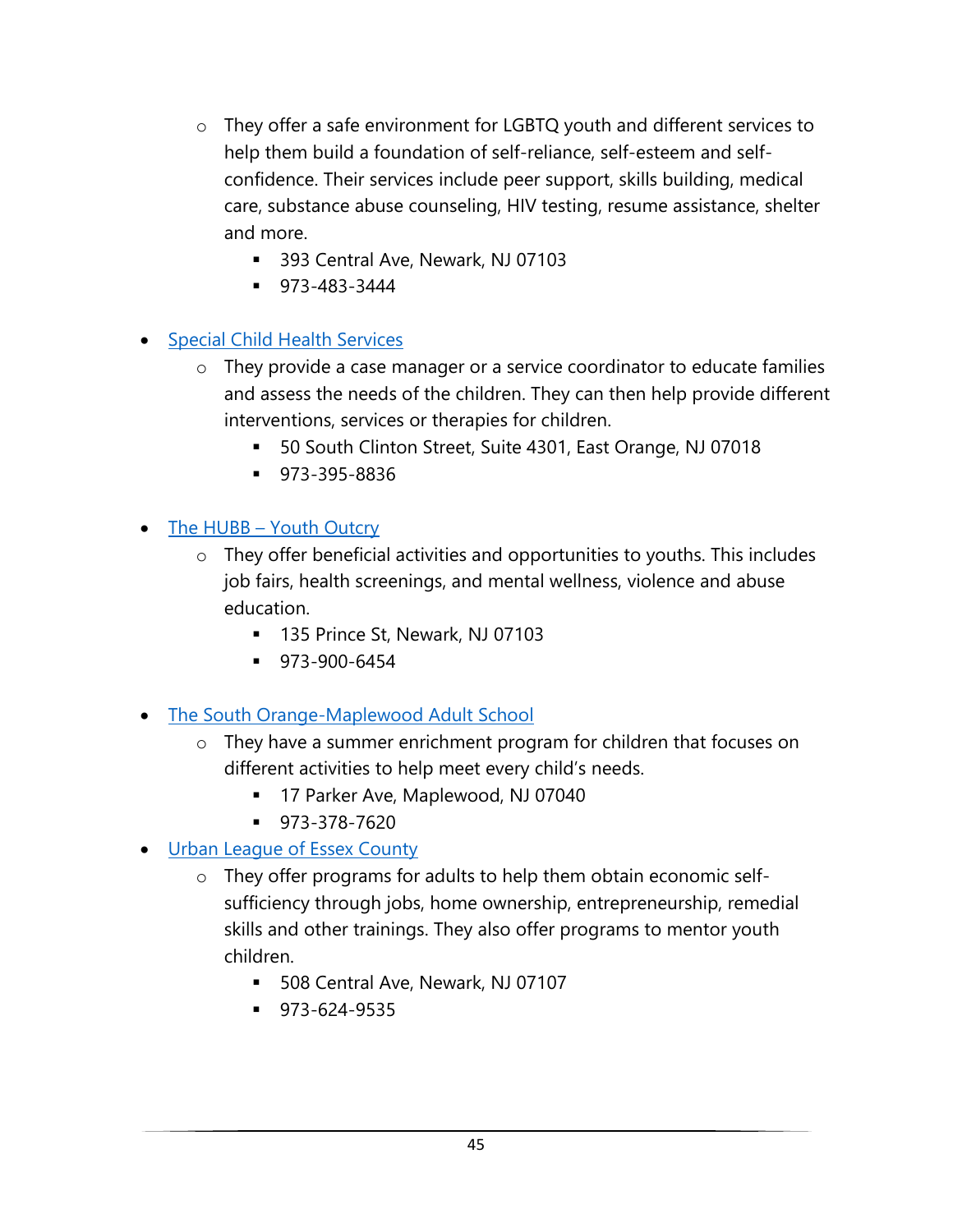### Senior Services

- Chrill Care
	- o Provides weekday hot delivery to clients who are homebound. The meals are delivered between 10am and 2pm.
		- 201 Bloomfield Ave, Verona, NJ 07044
		- 973-744-0473
- Essex County Department of Senior Services
	- o Programs offered are adult protective services, assisted transportation, caregiver assistance, care management, certified home health aide, emergency heating/cooling, financial counseling, health insurance counseling, home delivered meals, home modifications, nutrition sites, legal services and more.
		- 465 Dr. Martin Luther King Blvd, Newark, NJ 07102
		- 973-395-8365

• New Community Extended Care Facility

- o Provides quality 24-hour nursing care, short term rehab, meals, activities, Alzheimer's and dementia assistance and more.
	- 266 South Orange Ave, Newark, NJ 07103
	- $973-624-2020$
- Newark Day Center
	- o They serve senior citizens to help them remain active mentally, physically and emotionally by providing referrals for housing, Medicare, Medicaid and other programs.
		- 43 Hill St, Newark, NJ 07102
		- $973-643-5710$
- Senior Farmers' Market Nutrition Program
	- o SFMNP provides low-income seniors with coupons that can be exchanged for foods such as fruits, vegetables, honey, and herbs.
		- **1-866-3-HUNGRY**
- West Orange Department of Senior Services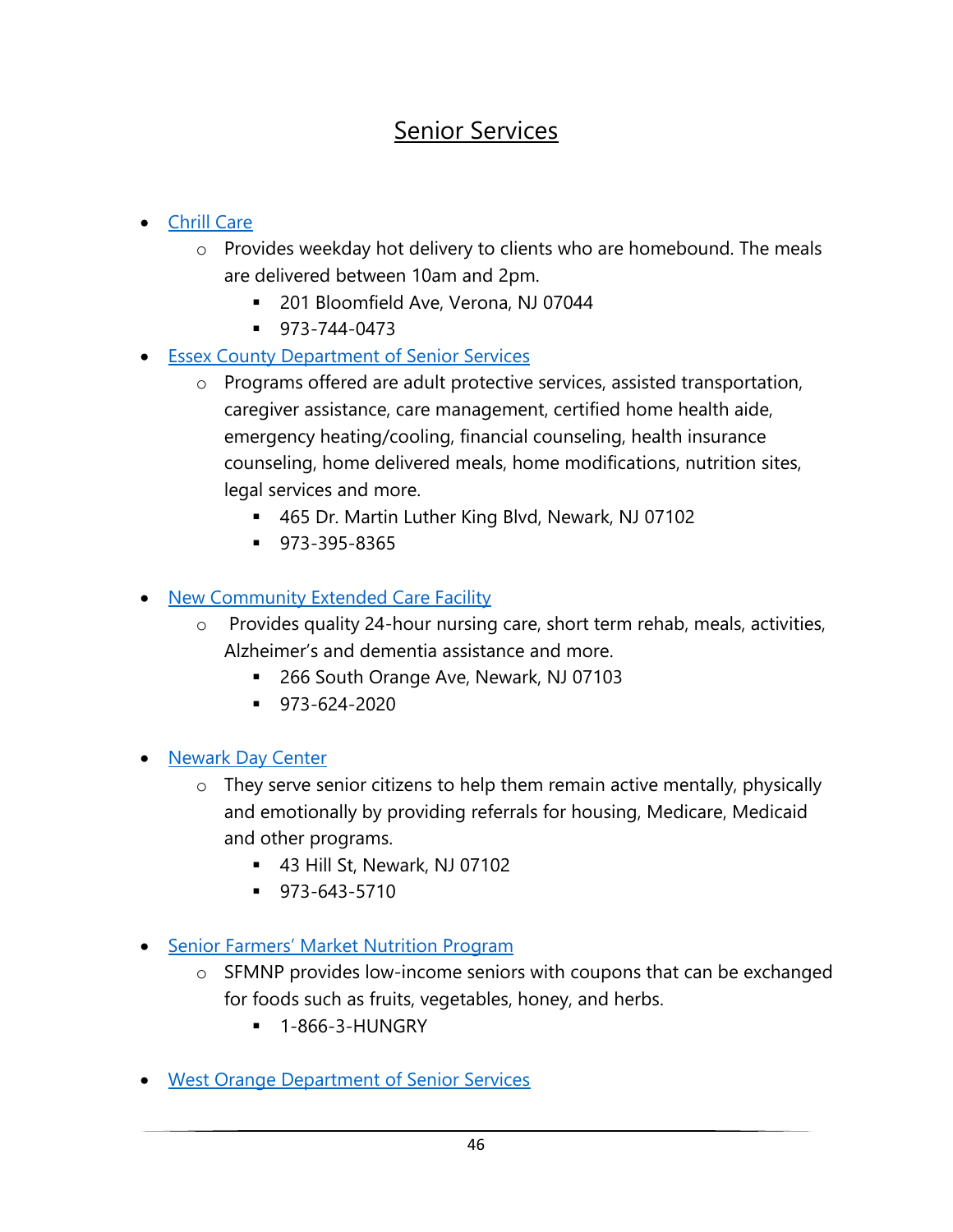- o Offers various events such as health and education classes, art and recreation, wellness socialization, support and individual resources.
	- 66 Main Street, Room 207, West Orange, NJ 07052
	- 973-325-4105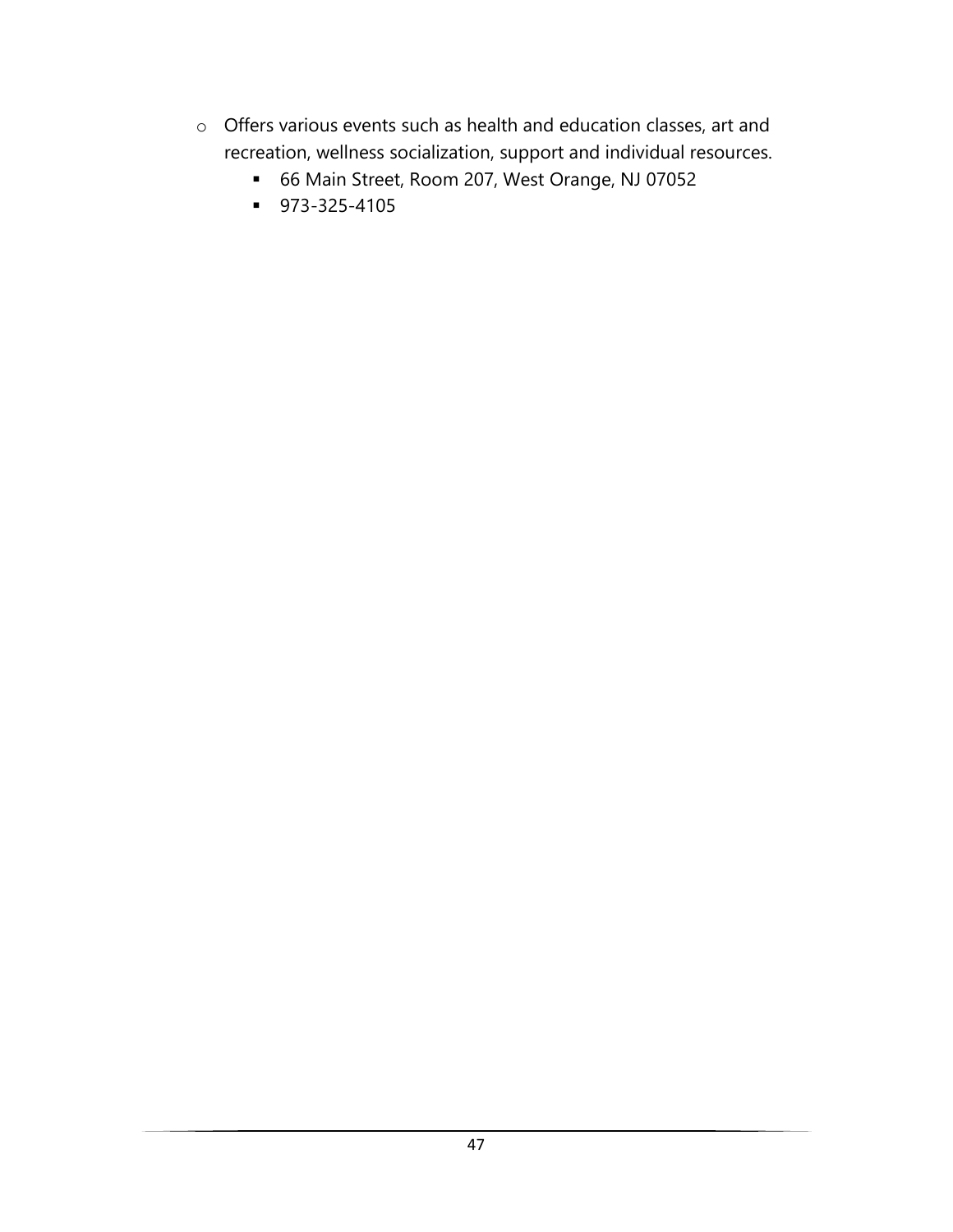

### Transportation Resources

- BRAVE
	- o Offers counseling, healthcare, transportation, job placement, recovery, legal support, housing and more.
		- 127 Pine Street, Montclair, NJ 07042
		- 973-746-2400
- Essex County Department of Citizen Services
	- o Special transportation with wheelchair access for seniors and individuals 18 years or older with a disability. Must call 3-5 days in advance to schedule your appointment for a ride.
		- 973-737-7200
- NJ 211 Ride United Vaccination Access
	- o Through a partnership with Lyft, NJ 211 is offering free transportation access for vaccinations in New Jersey. This service is available for anyone in New Jersey with a COVID-19 vaccination appointment.
		- Call 2-1-1 or text your zip code to 898-211 to schedule your ride appointment.
- VAXRIDE NJ
	- o New Jersey Transit is committed to helping New Jersey residents become vaccinated against COVID-19. NJ Transit is offering no cost tickets for rides to and from vaccine appointments. You will receive up to 4 one-way tickets (2 for each appointment).
		- **EXECT:** For more information on how to sign up please click here.
		- Or call 973-275-5555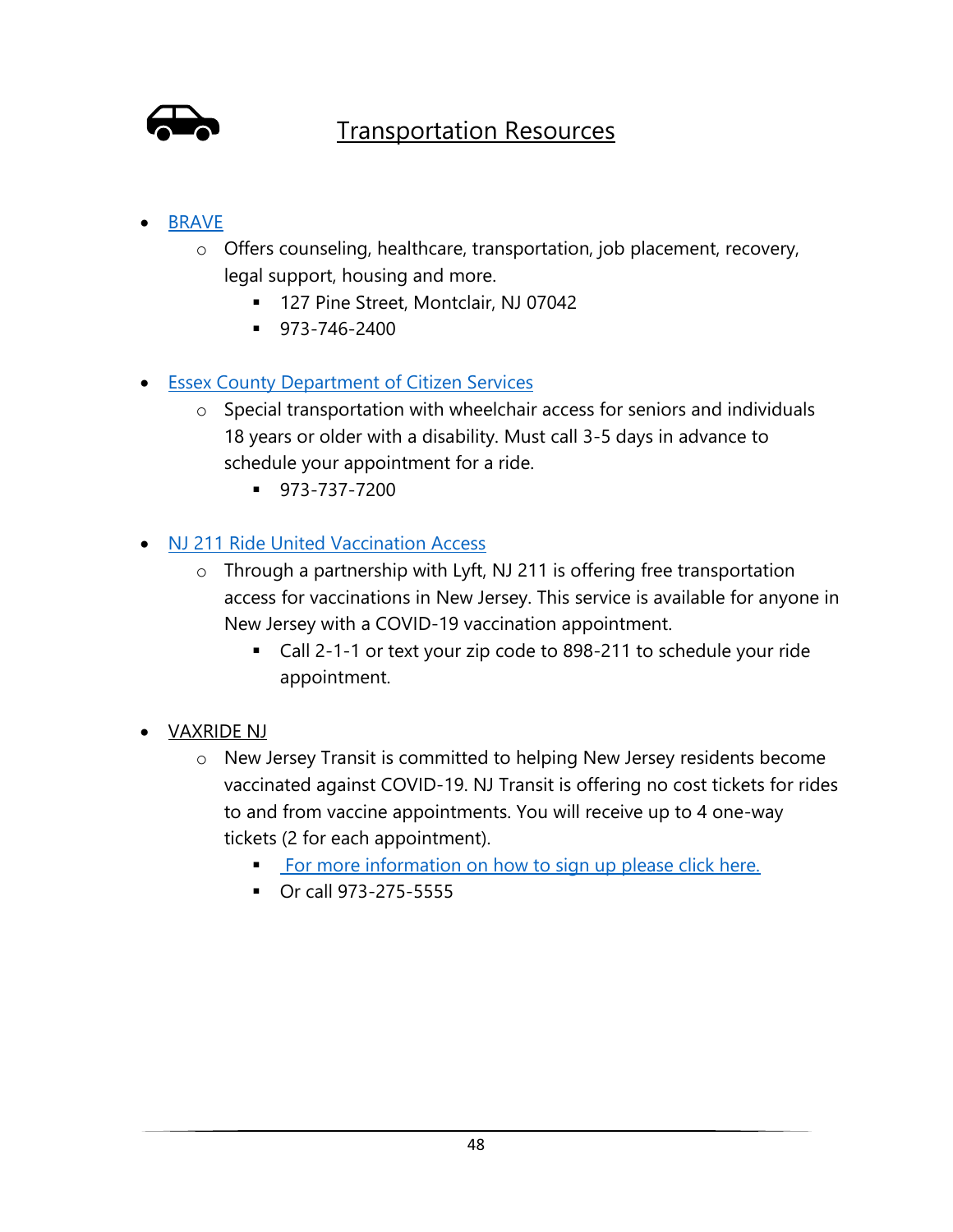### Legal Services

#### • Essex/Newark Legal Services

- o They offer various legal programs and resources for individuals who cannot afford a lawyer of their own.
	- 5 Commerce St, Newark, NJ 07102
	- 973-624-4500

### • Newark Community Solutions

- o They apply a problem-solving approach to low-level, non-violent cases in Newark courthouses. They offer judges a range of sentencing options such as community service, group counseling, treatment and readiness classes, educational assessments and monitored community placement.
	- 31 Green St, Newark, NJ 07102
	- 973-733-5180

### • **Volunteer Lawyers for Justice**

- o This organization works to improve the lives of economically-disadvantage individuals by empowering them with tools, advice and pro bono representation. They offer "Know your rights" online seminars to make sure individuals know what they are entitled too. They are offering COVID-19 resources to make sure people and families aren't being evicted or facing other challenges from COVID.
	- PO Box 32040, Newark, NJ 07102
	- 973-645-1955
	- vlj@vljnj.org
	- Newark South Ward Families text 206-222-7922 for help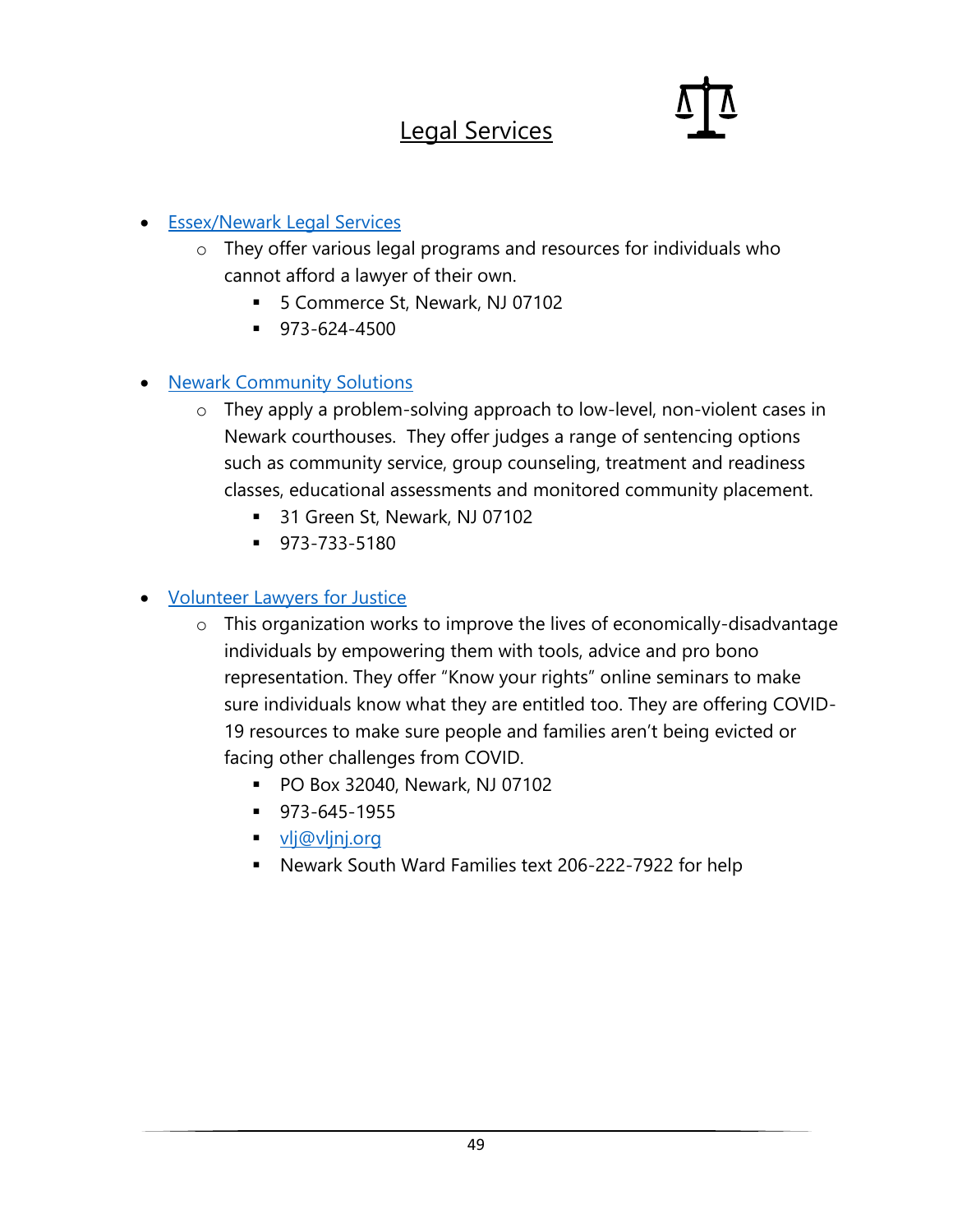

### Adult Education Services

- All the Way Up Adult Education Center
	- o Offers GED prep, Adult Basic Education, English as a Second Language and Job Readiness Training.
		- info@allthewayupnj.org
		- 862-234-5258
- Essex County College Adult Learning Center
	- o This college offers different types of classes for adults to take. Funded by the NJ State Department of Labor, their goal is to provide adult learners with self-sufficiency, skills necessary for employment, career/educational advancement, and support literacy development of their children/families.
		- 303 University Ave, Newark, NJ 07102
		- 730 Bloomfield Ave, West Caldwell, NJ 07006
- Focus Hispanic Center for Community Development Inc.
	- o Provides community social services and human development programs, emergency assistance including food bags, senior services, adult protective services, youth and family programs and adult education.
		- 441-443 Broad St, Newark, NJ 07102
		- 973-624-2528
- La Casa de Don Pedro
	- o They offer health initiatives, youth and family counseling, adult education classes and more.
		- 75 Park, Ave, Newark, NJ 07104
		- 973-482-8312
- New Community Career & Tech Institute
	- o This Corporation offers courses and services for anyone who needs help and wishes to learn something new. Their courses are specialized for specific career paths and will help your career stand out.
		- 274 South Orange Ave, St, Newark, New Jersey, 07103
		- 973-824-6484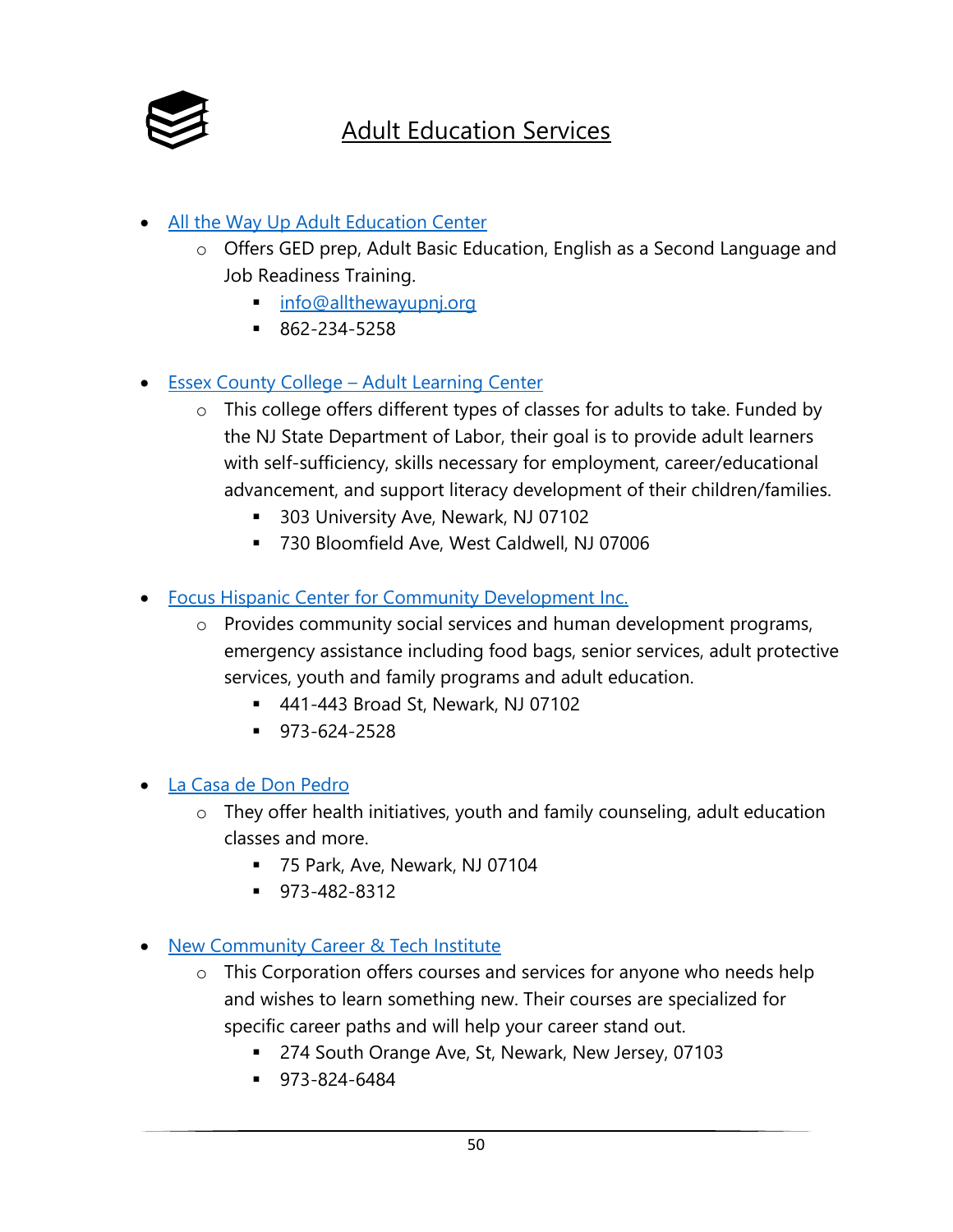- The South Orange-Maplewood Adult School
	- o They have an extensive catalog with adult classes. They have business, arts, culinary, driving, performing arts, technology and more.
		- 17 Parker Ave, Maplewood, NJ 07040
		- 973-378-7620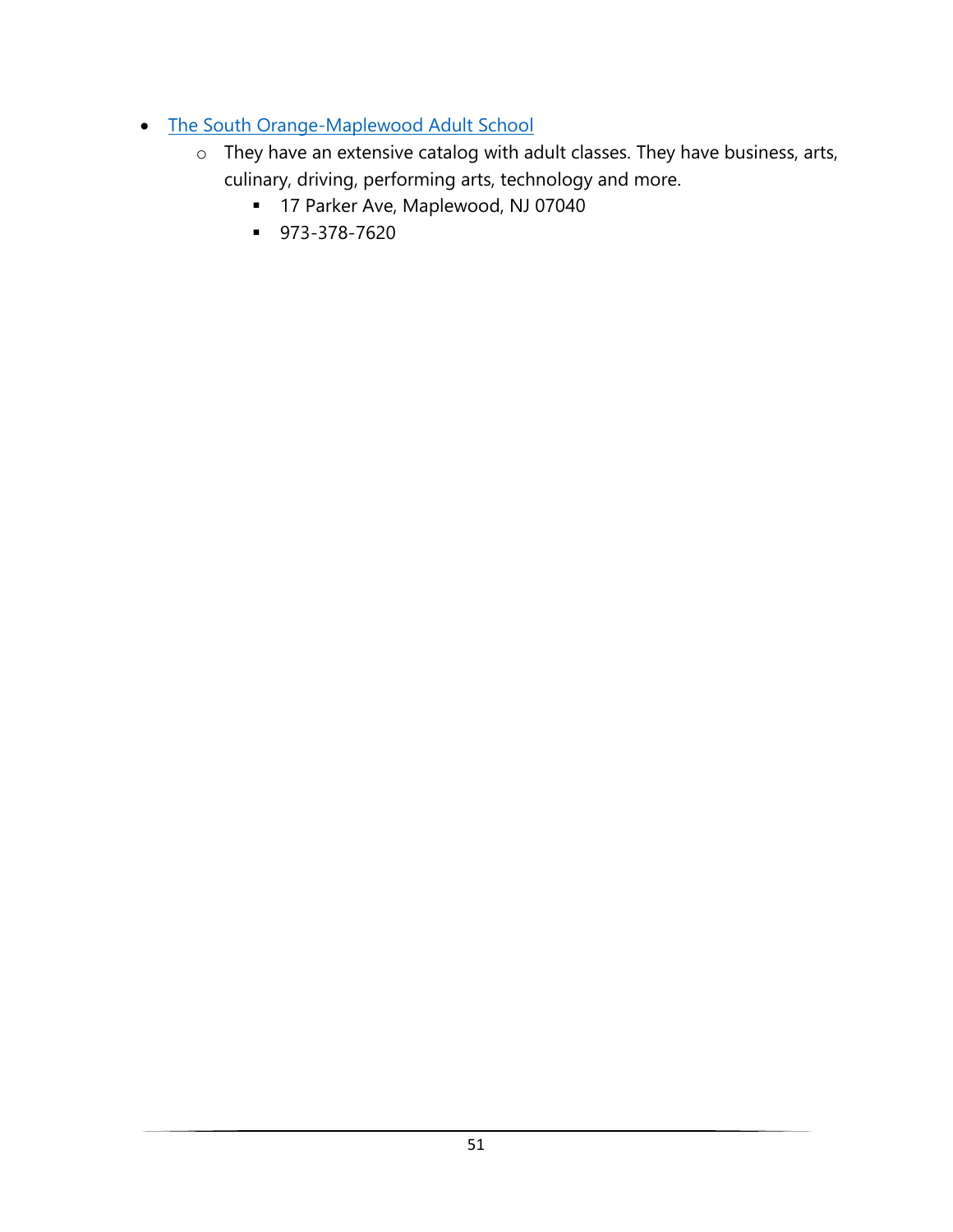### Job Search Resources

### • BRAVE

- o Offers counseling, healthcare, transportation, job placement, recovery, legal support, housing and more.
	- 127 Pine Street, Montclair, NJ 07042
	- 973-746-2400

### • Bridges Outreach Project Connect

- o Onsite medical treatment including, adult medicine, gynecology, sports medicine, lab services, substance abuse treatment, and mental health. Also offers services for legal aid, financial assistance, job training, employment connections, housing, veterans, and case management.
	- 35 Halsey Street, Newark, NJ 07102
	- 973-723-2307

### • Catholic Charities of Northern New Jersey

- o Offers a range of programs such as counseling and support for youth and families, elderly programs, educational special needs programs for children, psychological and psychiatric help for mental illness, job training, high quality and affordable education for children, emergency shelter, affordable housing, and adoption services.
	- 590 North 7<sup>th</sup> Street, Newark, NJ 07107
	- 973-596-3934

### • City Life Health

- o An organization providing quality care to underserved communities and help with their quality of life. They serve to treat patients and help manage complex health conditions. They also offer food, housing, job security, education, and behavioral health services.
	- 44 Jones Street, Newark, NJ 07103
	- 877-926-9272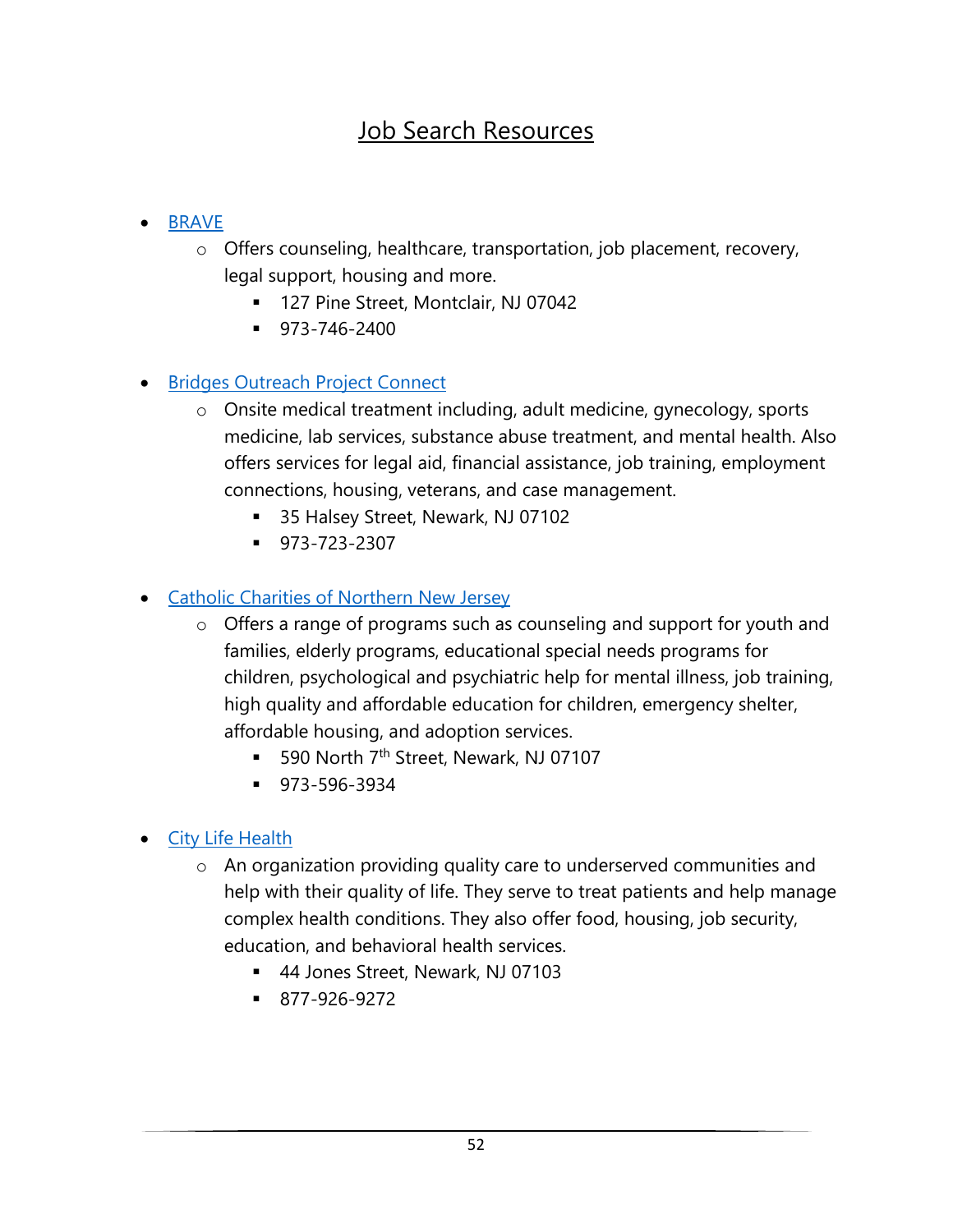- Isaiah House
	- o They work to reduce homelessness, hunger, drug addiction, and unemployment. They offer many support services including life skills training, money management, job search assistance, medical referrals, tutoring and helps to reunite families.
		- 238 North Munn Ave, East Orange, NJ 07107
		- 973-678-5882
- Urban League of Essex County
	- o They offer programs for adults to help them obtain economic selfsufficiency through jobs, home ownership, entrepreneurship, remedial skills and other trainings. They also offer programs to mentor youth children.
		- 508 Central Ave, Newark, NJ 07107
		- 973-624-9535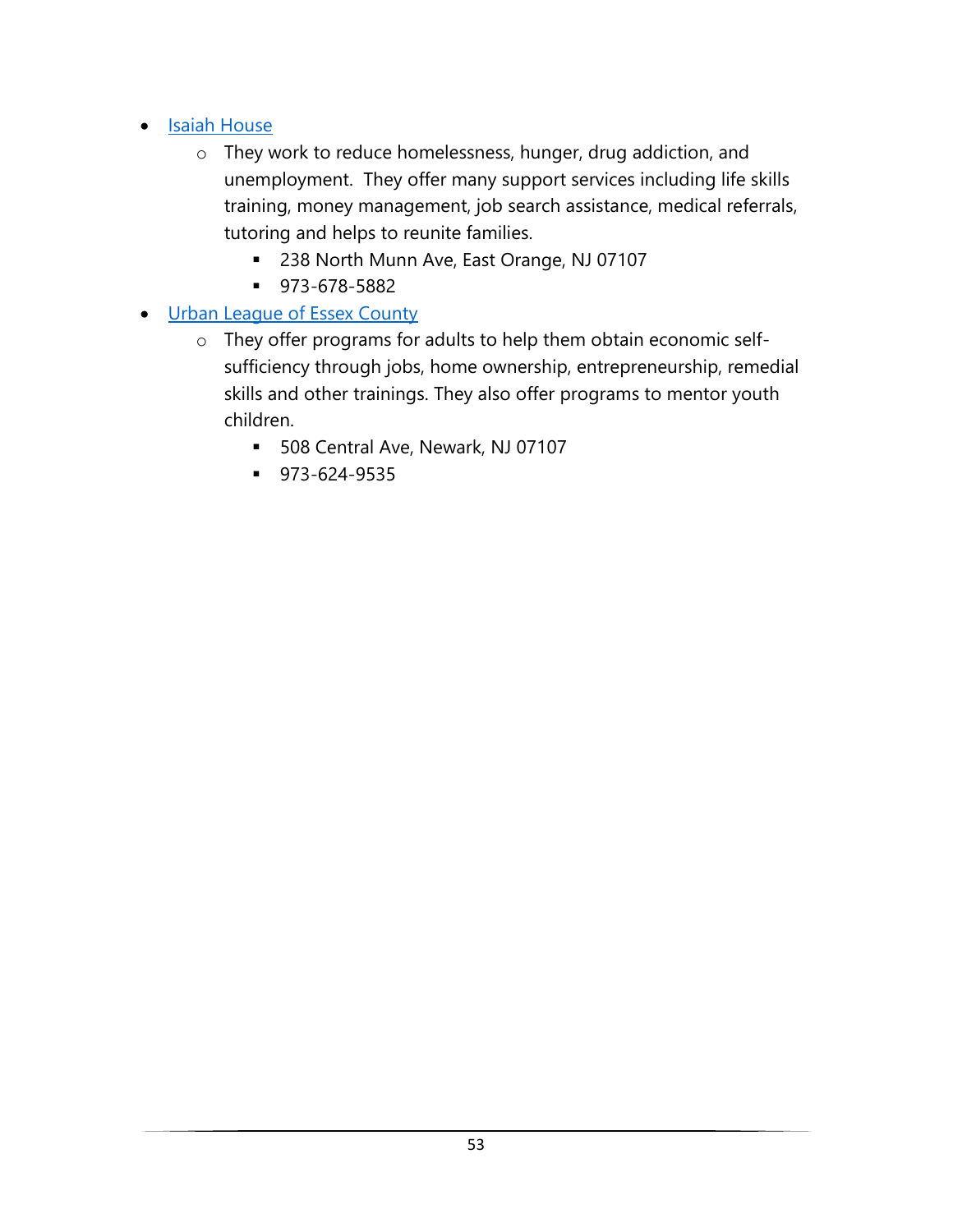### In-home Education Resources for Students and Parents

- New Jersey Field Trips for Home Schoolers
- New Jersey Home School Laws
- North Jersey Home Schoolers Association
	- o They have a list of activities for homeschooled children to enjoy.
- Time 4 Learning
	- o They offer lesson demos for all grades.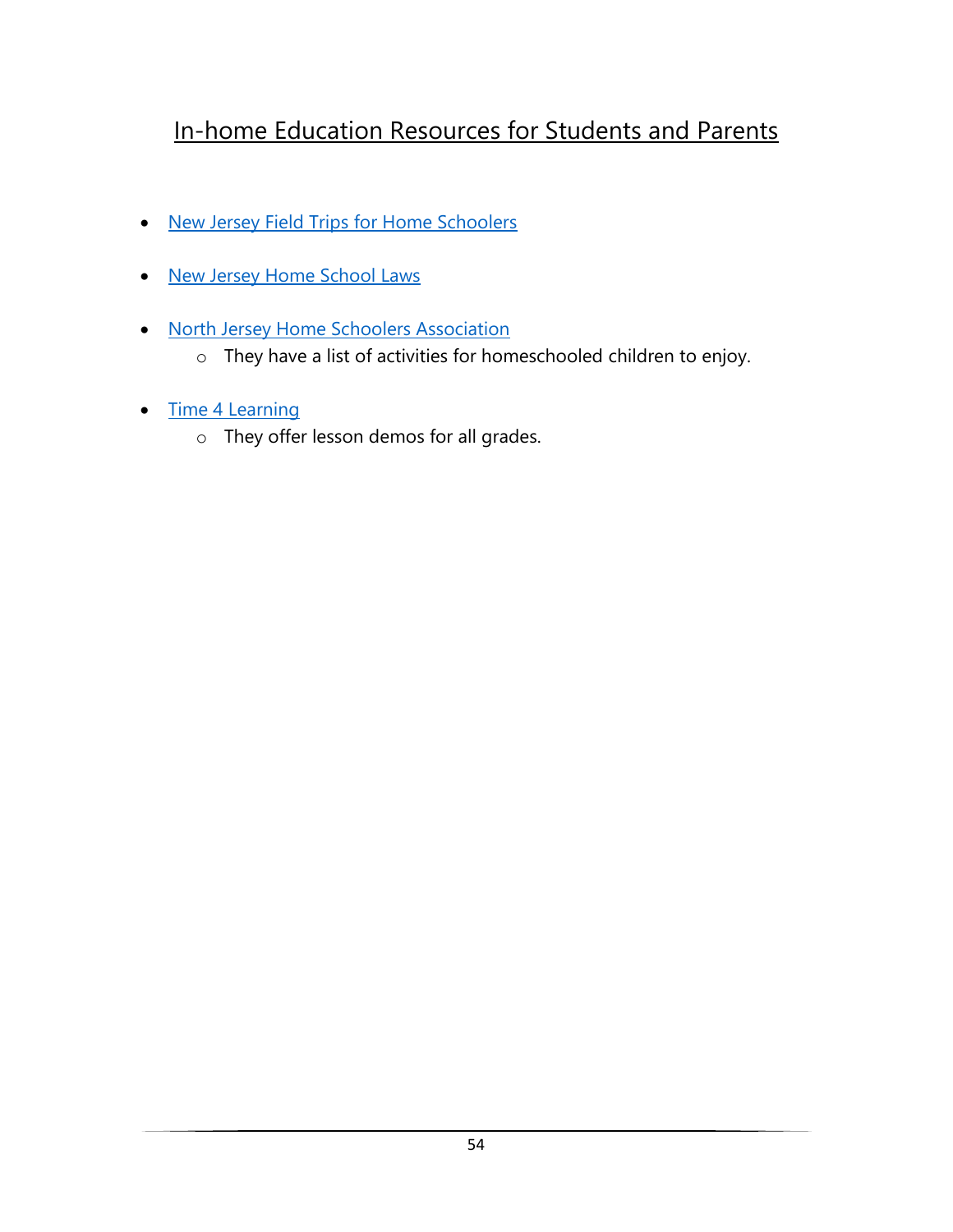### Local Health Departments

- Bloomfield Department of Health & Human Services
	- o Serves: Bloomfield, Caldwell, Glen Ridge
	- o 973-680-4024
	- o mfitzpatrick@bloomfieldtwpnj.com
- East Orange Department of Health
	- $O$  973-266-5480
	- o Victor.kteyi@eastorange-nj.gov
- **Irvington Health Department** 
	- $O$  973-416-7760
	- o healthofficer@irvingtonnj.org
- **·** Livingston/Millburn Health Department
	- $O$  973-535-7961
	- o lanello@livingstonnj.org
- Maplewood Health Department
	- $O$  973-762-8120
	- o cdavenport@twp.maplewood.nj.us
- **E** Montclair Health Department
	- o Serves: Cedar Grove, Montclair, Nutley, Verona
	- $O$  973-509-4970
	- o kcostello@montclairnjusa.org
- **E** Newark Department of Health & Community Wellness
	- $O$  973-733-7600
	- o lanello@livingstonnj.org
- **Example Township** 
	- o Serves: Belleville, Orange
	- $O$  973-266-4073
	- o vdefilippo@ci.orange.nj.us